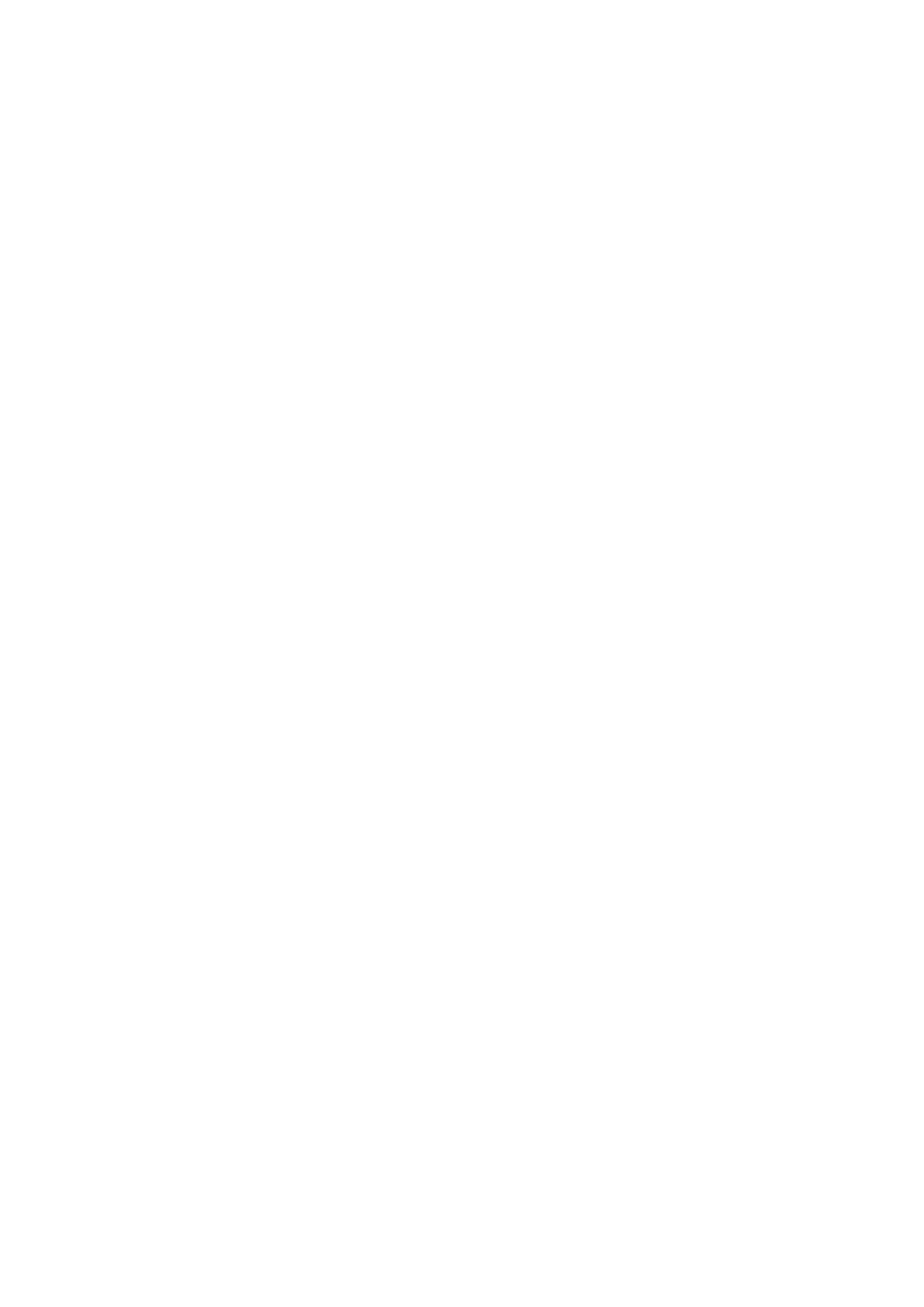

# Financial Stability Report

December 2011 | Issue No. 30

In June 2010, the Chancellor of the Exchequer set out a plan for fundamental changes to the system of UK financial regulation. In July 2010 and February 2011, the Government published consultation documents on the proposed changes, and in June 2011 published a White Paper<sup>(1)</sup> outlining further steps towards the legislative enactment of the Government's proposed regulatory framework. The proposed reforms include the establishment of a Financial Policy Committee (FPC) charged with identifying, monitoring and taking action to remove or reduce systemic risks with a view to protecting and enhancing the resilience of the UK financial system.

The Government intends the FPC to be a Committee of the Bank of England's Court of Directors, and in February 2011 the Court created an interim FPC to undertake, as far as possible, the future statutory FPC's macroprudential role. Although lacking the proposed statutory powers of Direction and Recommendation of the statutory FPC, the interim FPC contributes to maintaining financial stability by identifying, monitoring and publicising risks to the stability of the financial system and advising action to reduce and mitigate them. It will also carry out preparatory work and analysis in advance of the creation of the permanent FPC.

The proposed legislation will require the FPC to publish a *Financial Stability Report* twice a year. This *Financial Stability Report* was produced under the guidance of the interim FPC. It covers the Committee's assessment of the outlook for the stability and resilience of the financial sector at the time of preparation of the *Report*, and the policy actions it advises to reduce and mitigate risks to stability.

#### **The interim Financial Policy Committee:**

Mervyn King, Governor Paul Tucker, Deputy Governor responsible for financial stability Charles Bean, Deputy Governor responsible for monetary stability Hector Sants, Deputy Governor Designate responsible for prudential regulation and CEO Designate of the Prudential Regulation Authority Adair Turner, Chairman of the Financial Services Authority Alastair Clark Michael Cohrs Paul Fisher Andrew Haldane Robert Ienkins Donald Kohn Jonathan Taylor attended the FPC meeting on 23 November as the Treasury member.

Martin Wheatley, Managing Director of the Financial Services Authority's Consumer and Markets Business Unit and CEO Designate of the Financial Conduct Authority, attended the FPC meeting on 23 November as an observer.

This document was delivered to the printers on 30 November 2011 and, unless otherwise stated, uses data available as at 22 November 2011.

The *Financial Stability Report* is available in PDF at www.bankofengland.co.uk.

<sup>(1)</sup> *A new approach to financial regulation: the blueprint for reform*, available at www.hm-treasury.gov.uk/d/consult\_finreg\_\_new\_approach\_blueprint.pdf.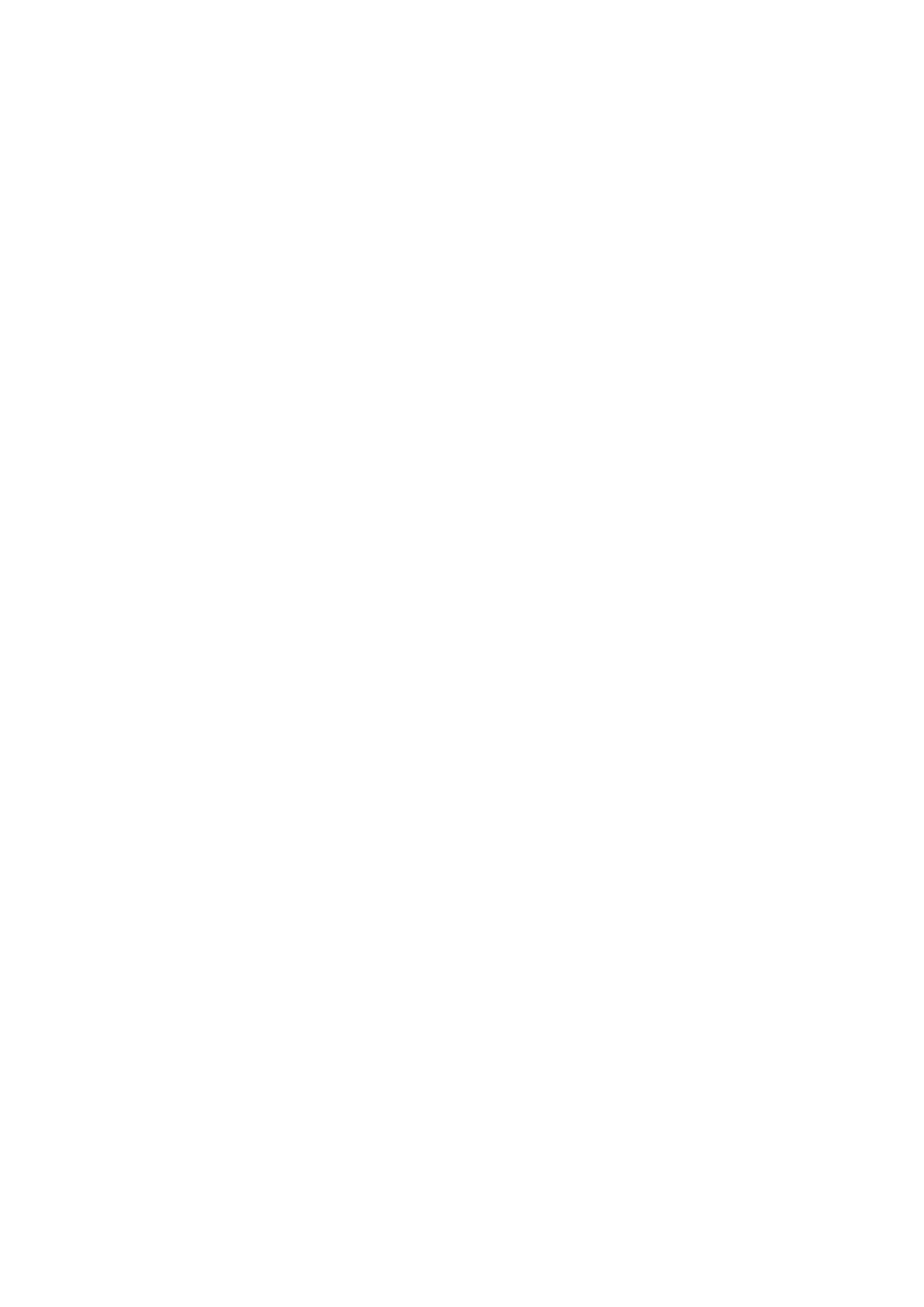## **Contents**

| Foreword |                                                                                                                     | 1        |
|----------|---------------------------------------------------------------------------------------------------------------------|----------|
|          | <b>Executive summary</b>                                                                                            | 5        |
| 1        | <b>Macrofinancial environment</b>                                                                                   | 7        |
| 2        | Short-term risks to financial stability                                                                             | 15       |
|          | Box 1 Mitigating risks to central counterparties<br>Box 2 UK banks' assets and the allocation of regulatory capital | 20<br>26 |
| 3        | Medium-term risks to financial stability                                                                            | 32       |
| 4        | Macroprudential policy since the June 2011 Report                                                                   | 43       |
| 5        | <b>Prospects for financial stability</b>                                                                            | 46       |
|          | Box 3 The final report of the Independent Commission on Banking                                                     | 54       |
|          | Index of charts and tables                                                                                          | 57       |
|          | Glossary and other information                                                                                      | 59       |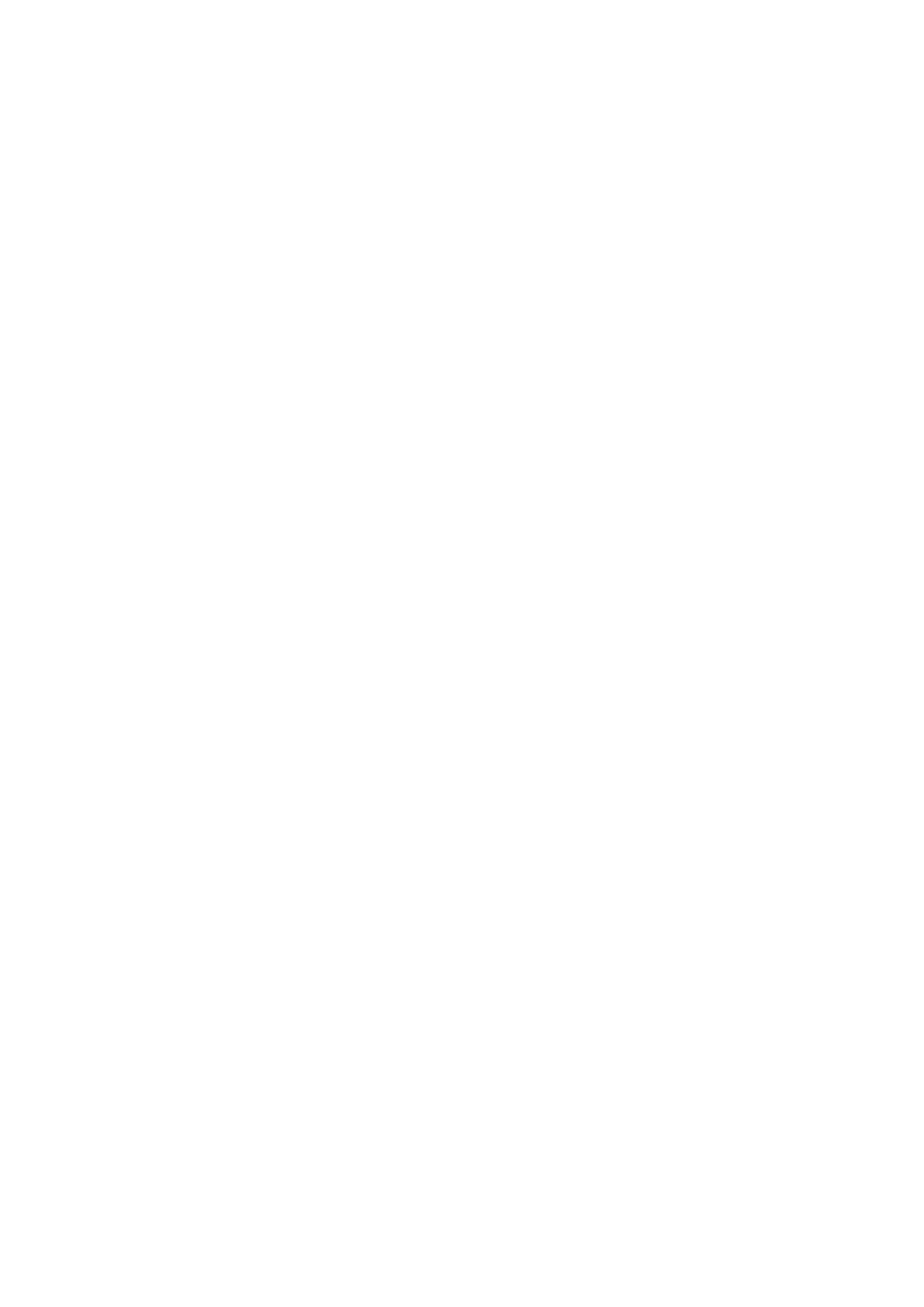# Executive summary

The interim Financial Policy Committee (FPC) agreed the following policy recommendations at its meeting on 23 November:

- Following its recommendation from September, and given the current exceptionally threatening environment, the Committee recommends that, if earnings are insufficient to build capital levels further, banks should limit distributions and give serious consideration to raising external capital in the coming months.
- The Committee reiterates its advice to the FSA to encourage banks to improve the resilience of their balance sheets without exacerbating market fragility or reducing lending to the real economy.
- The Committee recommends that the FSA encourages banks to disclose their leverage ratios, as defined in the Basel III agreement, as part of their regular reporting not later than the beginning of 2013.



**Chart 1** Spreads of selected euro-area government bonds over German bunds(a)

rces: Thomson Reuters Datastream and Bank calculations

(a) Ten-year government and EFSF bond spreads over German bunds.

(b) Spreads as at 15 June 2011 except for EFSF spread, which is as at 17 June 2011. (c) Spreads as at 22 November 2011.

The Committee judged that this advice was appropriate in light of its conclusions about the outlook for financial stability.

#### **Risks**

Sovereign and banking risks emanating from the euro area remain the most significant and immediate threat to UK financial stability. These risks have intensified materially since the June 2011 *Report*. Against a backdrop of slowing global growth prospects, market concerns about the sustainability of government debt positions of smaller economies have broadened to larger euro-area economies (**Chart 1**). Capital market functioning has deteriorated and risky asset prices have fallen sharply. Risk capital has been reallocated, as investors have sought to reduce exposures to vulnerable euro-area countries and to riskier assets more broadly.

European authorities announced a package of measures in October 2011 to stem the crisis. Market reaction, however, suggests that concerns remain over their implementation and effectiveness.

UK banks have significant refinancing needs. And while their direct exposures to the sovereign debt of the most vulnerable economies are limited, they have larger exposures to the private sectors of some weaker euro-area economies. They also have significant exposures to major European banking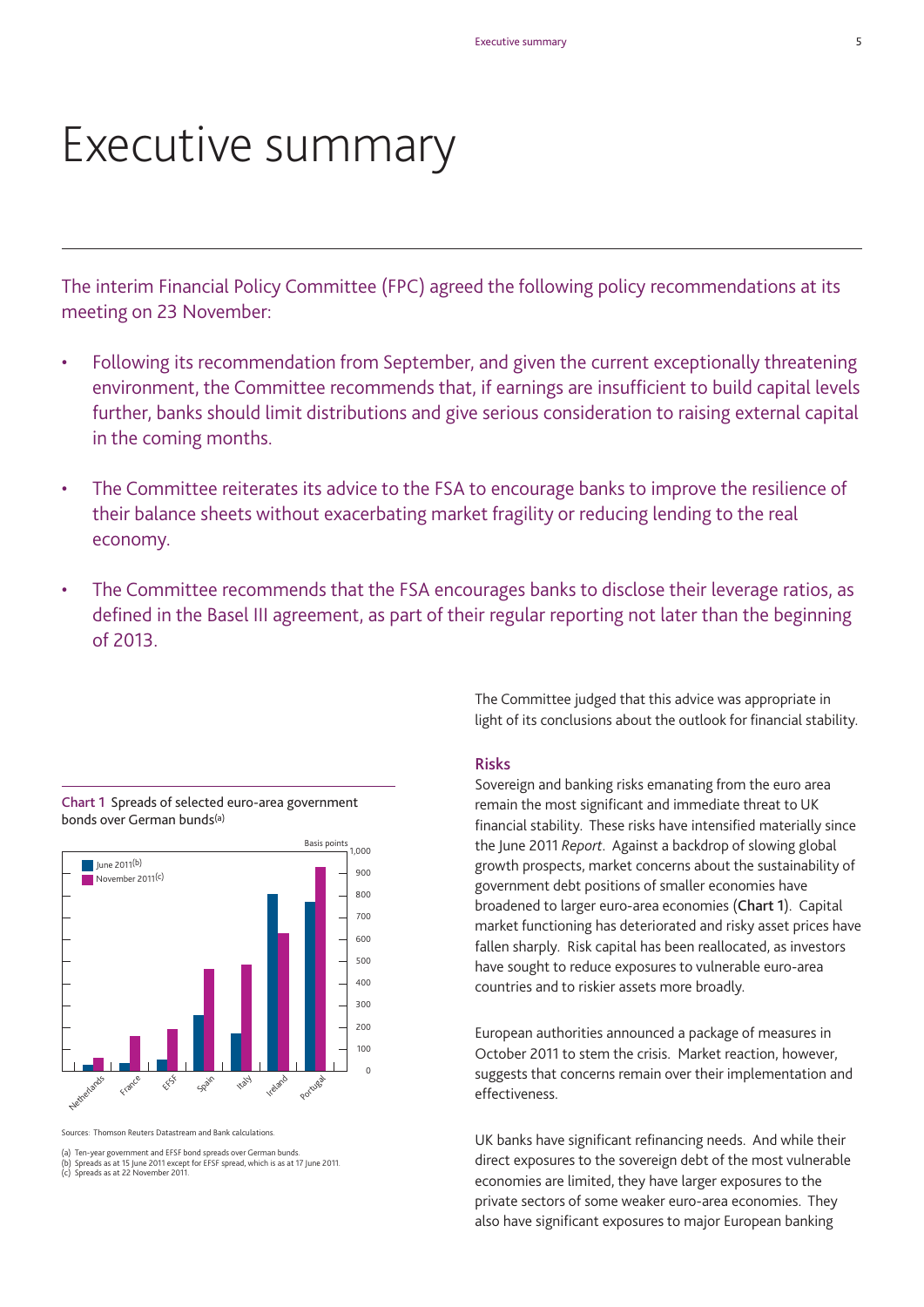

#### **Chart 2** Claims on vulnerable euro-area countries via euro-area banking systems(a)(b)

Sources: BIS consolidated banking statistics and Bank calculations.

- (a) All data are as at end-June 2011. Converted from US dollars into sterling using end-June exchange rate.
- (b) X-axis shows consolidated ultimate risk basis foreign claims by UK-owned banks on the banking systems of selected euro-area countries. Y-axis shows consolidated ultimate risk basis for extended the Californian component conservatives considering the eign claims on all sectors of Greece, Ireland, Italy, Portugal and Spain by selected euro-area banking systems.





#### **Table A** Deleveraging plans of selected European banks

| € billions             | Bridgewater<br>estimates | Deutsche Bank<br>estimates | Morgan Stanley<br>estimates |
|------------------------|--------------------------|----------------------------|-----------------------------|
| <b>Barclays</b>        |                          | 20                         |                             |
| Lloyds Banking Group   |                          | 175                        | 72                          |
| Royal Bank of Scotland |                          | 121                        | 93                          |
| <b>HSBC</b>            |                          |                            | 83                          |
| <b>BNP Paribas</b>     | 67                       | 81                         | >50                         |
| Société Générale       | 70                       | 85                         | $75 - 95$                   |
| Crédit Agricole        |                          | 17                         | 50                          |
| Commerzbank            | 31                       | 188                        | 100                         |
| Deutsche               | 30                       |                            | 90                          |
| Dexia                  |                          | 113                        | 191                         |
| Santander              | 52                       |                            | 17                          |
| NAMA Ireland           |                          | 28                         | 74                          |
| Bank of Ireland        |                          | 30                         | 19                          |
| Credit Suisse          | 90                       | 103                        | 90                          |
| Other Europe           | 139                      | 319                        | 1,016                       |
| <b>Total Europe</b>    | 480                      | 1,281                      | 2,020                       |

Sources and footnotes: see **Table 2.B**.

systems, which in turn are highly exposed to weaker euro-area countries (**Chart 2**).

#### **Resilience**

UK banks have made significant progress in improving their capital and funding resilience since the height of the crisis (**Chart 3**). But progress has been set back recently and they have been affected by strains internationally in bank funding markets. While UK banks' credit default swap premia generally remain below those of many euro-area banks, they are mainly higher today than at their peak in 2008. This indicates ongoing concerns about UK banks' solvency and the weakening outlook for banks' profitability.

The Committee is concerned that current strains are being amplified by ongoing structural vulnerabilities in the financial system, particularly a high degree of intra-financial system exposures. Opaque and overly complex regulatory risk-weight calculations and inconsistent and incomplete disclosure have increased uncertainty about bank resilience. The growing use of central counterparties (CCPs) is reducing interconnectedness, but increasing the financial stability risks in the unlikely event that a CCP were to face severe distress or fail. That highlights the importance of robust risk management practices and the establishment of effective crisis management arrangements.

#### **Credit conditions**

Credit conditions could tighten in the United Kingdom if term funding conditions remain strained or banks' profits are reduced by higher credit losses on exposures to the euro area. There are early indications from market contacts that some banks may be starting to pass on higher funding costs to household and corporate customers through higher prices. And there are signs already of a credit contraction in the euro area, with considerable uncertainty around banks' plans to reduce balance sheets (**Table A**). Tightening credit conditions internationally could exacerbate the adverse feedback loop of weak macroeconomic activity and deteriorating bank asset quality, which could ultimately harm the resilience of the financial system.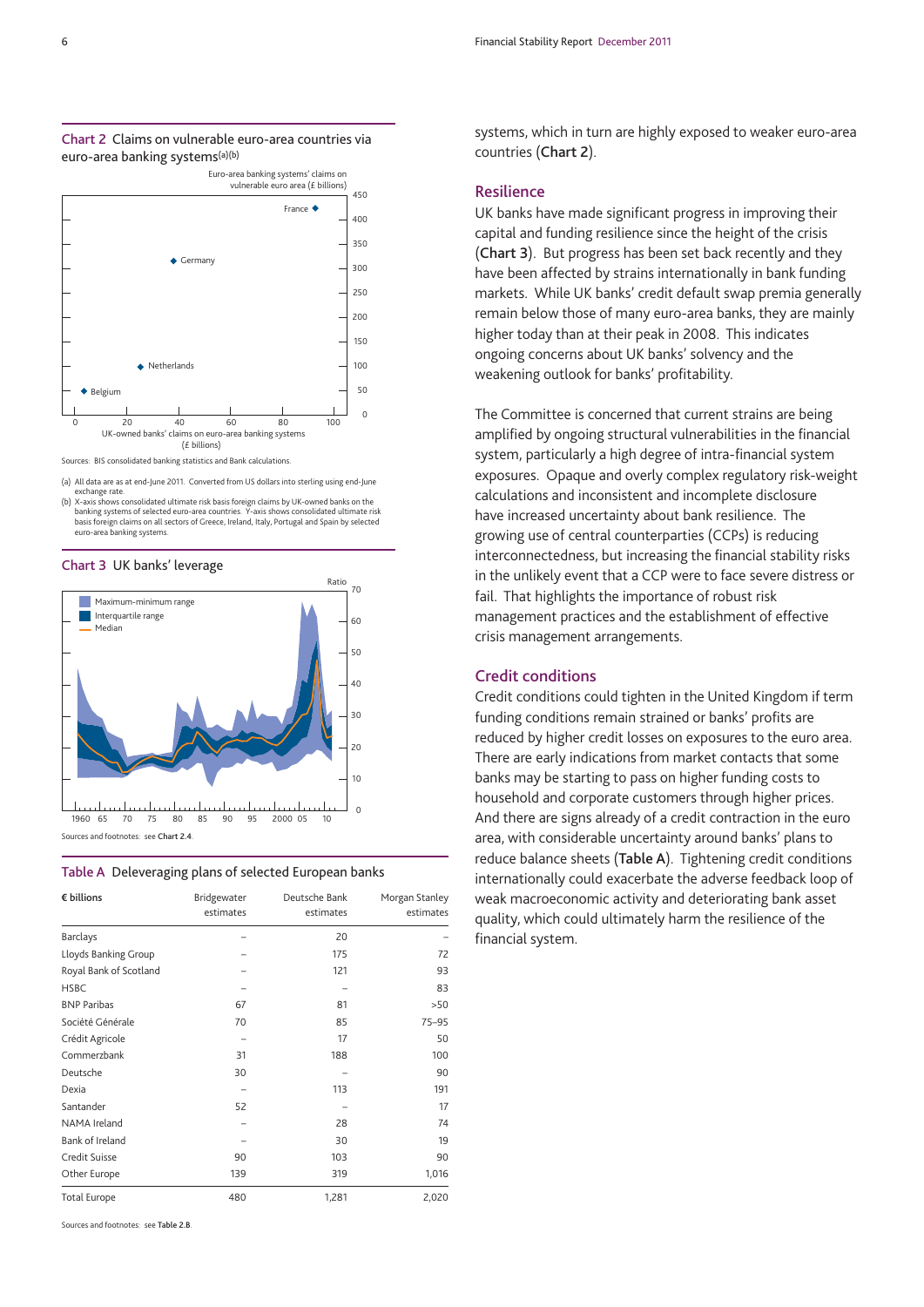# **1** Macrofinancial environment

The global macrofinancial environment became much more challenging in the second half of 2011. Rising concerns about the adverse feedback between sovereign risk, the path of global economic growth and the resilience of some banking systems led to a significant increase in financial stress internationally and a retreat from risky assets. Bank equity prices fell sharply and wholesale funding conditions for banks became severely impaired. Pressure on already tight credit conditions increased, exacerbating concerns about global growth and sovereign risk. Against this backdrop, European authorities announced initial details on a series of measures designed to tackle sovereign and bank solvency concerns.

**Chart 1.1** Market-implied default probabilities over the next five years for selected sovereign debt<sup>(a)</sup>



(a) Probability of default, derived from CDS premia, from the perspective of a so-called 'risk-neutral' investor that is indifferent between a pay-off with certainty and an uncertain<br>pay-off with the same expected value. If market participants are risk-averse, these measures<br>may overstate actual probabilities





Sources: Thomson Reuters Datastream and Bank calculations.

(a) Ten-year government and EFSF bond spreads over German bunds.

(b) Spreads as at 15 June 2011 except for EFSF spread, which is as at 17 June 2011. (c) Spreads as at 22 November 2011.

This section summarises key developments in the international macrofinancial environment since the June 2011 *Report*, including the provision of financial services to UK households and corporates during this period. The rest of the *Report* examines: the short-term (Section 2) and medium-term (Section 3) risks to the financial system; progress on the FPC's previous recommendations (Section 4); and, against that backdrop, the policy actions that the FPC advises to reduce risks to the financial system (Section 5).

#### *An escalation of sovereign risk concerns*…

Sovereign risk concerns in the euro area escalated significantly in the period since the June *Report* (**Chart 1.1**). Premia on credit default swaps (CDS) for a range of euro-area countries rose to record levels during 2011 H2. Spreads of sovereign bonds over German bunds for many euro-area countries also increased markedly (**Chart 1.2**), reaching levels last experienced prior to the launch of the euro in 1999.

On 27 October 2011, European authorities announced a package of measures designed to reduce short-term financial instability and tackle solvency concerns in the euro area. The package included an increase in the lending capacity of the European Financial Stability Facility (EFSF) to around €1 trillion through leverage, a nominal discount of 50% on notional Greek debt held by private investors and an increase in the capital ratio of banks to 9% of core Tier 1 capital, after accounting for market valuation of sovereign debt, by end-June 2012. With some details of the package still to be fleshed out, however, measures of euro-area sovereign risk remained elevated.

#### ...across the euro area...

*…across the euro area…* The escalation of euro-area concerns spread beyond vulnerable euro-area countries in the second half of 2011. At the time of the June *Report*, market focus was mainly on the sustainability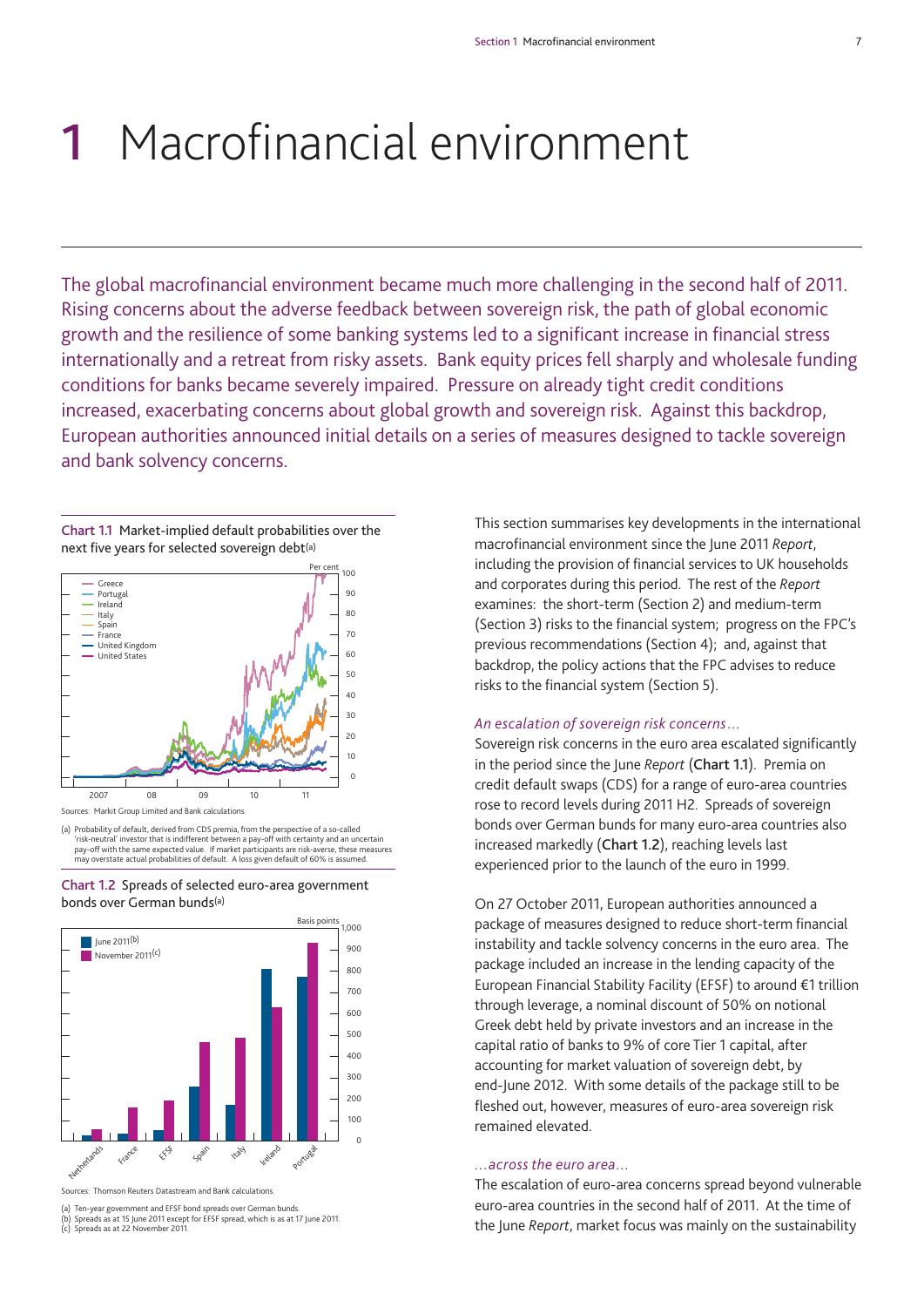

#### **Chart 1.3** Ratio of gross sovereign debt to GDP in selected advanced economies

Source: IMF *Fiscal Monitor* (September 2011).

**Chart 1.4** Revisions to 2011 and 2012 economic growth forecasts for selected countries(a)



Sources: IMF *World Economic Outlook* (June 2011 *Update* and September 2011) and Bank calculations.

(a) Between June 2011 *World Economic Outlook Update* and September 2011 *World Economic Outlook* reports.

**Chart 1.5** Change in five-year yields, five years forward(a)(b)



rces: Bloomberg and Bank calculations

(a) The real cost of borrowing in five years' time for a period of five years, as implied by nominal yields and inflation swaps. For Germany, euro-area inflation swaps are used. (b) Change in basis points since the June 2011 *Report*.

of fiscal positions in countries such as Greece, Ireland and Portugal. While sentiment towards Ireland improved from mid-July, market participants became increasingly worried that domestic fiscal consolidation measures, structural reform plans and international financial support packages would not be sufficient to restore Greece and Portugal's sovereign debt to a stable path. In part, these concerns reflected the scale of the underlying loss of competitiveness experienced by these and other countries over the past decade, which had contributed to the accumulation of large net external debt positions (Section 3). In July 2011, market concerns increasingly extended to larger euro-area countries with vulnerable sovereign debt positions, particularly Italy and Spain. As the spreads of both countries' government bonds over bunds rose towards 400 basis points, the European Central Bank (ECB) extended its Securities Markets Programme to Spanish and Italian sovereign debt.

Most recently, market concerns affected countries previously considered part of the core euro area. Sovereign bond spreads over bunds for countries such as Austria, Finland, France and the Netherlands widened markedly during the period. Market participants focused on the possibility that the debt burden in vulnerable countries could fall on the core and put pressure on their sovereign debt positions — either through the need to support banks with large exposures to vulnerable sovereign and banking sectors, or through exposures under the EFSF. The spread of ten-year EFSF bonds over bunds also widened during the period, trading close to levels for French sovereign bonds, reflecting the role of guarantees from AAA-rated euro-area sovereigns such as France in maintaining the AAA credit rating of the EFSF.

*…and to a more limited extent elsewhere…* Falling confidence in governments' capacity to deal with high and rising debt was not confined to the euro area. In the United States, the extended process around raising the debt ceiling temporarily added to investor uncertainty. And, in August, Standard & Poor's cited medium-term fiscal challenges and political risk around agreement of deficit reduction plans as reasons for downgrading the US long-term sovereign credit rating, from AAA to AA+. Japan's sovereign rating was downgraded one notch to Aa3 by Moody's because of similar concerns over long-term fiscal sustainability. In 2011, the IMF expects gross debt to GDP ratios in advanced economies, which have risen sharply since 2007 (**Chart 1.3**), to breach 100% on average for the first time since the aftermath of World War II.

*…along with negative news on global economic growth…* Sovereign risk pressures were aggravated by signs of a slowing in global economic growth and increased uncertainty about prospects for the world economy. The IMF's September 2011 *World Economic Outlook* attributed the weakening in global activity in 2011 to a number of developments: temporary effects from the earthquake and tsunami in Japan; a significant rise in commodity prices; the slow pace of domestic and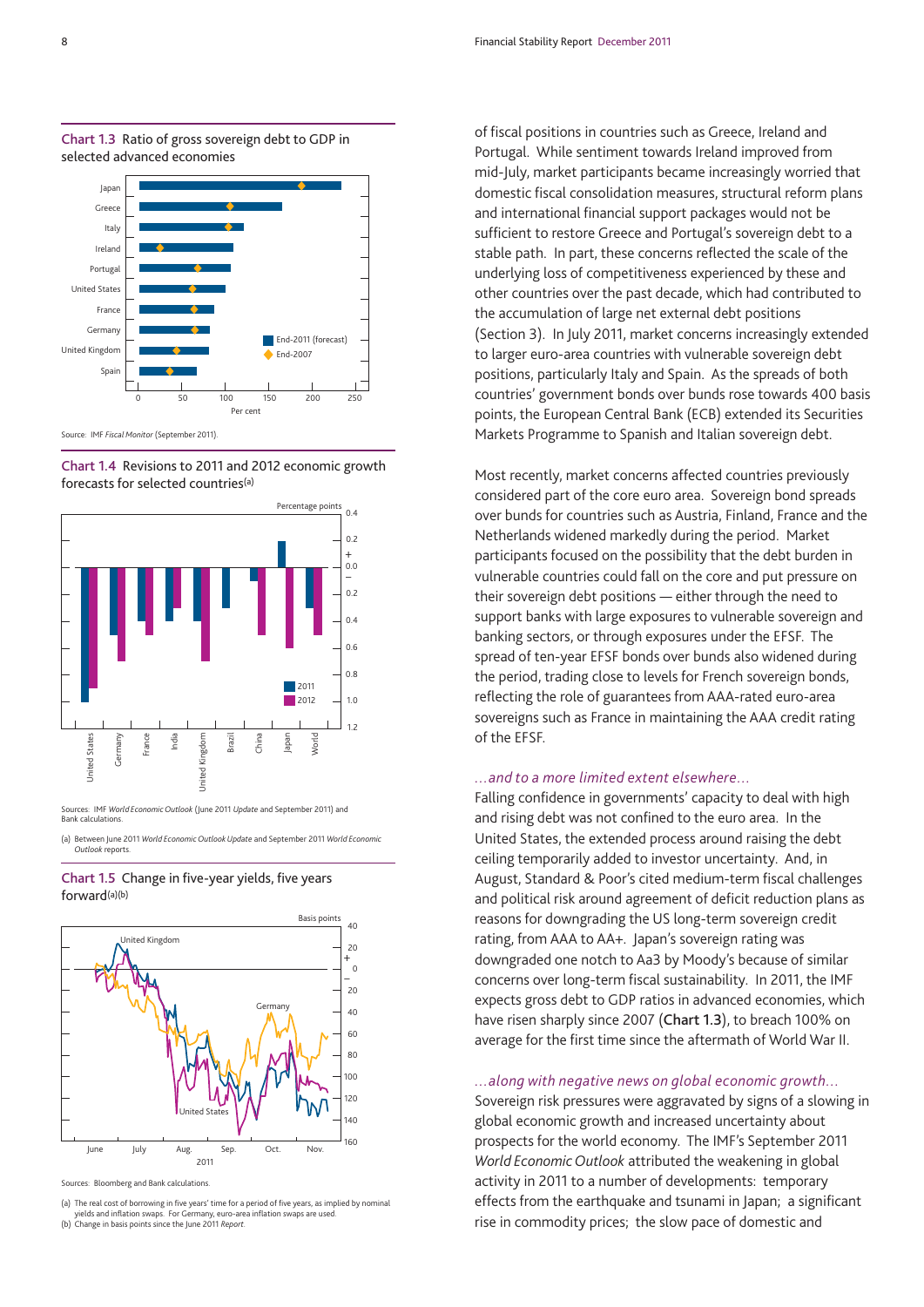

#### **Chart 1.6** International equity indices(a)

Sources: Bloomberg, Thomson Reuters Datastream and Bank calculations.

(a) Denominated in units of local currency except for MSCI Emerging Markets index, which is denominated in US dollars. (b) June 2011 *Report*.

**Chart 1.7** Change in corporate bond spreads by rating for US dollar and euro-denominated debt<sup>(a)</sup>



rces: Bank of America Merrill Lynch Global Research and Bank calculations (a) Change in option-adjusted spreads since June 2011 *Report*.

#### **Chart 1.8** Implied volatilities(a)(b)



Sources: Bloomberg, Chicago Mercantile Exchange, JPMorgan Chase & Co., NYSE Euronext and Bank calculations.

Three-month option-implied volatilities

(b) Average of FTSE 100, S&P 500 and Euro Stoxx 50 for equities. West Texas Intermediate<br>for crude oil. Average of three-month short sterling, eurodollar and Euribor for interest rates.<br>Average of five-year on-the-run iTra investment-grade for CDS premia.

international rebalancing; and the heightening of euro-area sovereign risk stress. Projected world output growth was revised down to 4% for both 2011 and 2012 (from 4.3% and 4.5%, respectively) in the September *Outlook*.

Downward revisions to growth were particularly large for advanced economies, including the United States, though growth forecasts for emerging economies such as China were also lowered (**Chart 1.4**). As discussed in the November 2011 *Inflation Report*, the near-term outlook for UK growth deteriorated during the second half of 2011. Falls in US, German and UK five-year yields, five years forward<sup>(1)</sup> suggest market participants might have revised downwards medium-term growth expectations during the summer, although rising risk aversion is also likely to have contributed to falls in yields (**Chart 1.5**).

*…led to sharp falls in risky asset prices and high volatility.* Sovereign risk and growth concerns had a depressing effect on international financial markets as investors retreated from risk. Global equity prices fell sharply during the summer (**Chart 1.6**), particularly in the euro-area and emerging economies, where indices fell to levels last seen in 2009. Equity prices partially recovered in the run-up to, and immediately following, the announcement of the euro-area package in October. But markets weakened again as political uncertainties in Greece and Italy re-emerged. In debt markets, spreads on corporate bonds rose significantly across all debt classes in the period since the June 2011 *Report*, particularly for high-yield euro-denominated debt (**Chart 1.7**).

Financial market uncertainty also increased, with implied volatilities for equities, commodities and credit default swaps rising sharply but remaining below their 2008 peaks (**Chart 1.8**). High volatility coincided with a widening in bid-ask spreads for a range of instruments, particularly in the case of some euro-area government bonds, and an abrupt deterioration in perceptions of market liquidity (**Chart 1.9**). Market intelligence suggested that some dealers became reluctant to make markets in higher-risk sovereign debt, preferring to act as agency-brokers by matching buyers and sellers without taking sovereign risk onto their own balance sheet.

*Capital market functioning deteriorated…* High volatility in secondary markets spilt over to primary capital markets, affecting the price and availability of new corporate debt. New issuance in a range of primary debt markets weakened in the second half of 2011, particularly for higher-risk companies (**Chart 1.10**). Global issuance of leveraged loans fell by 45%, to US\$194 billion in 2011 Q3 (compared with 2011 Q2). Global issuance of high-yield corporate debt, another key source of funding for new borrowers, fell by over 70% during the same period. Issuance of investment-grade corporate bonds in

<sup>(1)</sup> The implied real cost of borrowing in five years' time for a period of five years.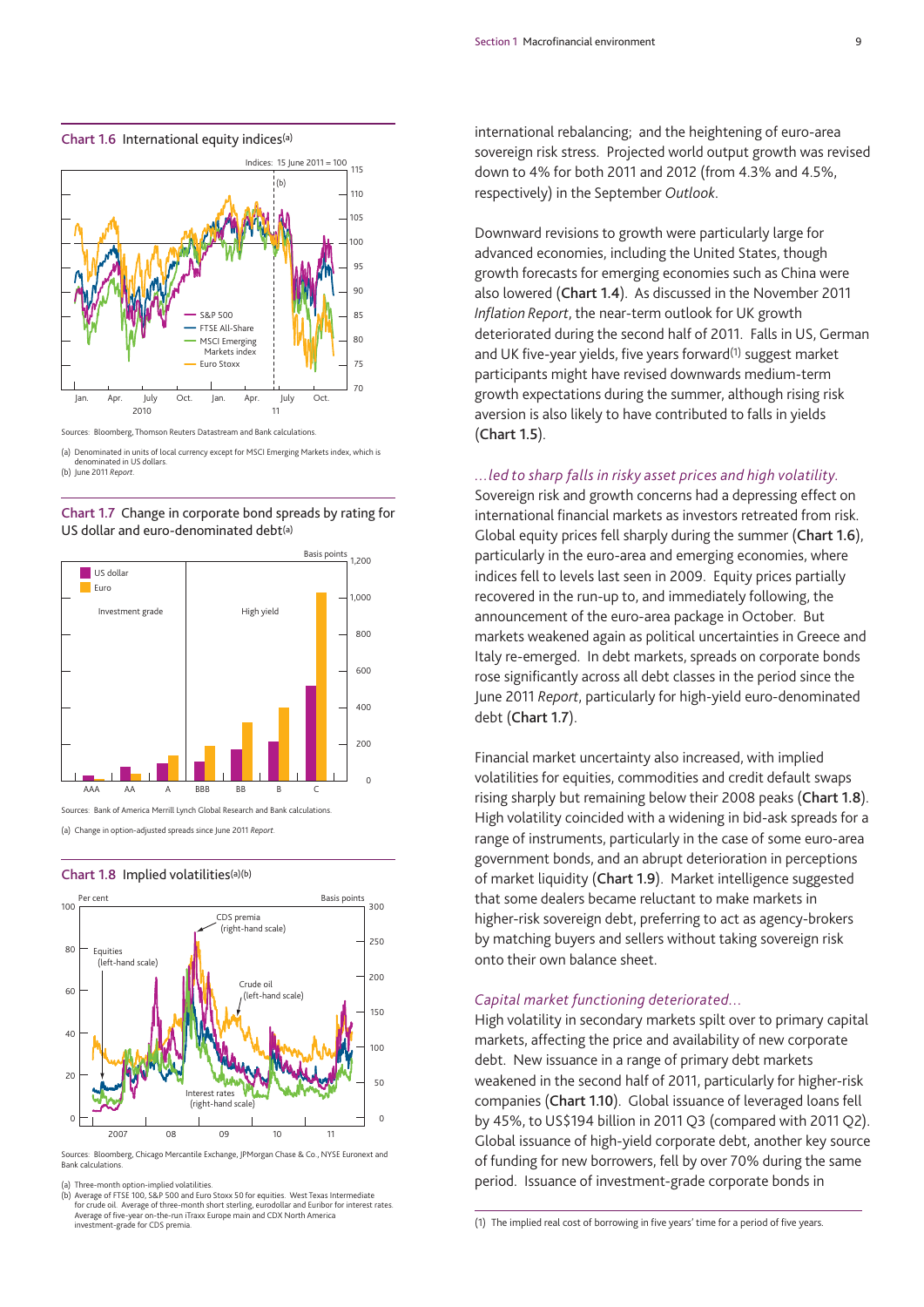



Sources: Bank of America Merrill Lynch (BoAML), Bloomberg and Bank calculations.

(a) June 2011 *Report*. (b) Option-implied volatility, as measured by the VIX index on the last day of each month. (c) Balance of respondents to BoAML survey reporting market conditions as liquid.





Sources: Dealogic and Bank calculations.

- (a) Shading is based on a score that reflects gross issuance (relative to nominal GDP) and spreads in primary markets, expressed as a number of standard deviations from its historical average, using available data from January 1998. Where spreads are not available, indicators are based solely on issuance. Latest data
- point is end-October 2011 (using most recent GDP data). (b) Gross issuance of bonds, excluding issuance by corporates where parent is a financial entity. (c) Gross issuance of syndicated loans, excluding cancelled or withdrawn facilities.

#### **Chart 1.11** Indicators of risk appetite(a)(b)



Sources: Bloomberg, Credit Suisse and Bank calculations.

(a) Indices are adjusted so that positive values indicate increased risk-taking, negative values

2011 Q3 was in line with recent quarters, though the cost of new debt rose.

*…as an increase in aversion to risk…*  Consistent with increased investor risk aversion, aggregate indicators of market risk appetite fell during July and August, to below 2008/09 levels in some cases (**Chart 1.11**). As experienced in other periods of volatility, prices of 'safe-haven' assets, such as gold, rose sharply. In foreign exchange markets, the Japanese yen and the Swiss franc appreciated strongly, prompting intervention by the relevant national authorities. The US dollar appreciated markedly against many emerging-economy currencies. Meanwhile, model-based estimates of the risk premium required by investors to hold US and European equities reached peaks last seen in early 2009, rising around 200 basis points (**Chart 1.12**).

Highly correlated price moves were another indication of a common factor, such as risk appetite, driving prices. Prices of risky assets, such as equities and corporate bonds, moved closely together in the second half of 2011, reducing diversification benefits (**Chart 1.13**). And movements in equity and government bond prices were strongly negatively correlated, suggesting market participants were switching between investing in risky and safe assets during the period.

*…resulted in a reallocation of global risk capital…* Macrofinancial concerns were also reflected in a redistribution of risk capital, both across regions and within them. During 2011 Q3, there were strong outflows from emerging-economy equity funds (**Chart 1.14**), which contacts suggest reflected both investor concern about the impact of slower global growth on emerging economies and an increase in generalised risk aversion. Within US asset funds, there was a redistribution of investment flows from equity to government bond funds. And, in Europe, there were strong outflows from funds investing broadly in Western European equities and similar-sized inflows to funds specialising only in German equities, suggesting investors were looking to reduce direct exposure to vulnerable euro-area countries. Data from eVestment Alliance and HFN suggested that hedge funds globally experienced the first net quarterly outflow of investor money in 2011 Q3 since 2009 Q1, though the amount (US\$19 billion) represented less than 1% of total assets under management. Hedge fund leverage during 2011 remained well below levels prior to the crisis.

The increase in risk aversion may also have caused a retrenchment of global cross-border bank lending, as previously occurred in 2008/09. According to provisional data from the Bank for International Settlements, cross-border lending to all advanced-economy regions declined in 2011 Q2, with claims on advanced European economies falling by 0.6%. US banks repatriated US\$171 billion of assets from abroad during the quarter (**Chart 1.15**), including reducing exposures

indicate reduced risk-taking and zero is risk-neutral. (b) The Credit Suisse indicator is based on risk-adjusted returns across a wide spectrum of global assets. The State Street indicator uses finance theory to model the underlying behaviour of global investors.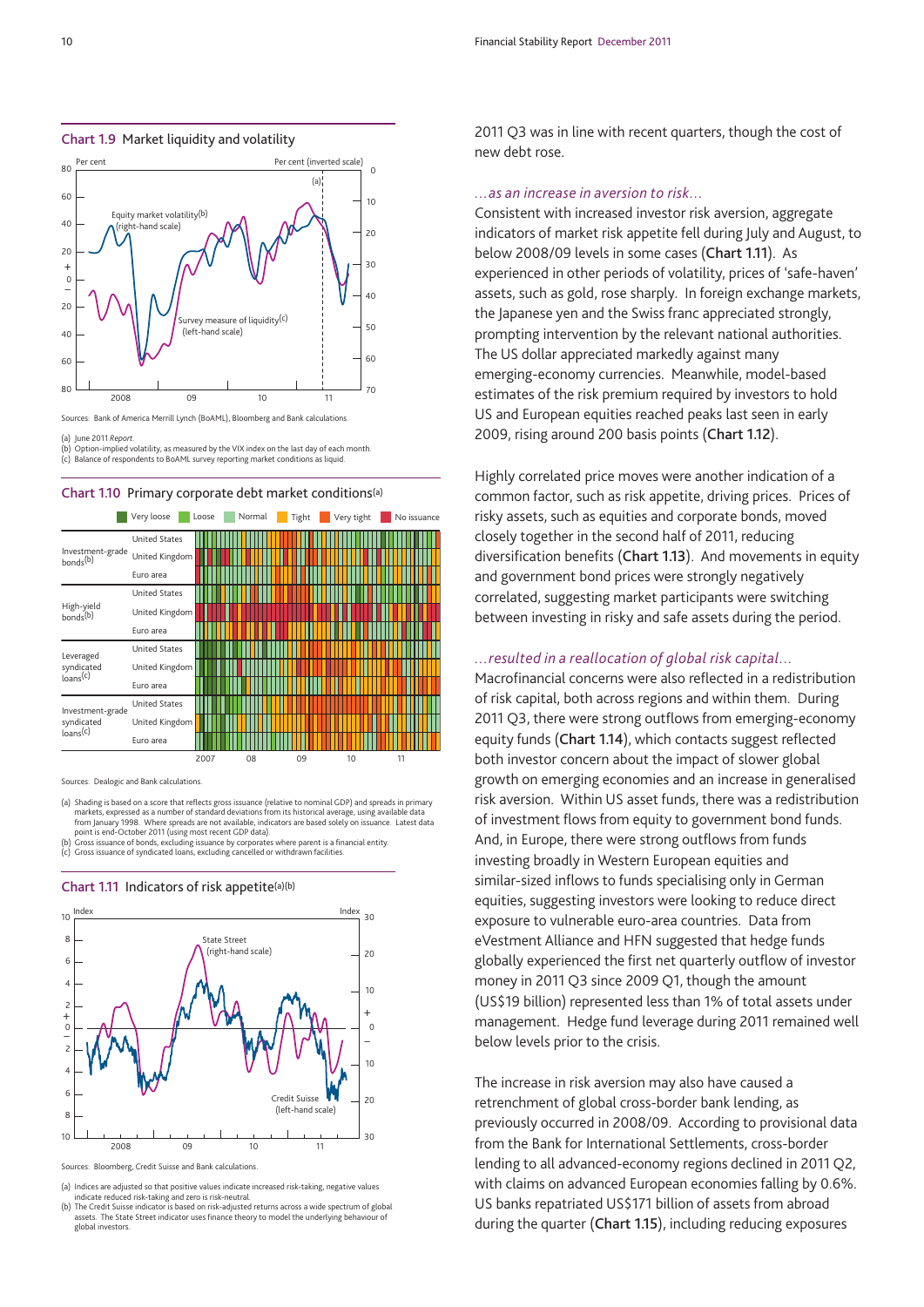

#### **Chart 1.12** Equity risk premia(a)



(a) As implied by a multi-stage dividend discount model.

(b) June 2011 *Report*.



Sources: Bank of America Merrill Lynch, Thomson Reuters Datastream and Bank calculations.

- (a) Percentage of variability across daily asset returns explained by the first principal component over a six-month rolling window.
- (b) Equity indices are FTSE All-Share, S&P 500 and Euro Stoxx 50; bond indices are of
- US corporate BBB and euro corporate BBB<br>(c) Equity indices are FTSE All-Share, S&P 500 porace 555 and care corporace 555.<br>indices are FTSE All-Share, S&P 500 and Euro Stoxx 50; government bond indices are for US Treasuries, UK gilts and German bunds.

#### **Chart 1.14** Cumulative investment flows into selected equity and bond funds(a)



Sources: Emerging Portfolio Research and Bank calculations.

(a) Cumulative flows into selected equity and bond funds by investors globally since June 2011<br>*Report. D*ata capture within-country flows (eg investments by US-domiciled mutual funds in<br>IS equities) as well as cross-borde US equities) as well as cross-border flows.

(b) Regional funds dedicated to Western European equities.

to European residents. More recently, the October 2011 *Survey of Senior Loan Officers* found that a significant proportion of US banks had tightened standards on loans to European banks during the autumn.

## …*affecting the financial system's role in the management of*

*risk…*  The financial system's role in the management and transfer of risk was also affected by the market turmoil. Although markets for basic derivatives generally functioned well, particularly those using central counterparties, liquidity for some more complex products deteriorated. Trading also thinned in CDS contracts for some sovereigns as doubts were raised as to their effectiveness as a hedge for sovereign exposures, given the possibility that a euro-area sovereign debt restructuring could occur without triggering them. UK insurance markets continued to function effectively despite the reinsurance sector reporting record losses for 2011 H1, which were absorbed by high capital buffers.

## *…though payment and settlement services remained robust.* UK financial infrastructure remained robust despite the market stress, helping to ensure companies and households' access to payment services was not impaired. The timing of payment submissions by CHAPS members was unchanged over the period. This contrasts with Autumn 2008, when there was evidence that payment throughput slowed because of

counterparty concerns. Traffic across the main payment systems over the past six months was broadly unchanged on the previous year and operational problems were minimal (**Table 1.A**).

In line with its policy announced in October 2010, LCH.Clearnet Limited increased margin requirements for euro-denominated bond positions on its RepoClear service on a number of occasions. Higher margins allowed LCH to protect itself against heightened market risks arising from sovereign stress. But this also increased funding costs for participants, potentially amplifying stress (Box 1).

In late October, LCH and other UK central counterparties (CCPs) invoked default procedures after MF Global UK Limited was placed under the Special Administration Regime by the FSA. The CCPs' market risk exposures were subsequently closed without recourse to their default funds. Euroclear UK & Ireland, which operates the CREST system, also invoked its default procedures. MF Global UK Limited had overdraft facilities with two settlement banks in relation to CREST settlement activity; these were collateralised by assets held within CREST.

*Concerns spilt over to banking systems…* Fears about the consequences for banks of sovereign risk and macroeconomic developments increased materially during the period. Bank equity prices suffered further significant falls, underperforming equity markets in general.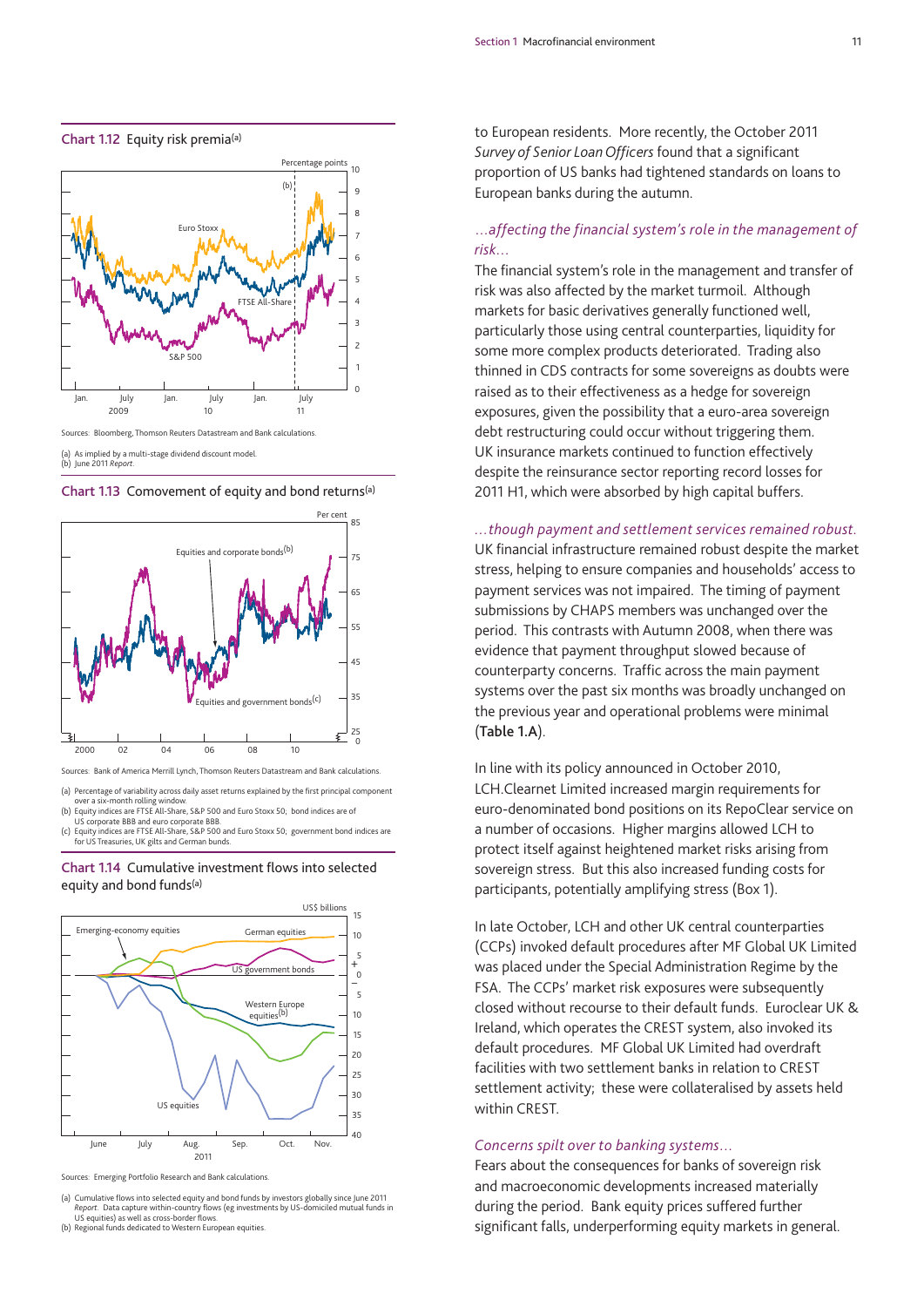

**Chart 1.15** Cross-border flows into and out of US-resident banks(a)

Sources: Bank for International Settlements and Bank calculations.

(a) Foreign currency and break-adjusted quarterly cross-border inflows of liabilities to, and outflows of claims from, US-resident banks.

- (b) Cross-border lending by US-resident banks a positive number shows US-resident banks withdrawing lending from abroad, a negative number shows US-resident banks increasing lending abroad.
- (c) Cross-border deposits and other liabilities received by US-resident banks a positive number shows non-US residents increasing (cross-border) deposits and other liabilities with US-resident banks, a negative number shows non-US residents reducing (cross-border) deposits and other liabilities with US-resident banks.

#### **Table 1.A** Selected payment systems(a)

|                                                                  |                                           | <b>CHAPS</b> | Bacs         | <b>FPS</b>         | <b>CREST</b>   | <b>CLS</b>     |
|------------------------------------------------------------------|-------------------------------------------|--------------|--------------|--------------------|----------------|----------------|
| Average daily values<br>(£ billions)                             | June 2011-Oct. 2011<br>June 2010-May 2011 | 249<br>247   | 17.1<br>16.7 | 0.90<br>0.74       | 517<br>468     | 3.110<br>2.767 |
| Operational availability<br>of core infrastructure<br>(per cent) | June 2011-Oct. 2011<br>June 2010-May 2011 | 100<br>100   | 100<br>100   | $100^{(b)}$<br>100 | 99.85<br>99.89 | 99 94<br>99.96 |

Sources: Bank of England, CLS Bank International, Euroclear UK & Ireland, UK Payments Administration and Bank calculations.

(a) CLS data show the value of obligations as submitted to CLS for settlement (effectively double the value of the underlying transactions). CREST values are for sterling only and exclude flows generated by the self-collateralising repo mechanism.

(b) FPS operational availability to 30 September 2011.



#### **Chart 1.16** CDS premia for selected banking systems(a)

Sources: Capital IQ, Markit Group Limited, Thomson Reuters Datastream and Bank calculations.

(a) Aggregated data from individual banks' and LCFIs' asset-weighted five-year CDS premia.

Euro-area banks' equity prices fell furthest, by 45% since the June 2011 *Report*, while UK and US bank equities fell by over 25%.

There were also sharp rises in the cost of default protection on many banks' unsecured bonds. In the case of some European banking sectors, CDS premia rose to levels above those reached in late 2008/early 2009 (**Chart 1.16**). CDS premia for several euro-area banking sectors moved closely with the premia of their respective sovereigns, reflecting in part the importance of banks' domestic sovereign risk exposures. Large rises in CDS premia for some US financial institutions reflected concerns about domestic economic weaknesses as well as links to euro-area banks and sovereigns. MF Global, for example, had substantial exposures to vulnerable euro-area sovereigns when it failed. Market contacts also cited institution-specific factors, such as concerns over the sustainability of investment banking revenues and legacy exposures to the US housing market, including litigation risk associated with alleged mis-selling of mortgage-backed securities.

Perceived links to the euro area also affected perceptions of UK bank risk, though CDS premia generally remained below those of many euro-area banks. UK banks' direct exposures to vulnerable sovereigns were reported to be relatively limited in the European Banking Authority stress tests in June 2011. But indirect exposures were more substantial, through UK banks' connections to other major banking systems that have exposures to vulnerable sovereigns and through exposures to businesses and households in these countries (Section 2). Downward revisions to UK and global growth expectations may have also led to perceptions of increased UK bank risk.

*…despite stronger regulatory capital positions…* Concerns about banks' resilience internationally escalated despite rises in published regulatory capital ratios. Regulatory capital ratios, which have risen significantly since the start of the crisis, increased a little for the major US and European banking systems in 2011 H1 (**Chart 1.17**) and were broadly flat (based on partial data) in 2011 Q3. Market-based measures of resilience showed a weaker and more varied picture of capital adequacy (Section 2).

Headline profitability among the major US and European banks remained weak. Aggregate pre-tax profits of US large complex financial institutions (LCFIs) and major UK banks fell particularly sharply in 2011 H1 (down 42% and 48% respectively, on 2010 H1). That mainly reflected one-off factors — such as debt valuation adjustments and charges related to payment protection insurance mis-selling, in the case of UK banks, and charges related to mortgage lawsuits, in the case of US LCFIs. Underlying UK-bank profitability was broadly flat.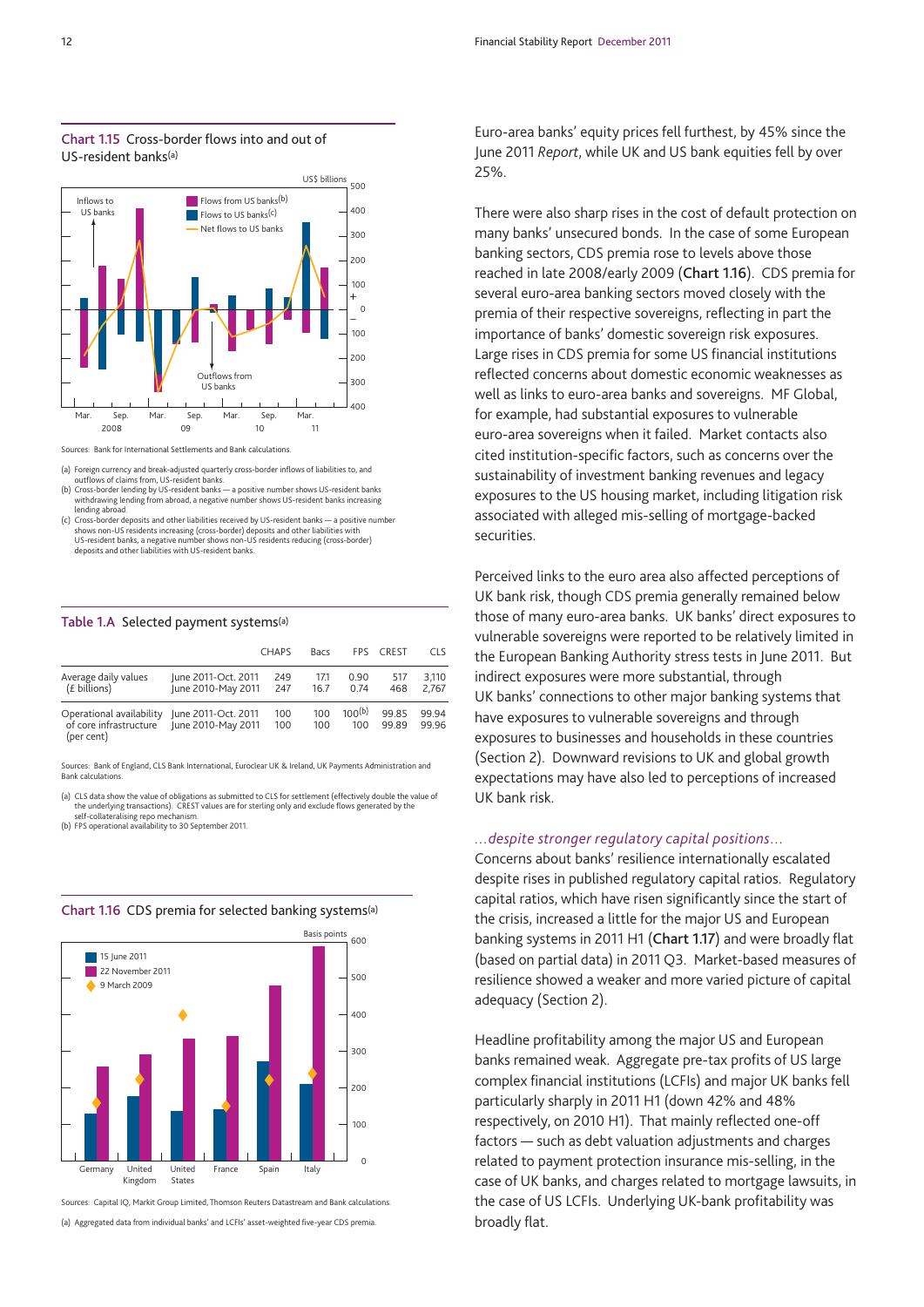#### **Chart 1.17** Tier 1 capital ratios for selected international banking systems(a)(b)(c)(d)



(a) Includes banks with total assets of more than US\$100 billion at end-2010. (b) Aggregated from individual banks' (risk-weighted) capital ratios, weighted by total assets.

All figures are under local accounting conventions.

(c) UK data exclude Northern Rock. (d) Tier 1 ratios are used because of difficulties comparing core Tier 1 ratios across countries.

#### **Chart 1.18** Issuance of term senior unsecured debt in public markets(a)(b)



Sources: Dealogic and Bank calculations.

(a) Unguaranteed securities with an original contractual maturity or earliest call date of at least 18 months. 2011 H2 data are up to and including 22 November 2011.

b) US banks include Bank of America, Citigroup, JPMorgan and Wells Fargo. UK banks refer to)<br>the major UK banks peer group. Euro-area banks include BBVA, BNP Paribas, BPCE,<br>Commerzbank, Crédit Agricole, Deutsche Bank, IN





(a) Difference between average fixing rates by nationality of bank in Libor panel and three-month US dollar Libor.

*…and led to stresses in bank funding markets.* Recent stresses were reflected in signs of growing strain in bank funding markets, particularly for European banks. The range of available funding instruments dwindled and the price of funding rose. There was relatively little public issuance of senior unsecured term debt by European banks in the second half of 2011, partly reflecting stronger issuance in 2011 H1 (**Chart 1.18**). Although a few higher-rated European banks issued senior unsecured debt in October and November 2011, they paid higher spreads than for similar trades in 2010. And while public issuance of term secured funding and private placements of debt by European banks were stronger during the period, conditions in long-term debt markets remained difficult for banks overall.

There were further signs of impairment of shorter-term interbank funding markets. Libor spreads over official rates widened, particularly for euro-area markets, though spreads remained below 2008 highs. The amount of euro commercial paper outstanding for French, Italian and Spanish banks halved between June and November 2011 and average tenors shortened. And the amount deposited by European banks overnight at the ECB, rather than lent to other banks, increased to nearly €300 billion in November. In October, the ECB introduced twelve and thirteen-month refinancing operations to ease banks' access to term funding.

For some European banks, funding pressures were particularly acute in US dollars. US money market funds cut exposures to European banks and reduced the average maturity of any remaining funding. At the same time, the euro-dollar basis swap spread widened sharply to over 80 basis points, suggesting an increased premium for euro-area banks acquiring US dollars. Greater dispersion in fixing rates by panel banks for three-month US dollar Libor also indicated differences in the ability of banks to source US dollars (**Chart 1.19**). Concerns about non-US banks' access to US dollar funding prompted several central banks, including the Bank of England, to announce additional US dollar liquidity provision operations in September 2011. Banks accessed the ECB three-month tenders in October and November 2011 for a total of US\$1.75 billion and the Bank of Japan's November three-month tender for a further US\$0.1 billion.

*Funding constraints led banks to reduce leverage…* Constraints on funding prompted some banks to deleverage by reducing their asset portfolios. Market intelligence suggested that some European banks reduced exposures in the autumn by shedding US dollar-denominated assets in emerging-economy markets, causing falls in some asset prices. Some European banks were also reported to have reduced participation in US dollar syndicated financing and stopped rolling over US dollar trade financing lines to some multinational companies because of funding pressures. From September 2011, a number of major European banks announced plans to introduce, or accelerate, disposal of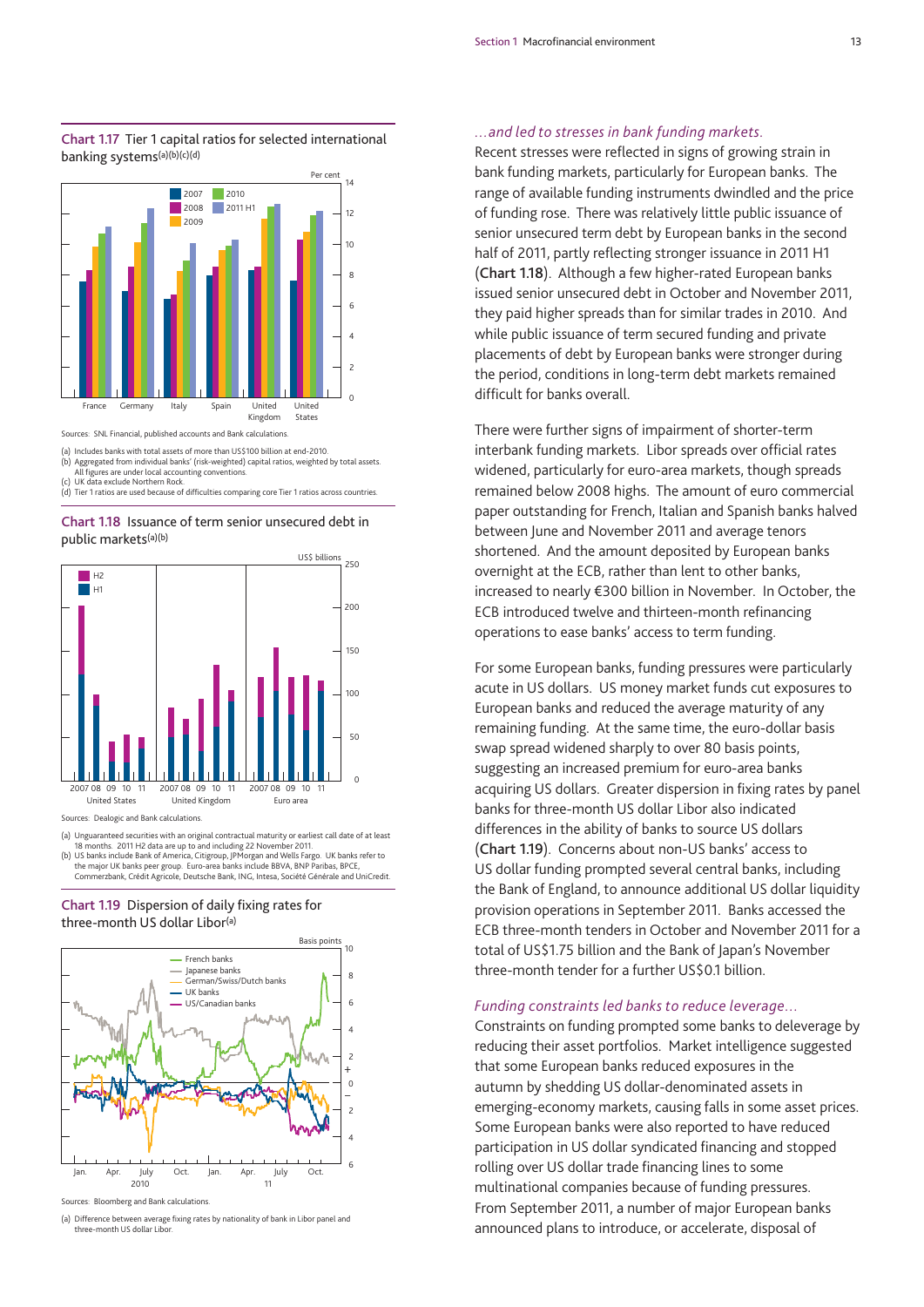



<sup>(</sup>a) Balance of respondents reporting a tightening (positive number) or loosening (negative number) of credit standards.





(a) Sterling loans by UK-resident monetary and financial institutions (MFIs) to the household sector (non-profit institutions serving households, individuals and unincorporated

businesses). (b) All currency loans by UK-resident MFIs to private non-financial corporations (PNFCs).





Sources: Bank of England and Bank calculations.

As at 30 September 2011.

- (b) Spread between average quoted rates on two-year fixed-rate mortgages with a 75% loan to
- value (LTV) ratio and two-year UK government bond yields. (c) Spread between average quoted rates on two-year fixed-rate mortgages with a 90%–95% LTV ratio and two-year UK government bond yields.
- Spread between average quoted rates on £10,000 personal loans and Bank Rate (e) Spread between average quoted rates on credit cards and Bank Rate.

non-core assets and to cut back on low profitability activities (Section 2). A major European bank, UniCredit, announced plans to reduce leverage by raising more capital.

#### *…affecting credit availability in the euro area*…

With stresses in financial markets having already affected companies' access to debt finance, deleveraging by banks began to have an effect on the supply of direct bank credit to companies in some countries. Credit conditions surveys for the euro area suggested lending standards for new businesses tightened in 2011 Q3, particularly in France and Italy where bank funding strains were more marked (**Chart 1.20**).

There was less evidence of credit tightening in the United States. The *Survey of Senior Loan Officers* showed lending standards to businesses continuing to ease in October 2011, albeit by a smaller margin of respondents than in the previous survey. And lending growth to US commercial and industrial firms was strong during the autumn.

In the United Kingdom, bank lending to companies remained weak in 2011 Q3 (**Chart 1.21**). In the case of larger companies, this contraction seemed to reflect weak demand for credit rather than credit constraints. Reports from the Bank's Agents and evidence from the 2011 Q3 *Credit Conditions Survey*, however, suggested that the cost and availability of bank credit were tight for smaller businesses. Most recently, discussions with market contacts indicate that some banks may be starting to pass on higher funding costs to businesses through higher prices.

*…and to some UK households…* Both secured and unsecured credit growth for UK households remained sluggish in 2011, reflecting low demand and tighter credit supply. Secured lending to households rose by less than 1% in the year to September 2011. Evidence from the Bank's *Credit Conditions Survey* suggested that credit conditions for secured lending to households continued to be restrictive. Spreads on household lending over official rates remained significantly elevated compared with the pre-crisis period and were only just below recent peaks for both high and low loan to value (LTV) mortgages (**Chart 1.22**). While credit availability was reported to have increased slightly in 2011 Q3, particularly for high LTV mortgages, subsequent market intelligence suggests that, as with corporate lending, some banks may be starting to pass on higher funding costs to mortgage customers through higher prices.

*…raising concerns about future economic growth.* With credit conditions already tight, concerns increased that continued strains in bank funding markets could result in a further tightening in lending. That could limit the ability of companies to invest and hire, and the capacity of households to smooth spending (see the November 2011 *Inflation Report*), adding to market stress. The financial stability risks associated with this adverse feedback loop are discussed in Section 2.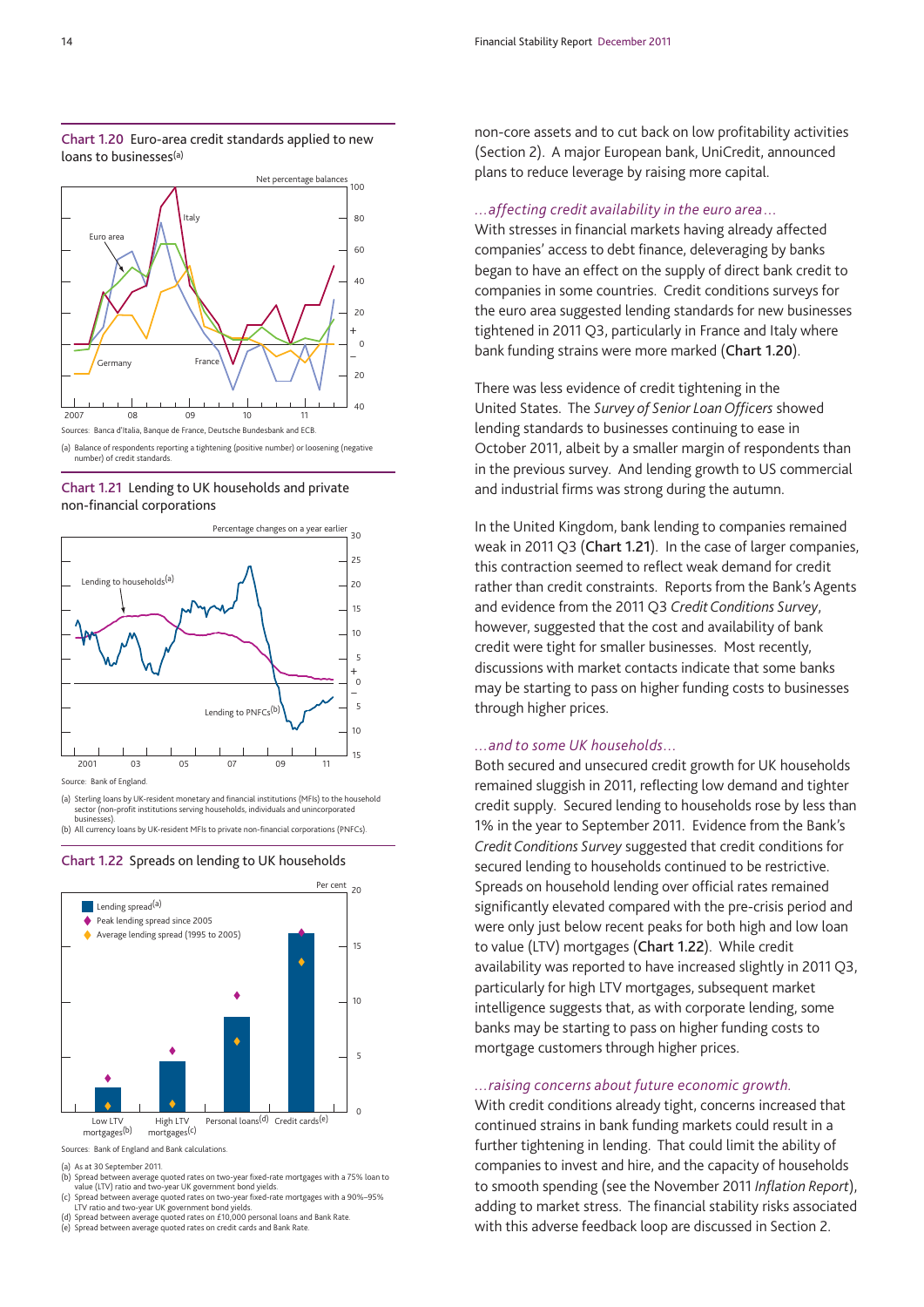# **2** Short-term risks to financial stability

Against the backdrop of heightened sovereign debt and banking concerns, and a weaker outlook for global growth, the short-term risks to financial stability have risen sharply over the past six months. If they persist, stressed funding conditions could make it difficult for banks with weaker balance sheets to meet their refinancing needs. They could also result in defensive bank actions that prove counterproductive for the wider financial system, including further tightening in credit supply in the euro area and the United Kingdom. That could depress economic activity and aggravate credit risks that to date may have been contained by forbearance.



Sources: Bank of England *Systemic Risk Surveys* and Bank calculations.

(a) Respondents were asked for the probability of a high-impact event in the UK financial system in the short term. From the 2009 H2 survey onwards, short term was defined as 0–12 months. The net percentage balance is calculated by weighting the five possible answers: very high (1), high (0.5), medium (0), low (-0.5) and very low (-1).



**Chart 2.2** Balance sheet of UK banks as at 2011 H1

(a) Includes (among other items) loans to UK-resident banks and other financial corporations and holdings of UK government debt.

(b) Includes insurance and investment contract liabilities, settlement balances, accruals, and short positions. (c) Includes subordinated liabilities.

Heightened sovereign debt and bank concerns, and the weaker outlook for growth, pose significant risks to financial stability. Consistent with that, respondents to the Bank's 2011 H2 *Systemic Risk Survey* reported that the perceived probability in the near term of a high-impact financial event had increased sharply, to its highest level since the survey began in July 2008 (**Chart 2.1**). Sovereign risk and an economic downturn were the two main risks highlighted by respondents. This section discusses the short-term risks to bank resilience and lending in the face of these concerns and the risks to financial stability from banks' responses to financial market stresses.

## **2.1 Banks' resilience to market strains**

European sovereign debt stress, downside risks to global growth and heightened global risk aversion pose a number of near-term risks to the ability of the UK banking system to provide a durable flow of financial services. A large proportion of the assets of the major UK banks are situated overseas (**Chart 2.2**), exposing them to risks originating outside the United Kingdom. And around a third of UK banks' funding is raised in wholesale markets, which have been affected by the general increase in investors' risk aversion.

#### *UK banks have improved their capital positions…*

As discussed in Section 1, published regulatory capital ratios of banks in the advanced economies have risen over the past three years, to well above pre-crisis levels. For the major UK banks, around a third of the increase reflects a reduction in risk-weighted assets (**Chart 2.3**).

But regulatory measures based on risk-weighted capital ratios may be an imperfect guide to bank solvency (Section 3). One reason is that the risk weighting of a given asset can differ widely between banks due to differences in internal models. Alternative measures of bank resilience provide a useful cross-check on capital adequacy.

Sources: Bank of England, published accounts and Bank calculations.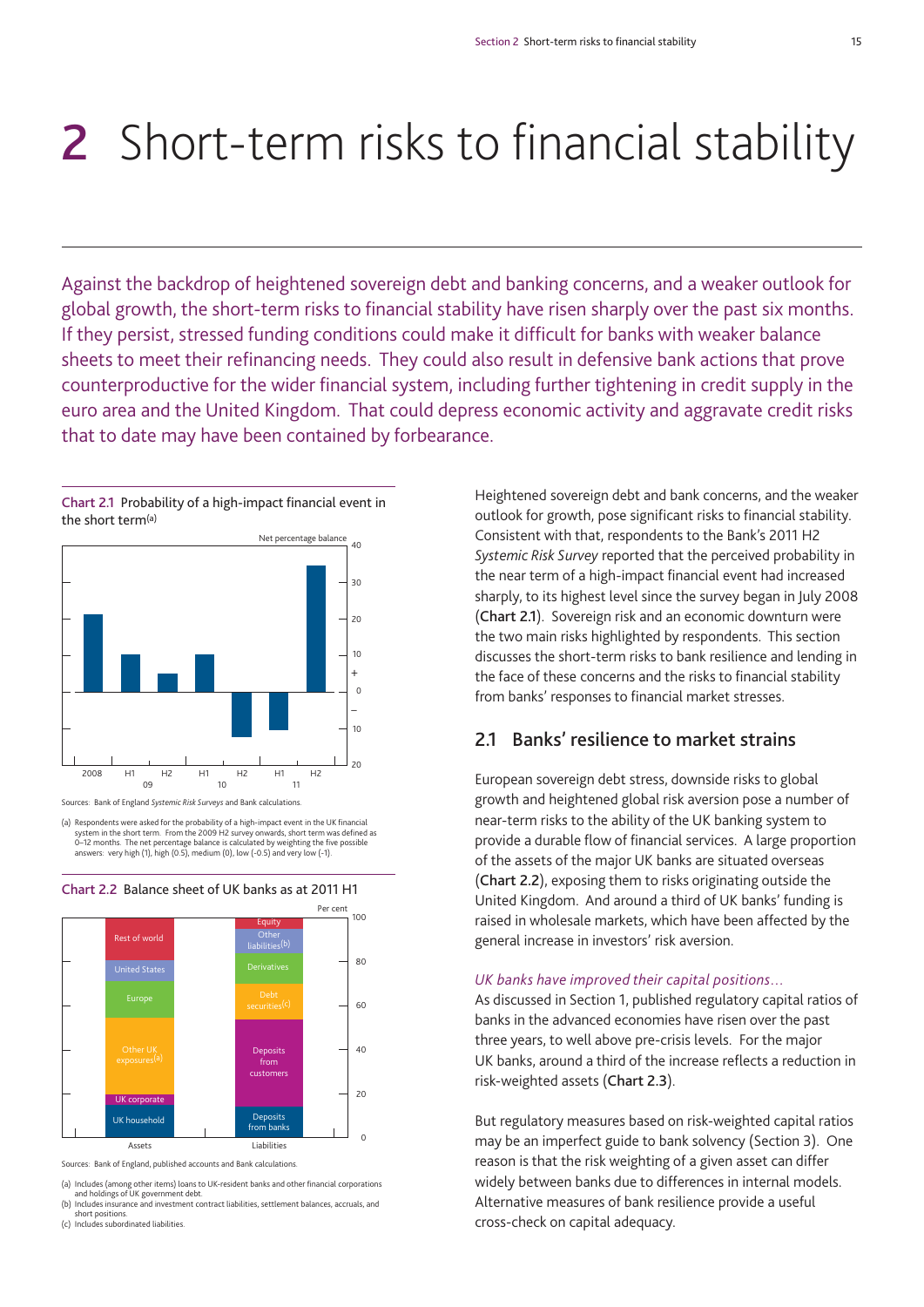

#### **Chart 2.4** UK banks' leverage(a)(b)



(a) Ratio of total assets to shareholders' claims.

(b) The data are a backwardly consistent sample of institutions providing banking services in the United Kingdom in 2011. The sample includes the following financial groups: Barclays, HSBC, LBG, National Australia Bank, Nationwide, RBS and Santander UK. Where data are consistently available for the UK component of the banking group, these have been used.

### **Chart 2.5** Major UK banks' and LCFIs' leverage ratios(a)

Maximum-minimum range



Sources: Bank of England, SNL Financial, published accounts and Bank calculations.

(a) The leverage ratio is defined as assets divided by capital. Assets are adjusted for cash items, tax assets, goodwill and intangibles. Capital includes total shareholders' equity adjusted for minority interests, preferred shares, goodwill and intangibles. Assets are also adjusted on a best-efforts basis to achieve comparability between US GAAP and IFRS with respect to derivatives and off balance sheet vehicles.

(b) The market-value based measure is assets divided by market capitalisation at the end of the period. (c) *Pro-forma* data are used for Royal Bank of Scotland from 2007 to 2009.

(d) Leverage ratios use 2011 Q3 balance sheet data for US and European LCFIs (except BNP Paribas and Société Générale). Market-value based measures combine the latest balance sheet data with market prices as at 22 November 2011.

Leverage ratios, which compare a bank's unweighted assets to the book value of its available capital, have approximately halved since their historical highs of close to 50 in 2008 (**Chart 2.4**). That is consistent with the improvement in regulatory capital ratios. But a measure based on market, rather than book, values of capital suggests that leverage has recently increased across banking systems (**Chart 2.5**), as equity investors have revised down their expectations of the future profits that banks' assets can generate.

The importance of looking at a range of solvency indicators was highlighted by the failure of Dexia in October 2011. At end-2010, Dexia reported a core Tier 1 capital ratio of 12.1%, with a projected fall to 10.4% under the June 2011 European Banking Authority (EBA) adverse stress-test scenario. But it also had a leverage ratio of more than 60 times equity. Shortly after the tests it required capital support from the French and Belgian governments.

#### *…and their funding structures.*

UK banks have also increased the resilience of their funding positions by reducing their reliance on wholesale markets. One simple metric is the customer funding gap — the gap between customer loans and deposits. This has fallen by over £600 billion since the onset of the crisis (**Chart 2.6**). The majority of the fall can be attributed to a decline in overseas lending and in lending to non-bank financial companies. The major UK banks' holdings of highly liquid assets have also almost tripled over this period, accounting for 14% of their total assets in November 2011. A broad measure of sterling liquid assets, for which data are available over a longer period, reached a 30-year high as a share of total assets at the end of September 2011 (**Chart 2.7**).

The major UK banks are already very close to meeting their wholesale term funding targets for 2011. And UK banks have reduced their reliance on official sector liquidity support. Over 90% of the Treasury bills advanced under the Bank's Special Liquidity Scheme (SLS) and around half of government-guaranteed debt issued under the Credit Guarantee Scheme (CGS) have been repaid. Banks only planned to replace half the term funding maturing in 2011, making up the difference by raising more retail deposits and running down, or disposing of, non-core assets.

#### *But they have significant refinancing needs…*

The strains in international bank funding markets, discussed in Section 1, have affected the major UK banks. On average, they issued around 50% less wholesale term debt per month between June and October 2011 than between January and May 2011, though in part that reflected the front loading of issuance earlier in the year. An increasing, and greater-than-planned, proportion of that had to be raised on a secured basis (**Chart 2.8**). Including funding supported by the SLS and CGS, they have £140 billion of term funding due to

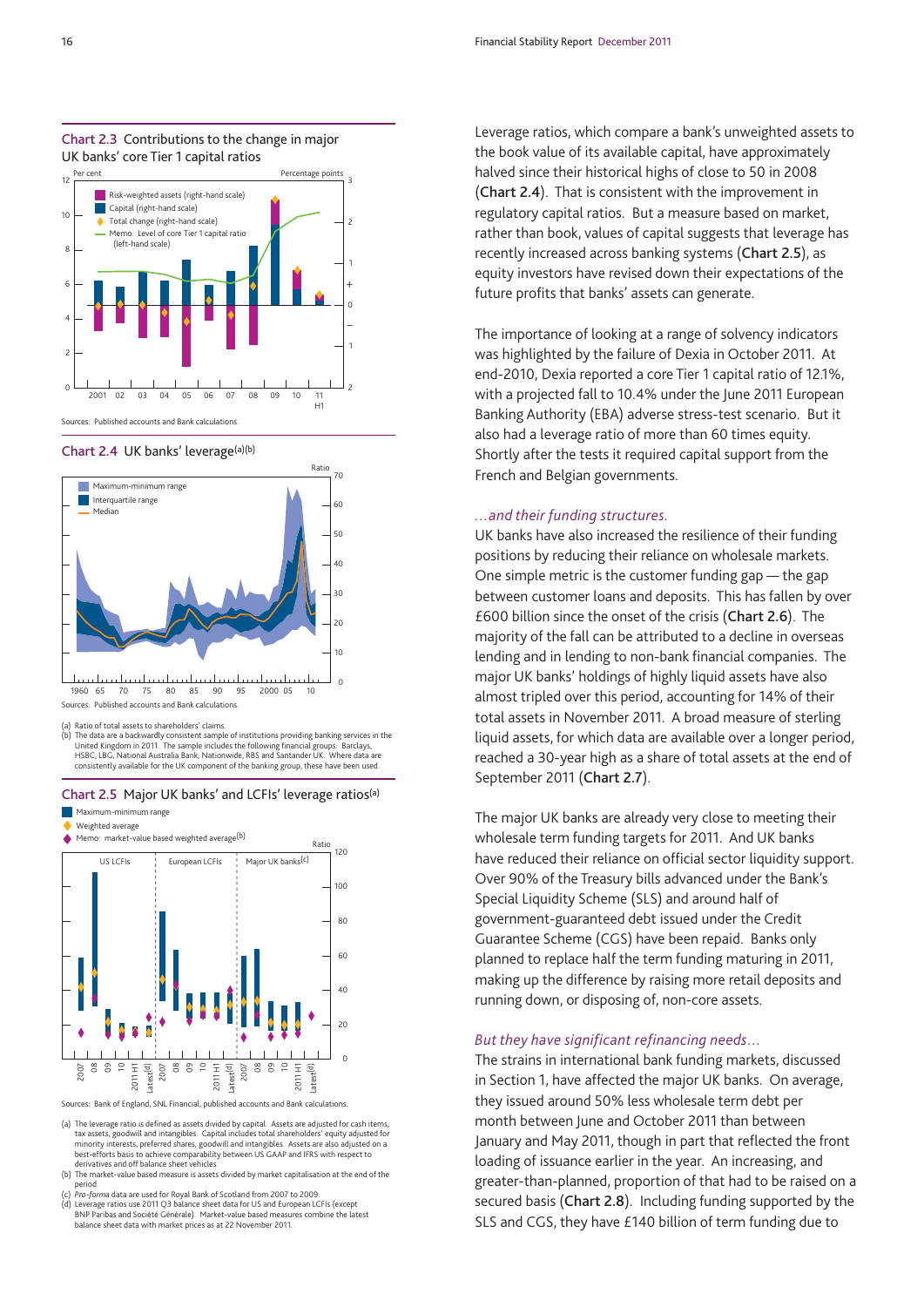

Sources: Published accounts and Bank calculations.

(a) Shows the gap between customer lending and customer funding, where customer refers to all non-bank borrowers and depositors. Repurchase agreements are excluded from loans and deposits where disclosed

#### **Chart 2.7** Sterling liquid assets relative to total asset holdings of UK banking sector<sup>(a)(b)</sup>



(a) Data for building societies are included from 2010 onwards. Prior to this, data are for

UK banks only. (b) Data are end-year except for 2011 where end-September data are used.

(c) Cash plus Bank of England balances plus money at call plus eligible bills plus UK gilts.<br>(d) Proxied by: Bank of England balances plus money at call plus eligible bills.<br>(e) Cash plus Bank of England balances plus

#### **Chart 2.8** The profile of the major UK banks' term debt funding(a)(b)



Sources: FSA, Group Treasurers and Bank calculations.

- (a) The major UK banks here refer to Barclays, HSBC UK, LBG, Nationwide, RBS and Santander UK. (b) Maturing funding, planned issuance and issuance to date in 2011 include term debt issued in
- both public and private markets. (c) 2011–13 maturities exclude the banks' voluntary repayment of the Special Liquidity Scheme
- but include debt issued under HM Treasury's Credit Guarantee Scheme. (d) Issuance to date in 2011 is at end-October 2011. Funding shares may not sum to 100% because of rounding.

mature in 2012, with maturities concentrated in the first half of the year. Section 2.2 discusses ways in which banks can respond.

Shorter-term money market funding conditions have also been fragile over the past few months, with banks finding it harder to roll all of their maturing funding and tenors shortening. For example, since end-April, an estimate of the amount of money market funding provided to UK banks by US money market funds (MMFs) has fallen by around 20% and the weighted average maturity of these funds has fallen by more than half (**Chart 2.9**). Should funding market strains persist, that may pose short-term rollover risks.

UK banks rely on other banks, domestic and overseas, for a significant proportion of their funding. For example, other banks have accounted for almost a third of the initial investor base for major UK bank covered bond issuance in 2011 (**Chart 2.10**). Overseas banks also face significant near-term refinancing needs. Euro-area banks need to refinance over €600 billion of term debt in 2012, with the majority maturing in the first half of 2012. That represents around 35% more debt than was refinanced by euro-area banks in 2011. Around three quarters of euro-area banks' maturing funding in 2012 is unsecured. That will be expensive to replace if current funding strains persist. The volume of prospective bank refinancing, at the same time as significant sovereign debt refinancing, means bank funding markets are vulnerable to future shocks.

#### *…and are vulnerable to exposures in the euro area…*

An immediate risk to UK banks' funding could arise from concerns about their own exposures, or those of counterparties, to vulnerable euro-area countries. Those concerns persist given that considerable uncertainty remains about how the package of measures announced on 27 October will be implemented, in particular how the EFSF will be structured to support sovereign debt issuance by vulnerable economies.

#### *…in particular arising from banking sector linkages.*

Major UK-owned banks had around £15 billion of exposure to sovereign debt in the more vulnerable euro-area economies at end-2011 Q3, equivalent to less than 10% of core Tier 1 capital (**Table 2.A**). But UK banks do have significant total exposures to the private sectors in Ireland, Italy and Spain, of around £160 billion, or 80% of core Tier 1 capital. UK banks are also indirectly exposed through their lending to core euro-area banking systems. For example, UK-owned banks have very significant exposures to French and German banking systems, which in turn have large exposures to weaker euro-area economies (**Chart 2.11**). Exposures to banks and the non-bank private sector in France and Germany amount to around 100% of core Tier 1 capital.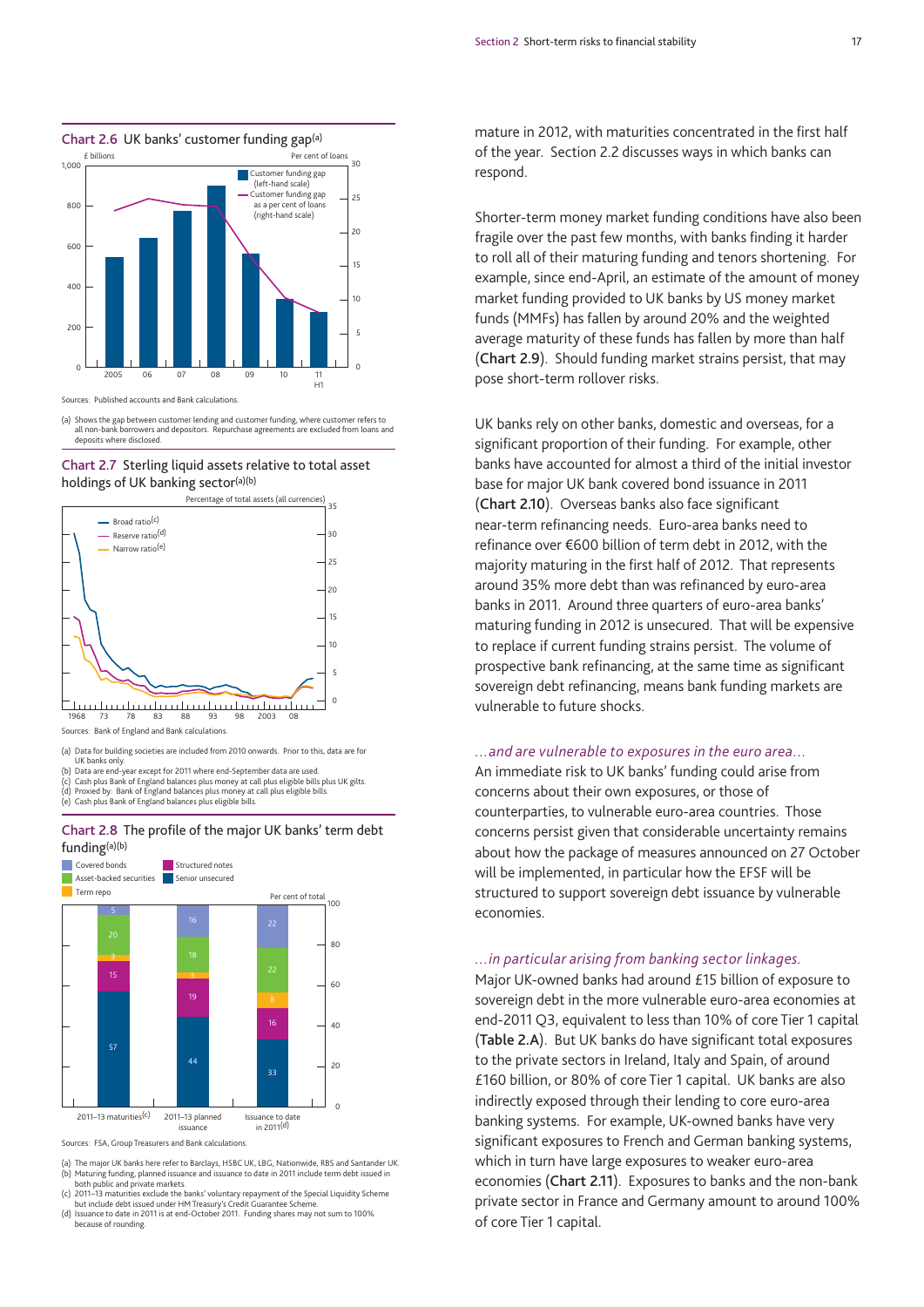



Sources: Monthly fund holding reports and Bank calculations.

(a) Data are based on a sample of five large US prime MMFs that accounted for US\$435 billion<br>(30%) of total prime MMF assets at end-October.<br>(b) Includes banks with more than US\$100 billion of assets at end-2010. Banks are

according to the domicile of their parent, apart from Santander UK which is in the UK group<br>(c) Data capture all MMFs' outstanding investments in banks, including investments in banks'<br>repo, ABCP conduits and securitisatio

(d) Maturity is based on 'effective maturity', which takes into account call options on securities.

#### **Chart 2.10** Major UK bank covered bonds — investor distribution by type<sup>(a)(b)</sup>



Sources: Bookrunners and Bank calculations.

(a) Between 1 January and 25 October 2011. (b) Sample size of £29 billion from Barclays, HSBC, LBG, Nationwide, RBS and Santander UK.

### *Institutions reliant on wholesale funding are more exposed…*

Institutions reliant on short-term wholesale funding are particularly vulnerable to further stresses in financial markets. These risks have already become apparent with the rescue of Dexia and the demise of the broker MF Global. They are also evident, for example, in the sharp increases in the cost of default protection on US broker-dealers, some of whom rely on short-term wholesale funding for around 60% of their liabilities. Since the end of June, the main US broker-dealers' CDS premia have risen by around twice as much as the average for the major UK banks.

#### *…including to asset price falls that could impair collateral values…*

Falls in asset prices reduce the value of collateral which banks use as security to obtain funds. This adds to procyclical funding pressures. Government bonds are an important source of collateral and further sovereign credit rating downgrades would reduce their value to banks as security for funding. For example, the central counterparty ICE Clear Europe no longer accepts Greek and Irish debt as collateral (Box 1). By reducing the perceived degree of support that sovereigns can provide to banks, sovereign downgrades can also precipitate bank downgrades. Some weaker financial institutions have already increased their use of collateral swaps — where they swap their lower-quality collateral for higher-quality collateral from other financial institutions — to obtain funding (Section 3).

Short-term bank ratings have a strong influence on counterparty behaviour and can trigger contractual outflows of funding. In October, Moody's downgraded the long-term rating of twelve UK banks, but left the short-term ratings of most UK banks unchanged. In November, Fitch downgraded the short-term ratings of two UK banks. S&P has also been reviewing its bank rating framework, including the way in which public support is incorporated. As discussed in Section 3, a reduction in the perceived degree of public support for UK banks could lead to higher bank funding costs.

#### *…and lead to trading book losses.*

Large unhedged movements in asset prices could also generate losses on banks' trading books. Market participants appear to have increased the weight that they attach to extreme movements in equity prices over the next six months (**Chart 2.12**). That may in part reflect deteriorating perceptions of market liquidity (Section 1). Less liquid markets may hamper the efficient incorporation of news into prices and so make markets prone to extreme price movements. Recently announced deleveraging plans by European banks include cutbacks in trading activity, which could further reduce market liquidity.

### *A flight to safety could cause sharp asset price movements…*

Shifts in capital flows as investors seek 'safe havens' could cause large and disruptive movements in many asset prices.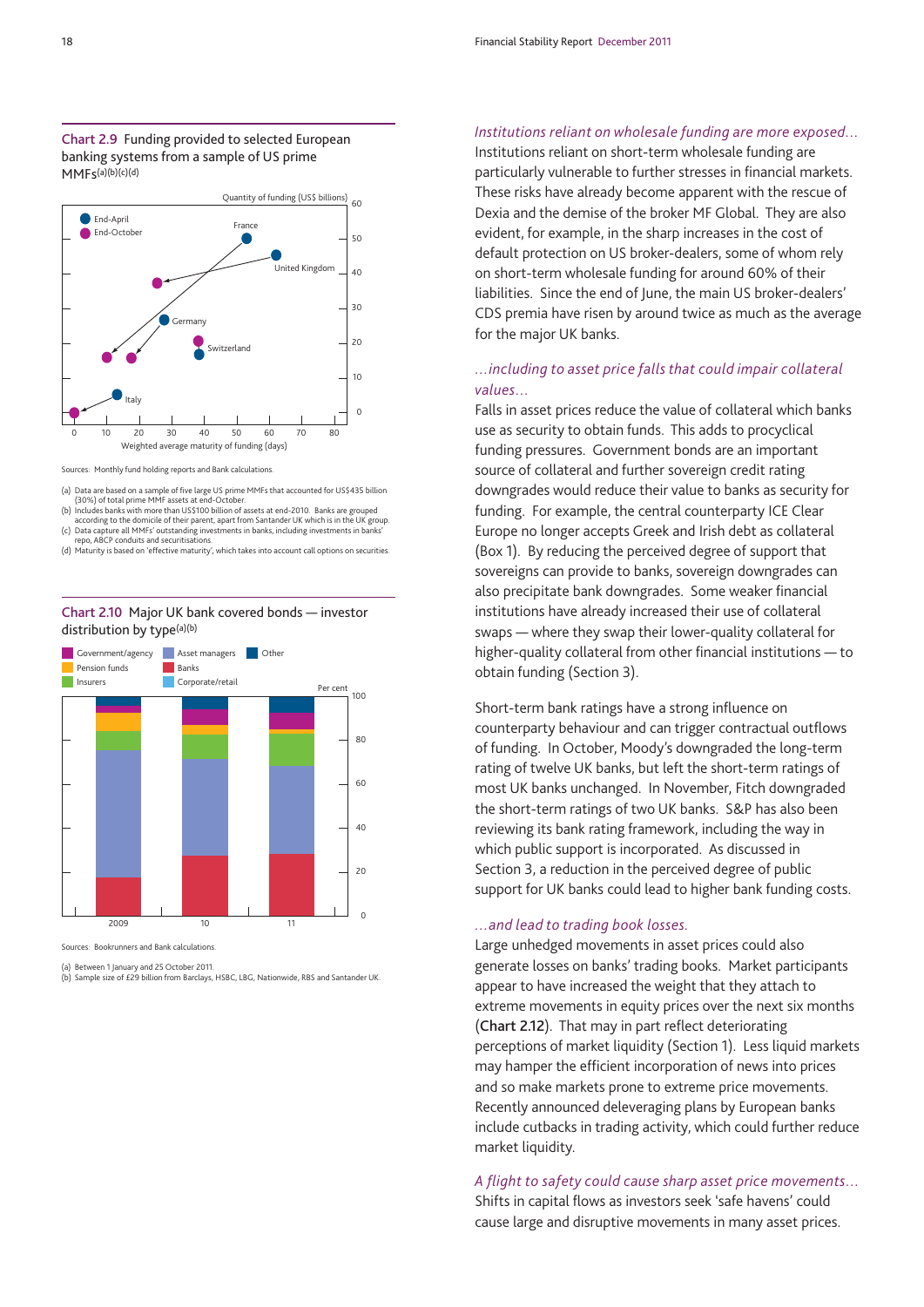#### **Table 2.A** Major UK-owned banks' exposures to euro-area countries(a)(b)(c)

#### **£ billions**

|                            | Sovereigns | Banks | Non-bank<br>private<br>sector | Total | Provisions <sup>(d)</sup> | <b>Total less</b><br>provisions<br>(per cent<br>of core<br>Tier <sub>1</sub><br>capital) |
|----------------------------|------------|-------|-------------------------------|-------|---------------------------|------------------------------------------------------------------------------------------|
| Greece                     | 1.2        | 0.9   | 3.9                           | 6.0   | 0.3                       | 2.7                                                                                      |
| Portugal                   | 1.2        | 1.4   | 10.6                          | 13.1  | 0.4                       | 6.1                                                                                      |
| Italy                      | 6.1        | 7.9   | 23.7                          | 37.6  | 0.6                       | 17.8                                                                                     |
| Spain                      | 3.5        | 13.4  | 40.7                          | 57.5  | 2.5                       | 26.5                                                                                     |
| Ireland                    | 2.9        | 9.2   | 65.5                          | 77.6  | 15.7                      | 29.8                                                                                     |
| Total vulnerable<br>Europe | 14.8       | 32.7  | 144.3                         | 191.8 | 19.5                      | 83.0                                                                                     |
| France                     | 34.7       | 88.1  | 60.2                          | 182.9 |                           | 87.6                                                                                     |
| Germany                    | 38.2       | 34.8  | 40.5                          | 113.5 |                           | 54.4                                                                                     |
| Netherlands                | 11.7       | 22.3  | 45.4                          | 79.4  |                           | 38.0                                                                                     |
| Belgium                    | 3.4        | 3.2   | 4.2                           | 10.9  |                           | 5.2                                                                                      |
| Total                      | 102.8      | 181.1 | 294.6                         | 578.5 |                           | 268.2                                                                                    |

Sources: Bank of England, EBA, published accounts and Bank calculations.

(a) Banks included: Barclays, HSBC, LBG and RBS.

(b) Data for Greece, Ireland, Italy, Portugal and Spain are from published accounts at end-September 2011, except for HSBC where non-bank private sector data are from the EBA as at end-December 2010. Data for Belgium, France, Germany and the Netherlands are from Bank of England at end-June 2011.

(c) Trading assets are included net of short positions and derivative assets net of liabilities where enforceable netting arrangements exist. Derivatives are also included net of collateral where this is disclosed by banks.

(d) Not available for HSBC, or for any bank for Belgium, France, Germany or the Netherlands.

**Chart 2.11** Claims on vulnerable euro-area countries via euro-area banking systems(a)(b)



Sources: BIS consolidated banking statistics and Bank calculations.

(a) All data are as at end-June 2011. Converted from US dollars into sterling using end-June exchange rate. (b) X-axis shows consolidated ultimate risk basis foreign claims by UK-owned banks on the

**Chart 2.13** indicates that previous episodes of global risk shocks — when market uncertainty has been high — have prompted sharp currency moves. Currency movements could be amplified by the investment behaviour of large holders of foreign exchange reserves. A growing gap emerged in 2011 H1 between China's reserve accumulation and its purchases of US Treasury bonds. This supports market intelligence that China had been diversifying its foreign currency reserves portfolio.

#### *…propagated by complex and opaque financial instruments…*

Price correlations across asset classes have recently been historically high (**Chart 1.13**). These correlations could be amplified by the structure of financial instruments, adding to stress across markets. For example, market contacts have raised concerns that leveraged exchange-traded funds (ETFs) may have been increasing intraday volatility as they rebalance their portfolios in the same direction as changes in underlying asset prices.

Escalating sovereign risks could also disrupt credit derivatives markets. Market contacts have questioned whether the CDS market is sufficiently mature or liquid to absorb a sovereign credit event. A credit event that triggered sovereign CDS could place strains on any institution that had sold credit protection without correctly pricing the risk. Outstanding contracts on countries with the highest market-implied probabilities of default indicate these risks might be contained. For example, contracts on Greece account for only 3% of the approximately US\$21/2 trillion of gross outstanding sovereign CDS contracts (**Chart 2.14**). But if the amount of insurance sold is concentrated in a few institutions, any payouts could affect their creditworthiness. And a broader set of euro-area countries, which have experienced marked increases in default probabilities, account for around a quarter of the sovereign CDS market.

A debt restructuring that did not trigger a payout on CDS contracts might also pose risks. It could undermine market faith in the usefulness of the protection that these contracts purportedly provide. Market contacts have suggested that this might trigger large-scale selling of euro-area sovereign bonds if market participants sought to reduce their exposures in the absence of effective hedging instruments, reducing sovereign debt prices and exacerbating the rise in sovereign borrowing costs.

#### *…potentially threatening CCPs and payment systems.*

Key intermediaries in the financial system could be vulnerable in the event of highly correlated shocks, especially in sovereign debt and banking markets. Payment systems may suffer short-term cliff-edge effects if members are forced to exit when they fall below the lowest credit rating accepted by the system. While it may be appropriate for systems to have

banking systems of selected euro-area countries. Y-axis shows consolidated ultimate risk basis foreign claims on all sectors of Greece, Ireland, Italy, Portugal and Spain by selected euro-area banking systems.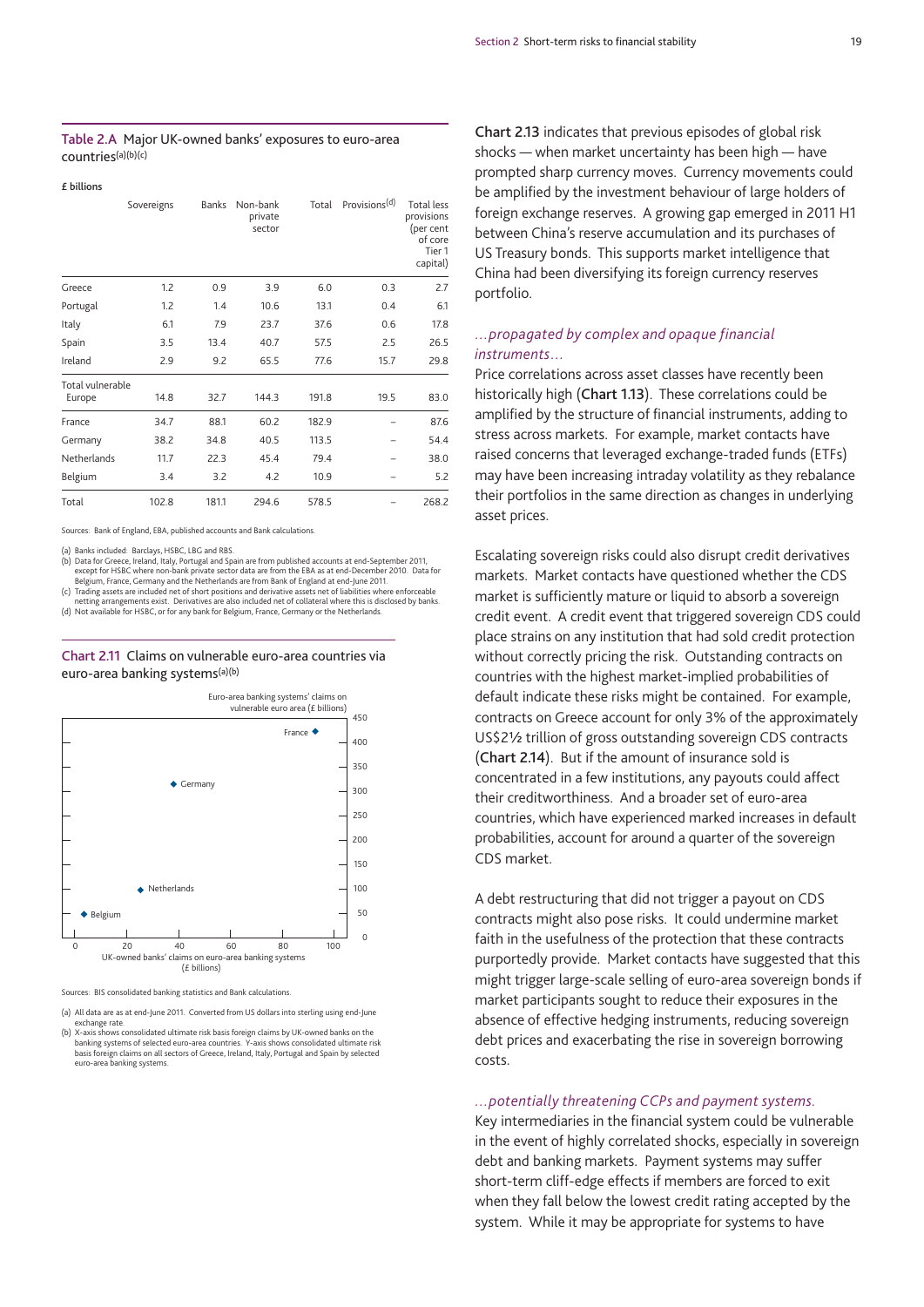## **Box 1 Mitigating risks to central counterparties**

This box discusses the importance of central counterparties (CCPs) to the financial system and illustrates the potential consequences were a CCP to fail in a severe stress scenario. It then looks at CCPs' own risk management policies and the possible impact these policies could have on the financial system. It concludes by considering the tools that the authorities may use to mitigate the effects of CCP distress.

#### **The role and importance of CCPs**

The role of a CCP is to interpose itself in a trade, becoming the buyer to every seller and the seller to every buyer. The introduction of a CCP replaces a network of bilateral exposures between participants of variable credit quality with a structure in which each participant has a single exposure to the CCP. This can enhance system resilience by centralising risk control and default management in a single entity (which is itself subject to intensive oversight) and by improving market confidence in times of stress. By facilitating multilateral netting a CCP may also reduce overall exposures in a market.

A CCP does not, however, remove all credit risk. The CCP is exposed to each of its clearing members and all of these clearing members are exposed to the CCP. Consequently, the distress or failure of a CCP could have significant adverse consequences for the financial system and broader economy.

Doubts about the continued viability of a CCP could deter participants from entering into new contracts, potentially reducing market liquidity and further increasing price volatility.(1) If a CCP were to fail, residual losses would fall on its participants in a way that might not be transparent and which could take a considerable period of time to establish, or pressure could be put on the government to bail out the CCP. Due to the lack of substitutability in most clearing services, the failure of a CCP might also result in closure of the markets that it clears. And there could be second-round effects, including contagion to other markets through the losses experienced by clearing participants and through heightened counterparty risk concerns.

The likely impact of a CCP failure is greater now than in the past. This reflects the expansion of central clearing to new products and markets — a trend that is likely to continue as central clearing of certain products is mandated — thus further increasing the systemic importance of these infrastructures.

#### **Potential sources of CCP distress**

All CCPs face various risks which have the potential in severe scenarios to result in distress or failure, including: the default of a clearing participant; the default of an investment

counterparty; business risk; the default of a payment bank; and the risk of extended operational disruption. The recent period of sovereign distress has highlighted and also heightened many CCPs' exposures to several of these risks.

A key source of risk that a CCP faces is the default of a clearing participant. In the normal course of business a CCP has a matched position, as it becomes the buyer and seller on identical contracts, and so it is not exposed to market risk on the trades that it clears. In the event of a clearing participant default, however, the CCP must continue to meet its obligations to the other side of the trade. These unmatched positions mean that it faces exposure to market movements until the defaulter's positions can be hedged or allocated to other members.

Sovereign distress could increase a CCP's risk from participant default in two ways:

- The price volatility of cleared products may be related to sovereign creditworthiness, such as repo transactions secured against government bonds. A recent survey of euro money market participants indicated that just under 50% of repo transactions were cleared through a CCP.(2) In the United Kingdom this service is provided by LCH.Clearnet Ltd (the UK-incorporated CCP of the LCH.Clearnet Group)(3) through its RepoClear service.
- The creditworthiness of clearing participants may be dependent upon, or positively correlated with, the creditworthiness of a sovereign.

These factors also mean that a CCP may be exposed to 'wrong-way risk'. This risk arises, for example, if a CCP clears bonds of a particular sovereign for a clearing participant whose credit risk is positively correlated to that sovereign. In this case, sovereign distress could result in a large change in potential market exposure at the same time as the risk of potential default of the clearing participant increases.

#### **CCP risk management**

CCPs hold various financial resources to protect against losses that may arise from a clearing participant default. These resources usually comprise margin,(4) clearing participant contributions to a default fund and the CCP's own funds.

The investment of these resources may, however, bring its own risks to the CCP. CCPs commonly reinvest cash margin and default fund contributions. The recent period of sovereign distress has drawn attention to this risk, as some CCPs reinvest cash in government debt securities or other instruments that may be related to sovereign creditworthiness. This is a direct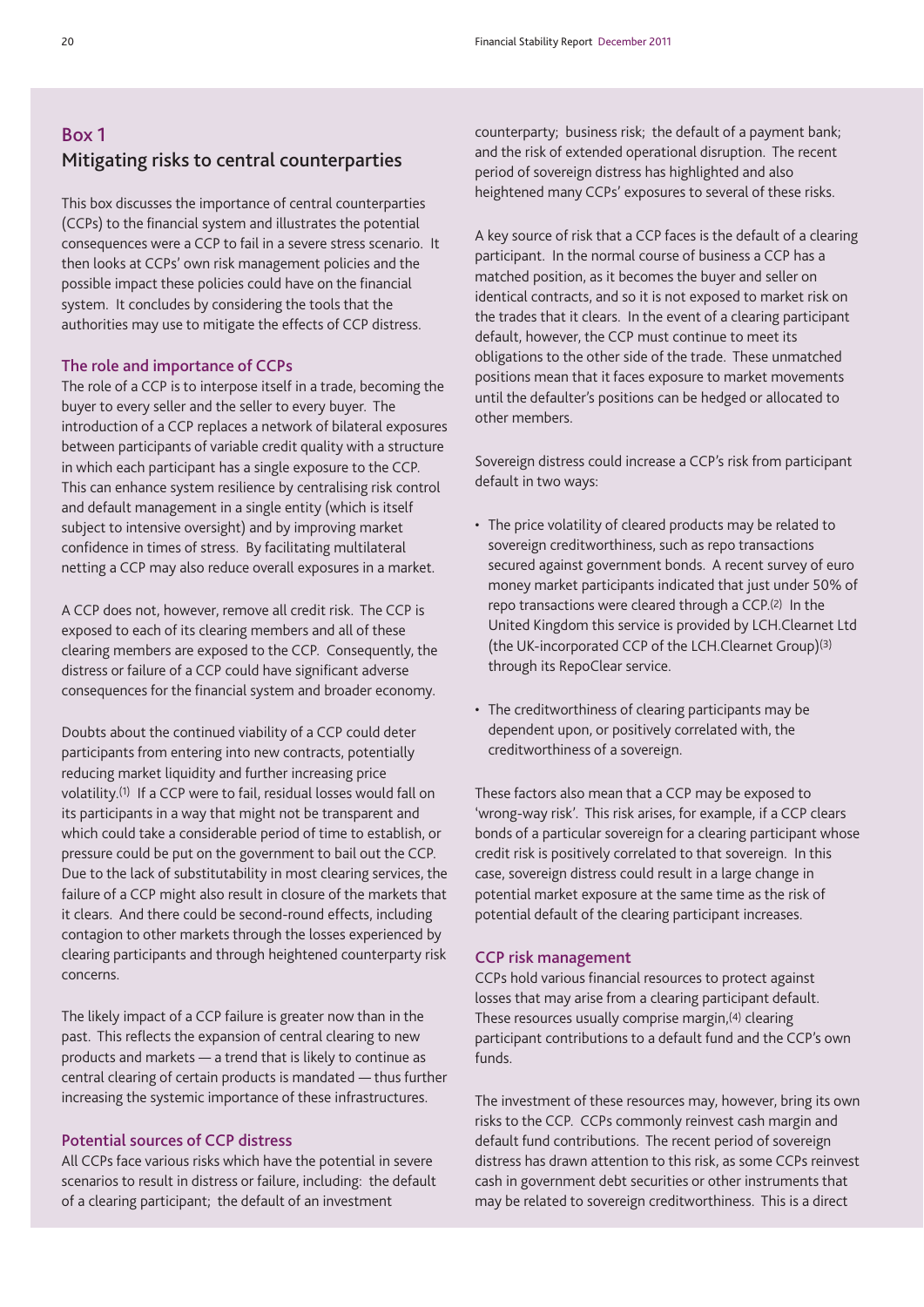Yield spread (left-hand scale)

exposure to the market for a CCP, as it is obliged to return the full value of cash posted by its participants.

Many CCPs allow clearing participants to meet at least some of their margin and default fund contribution obligations in non-cash collateral, typically government debt securities. This exposes the CCP to the risk that the value of this collateral may fall, thereby providing insufficient cover in the event that a participant defaults. To manage this risk, CCPs restrict the types of non-cash collateral they are prepared to accept from members and apply haircuts to this collateral.

Risk management policies can be adapted to meet changing market circumstances. This is evident in several CCPs' responses to the recent period of sovereign distress. Over the past year, ICE Clear Europe Ltd has indicated publicly that it has increased haircuts on collateral related to certain sovereigns and no longer accepts Greek and Irish debt as collateral.

LCH.Clearnet Ltd has implemented a formal sovereign risk management policy in respect of its repo clearing service.(5) The policy identifies three routes through which LCH.Clearnet Ltd anticipates that sovereign distress may create additional losses in the event of a clearing participant default: jump-to-default credit risk or price dislocation; reduced market liquidity; and wrong-way risk. The policy establishes that LCH.Clearnet Ltd may call for additional margin to protect against these potential losses.

One indicator of additional risk identified by LCH.Clearnet Ltd is the yield spread between a sovereign's ten-year bonds and a benchmark ten-year basket of AAA government bonds. LCH.Clearnet Ltd has indicated that it would generally consider a spread of 450 basis points over the benchmark to be indicative of additional sovereign risk and may increase the margin required for positions in that issuer. LCH.Clearnet Ltd applied this framework to positions in Irish government bonds in November 2010, calling for additional margin at a headline rate of 15% of the face value of the bond.(6) Further additional margin was called as the spread widened, ultimately peaking at 80% for long positions in June 2011. This has now been reduced. LCH.Clearnet Ltd has also called additional margin against positions in Portuguese government bonds based on this threshold — the level of additional cover is currently 80% for long positions.

More recently, LCH.Clearnet SA (the Paris-based CCP of the LCH.Clearnet Group) has increased initial margin rates on Italian sovereign debt securities that it clears, reflecting heightened volatility and reduced liquidity in these products.

Holding additional margin reduces a CCP's potential losses in the event of a clearing participant default. It is possible,



**Chart A** Yield spreads and additional margin under LCH.Clearnet Ltd sovereign risk framework(a)



Sources: Bloomberg, LCH.Clearnet Ltd and Bank calculations.

(a) Spreads of ten-year government bonds over benchmark basket of AAA-rated sovereign bonds. From 12 October 2011, spreads for Ireland use the Irish nine-year bond.

however, that such an approach may have a procyclical effect and propagate stress through the financial system. Additional margin or higher haircuts on collateral increase funding costs for participants and may cause them to exit positions. This can then create further downward pressure on prices, potentially leading to further margin calls or haircuts. To meet margin calls, constrained participants may also be forced to liquidate positions in other products, causing contagion to other markets. The effect is likely to be most acute if calls for additional cover are large or unexpected.(7) This calls for a transparent and graduated framework for margining.

#### **Loss allocation and resolution regimes for CCPs**

Internationally, regulators are working to implement stringent risk management standards for central counterparties.(8) Notwithstanding this, the potential distress or failure of a CCP cannot be discounted.

A key tool to limit the impact of any CCP failure is the establishment of a credible resolution regime. This can provide authorities with the powers to address the distress of a CCP, while minimising as far as possible the disruption to the financial system. In the United Kingdom there is currently no resolution regime for CCPs.(9) As discussed in Section 5, however, there is considerable international work underway to develop appropriate frameworks that attempt to tackle these issues — for example by CPSS-IOSCO, at FSB and in the European Commission.

Two issues are particularly important in any resolution regime. One is the need to ensure the continued operation of systemically important CCP services, given the potential disruption to financial markets that the failure of a CCP may cause.

 $80$ 100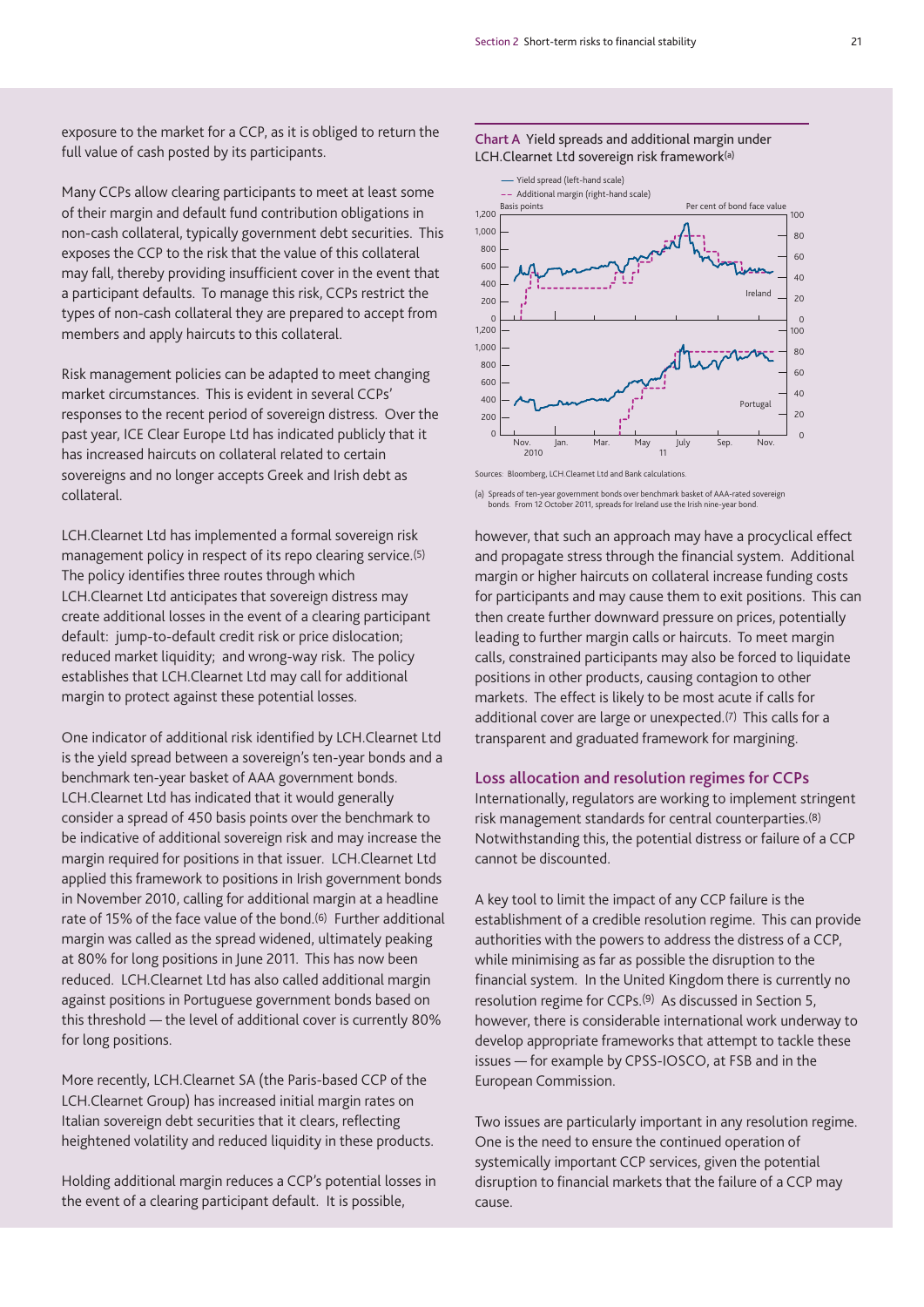Second, the allocation of losses arising from the failure of a CCP must be addressed, as a necessary condition for the continued provision of clearing services. Unlike banks, CCPs do not typically have a capital structure that includes instruments such as debt or contingent capital that can be used to cover losses. That implies that unfunded losses would need to be allocated among the CCP's participants in some way, since it is the CCP's participants that would otherwise primarily bear losses in the event of the disorderly failure of the CCP.(10) That being so, there is clearly a systemic benefit in having this loss-allocation rule agreed and understood in advance of distress. The proposed CPSS-IOSCO Principles for financial market infrastructures require that a CCP has 'clear and transparent rules and procedures' that address how potentially uncovered credit losses would be allocated.(11)

- (1) For example, uncertainty about the continued viability of Chicago Mercantile Exchange following the October 1987 stock market crash has been identified as exacerbating market volatility.
- (2) ECB *Money Market Survey 2011*. A study of the European repo market by the International Capital Market Association ('European repo market survey', No. 21, September 2011) suggests that at June 2011 just over 30% of outstanding repo business was centrally cleared. Note that the scope and methodology of the two studies are quite different.
- (3) The LCH.Clearnet Group operates through two separate subsidiaries: the UK-incorporated LCH.Clearnet Ltd; and the French-incorporated LCH.Clearnet SA.
- (4) CCPs typically collect variation and initial margin. Variation (or mark-to-market) margin reflects actual changes in market prices, preventing the accumulation of large exposures over the life of the contract. CCPs typically pass variation margin collected from those participants who have experienced adverse price movements to those who have experienced gains. Initial margin is collected (and held) to protect the CCP against potential future changes in the value of a defaulting participant's positions, from the time of the last mark-to-market until the time the contract can be closed out.
- (5) See LCH.Clearnet Ltd Circular:
- www.lchclearnet.com/member\_notices/circulars/2010-10-05.asp. (6) LCH.Clearnet Ltd reduces the amount of additional margin it calls as the bond price falls, reflecting the fact that there is less scope for prices to fall further in the event of a sovereign default. For example, at a headline rate of 15%, the effective additional margin called on bonds trading at 70% of par would be approximately 9%.
- (7) See CGFS Report, 'The role of margin requirements and haircuts in procyclicality', March 2010.
- (8) See CPSS-IOSCO, 'Principles for financial market infrastructures consultative report', March 2011.
- (9) Some countries do already have in place resolution regimes that could cover CCPs. In France and Germany this is by virtue of these infrastructures being licensed as banks. In the United States, the Dodd-Frank Act allows for CCPs that have been designated as systemically important to be resolved under its arrangements for the orderly liquidation of financial companies.
- (10) See Tucker, P (2011) 'Central counterparties: the agenda', available at www.bankofengland.co.uk/publications/speeches/2011/speech524.pdf.
- (11) See Principle 4, CPSS-IOSCO, 'Principles for financial market infrastructures consultative report', March 2011.

**Chart 2.12** Option-implied probability of a 20% decline in equity prices(a)



Sources: Bloomberg, Chicago Mercantile Exchange, NYSE Liffe and Bank calculations.

risk-related participation requirements, rigid rules introduce the risk of disorderly exit. This can disrupt the system and customers of the exiting member. The Bacs scheme in the United Kingdom has recently changed its membership criteria to mitigate this risk. A CCP failure could also have significant consequences for the financial system and the wider economy, as discussed in Box 1.

## **2.2 Banks' responses to funding market strains**

Sovereign debt and banking concerns could have a more widespread impact on financial stability if banks respond to persistent funding strains by contracting their balance sheets abruptly and in counterproductive ways for the financial system as a whole.

#### *Banks could respond by paying more for term funding…*

One possible response by banks is to pay more for term funding. For UK banks, the cost of term funding has increased significantly since the intensification of the euro-area crisis. An indication of the increase in cost can be inferred from five-year CDS premia, which have risen by around a percentage point since June (**Chart 2.15**).

Banks may not be able to absorb fully that increase in funding cost, while maintaining profit margins on lending. In setting the price for new lending, lenders must factor in the cost of

<sup>(</sup>a) Refers to decline over the next six months. (b) Lehman Brothers collapse, 15 September 2008.

<sup>(</sup>c) First wave of Greek crisis, 26 April 2010.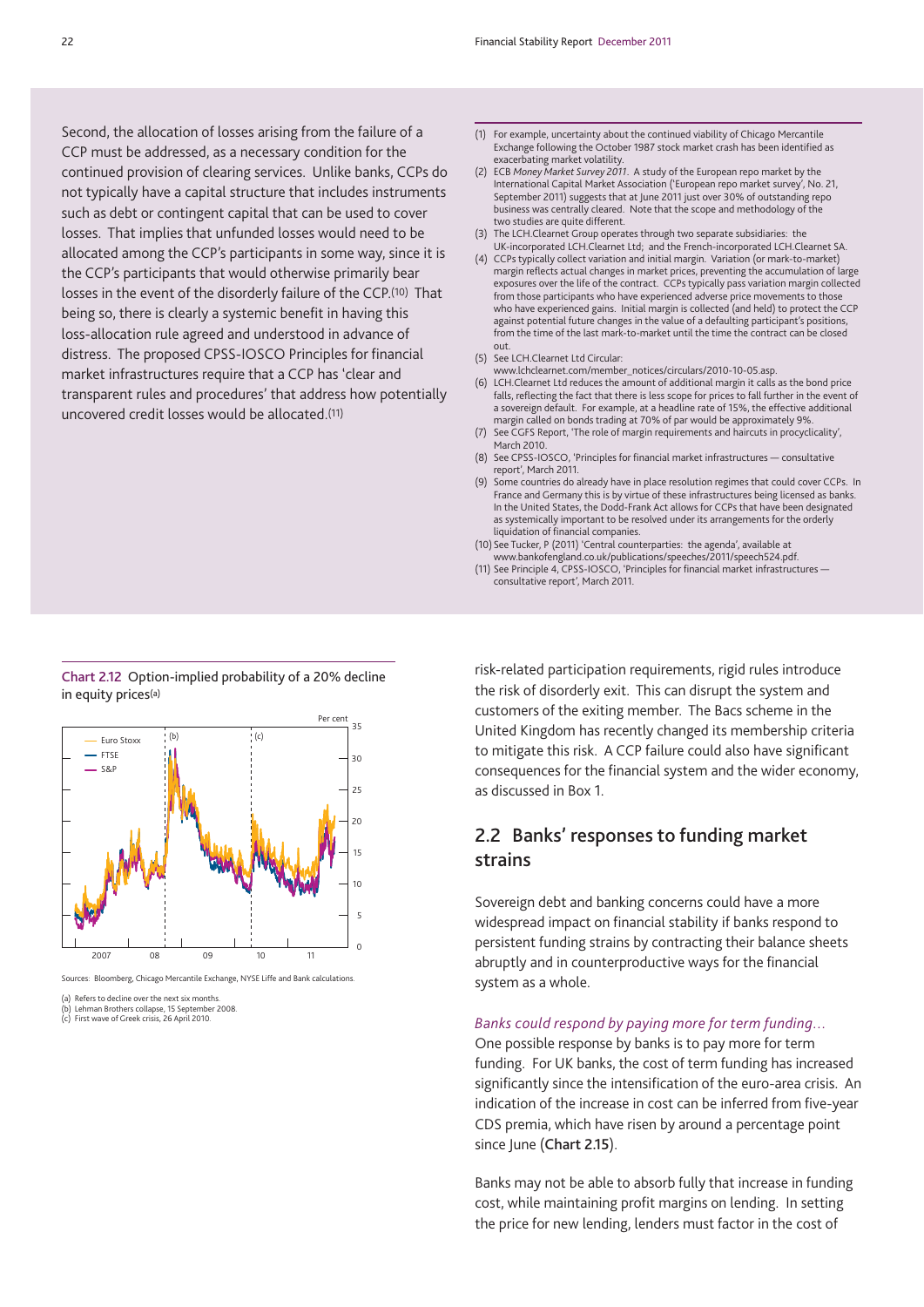

#### **Chart 2.13** Currency movements one month following global risk shocks(a)(b)

Sources: Bloomberg, Thomson Reuters Datastream and Bank calculations.

(a) Global risk shock defined as a period when the VIX exceeded two standard deviations from its mean (sample taken between January 2000 and October 2011).

(b) Average changes in US dollar exchange rates for each currency group, 22 business days following a global risk shock.

(c) Trade-weighted. (d) Currencies included: euro, Japanese yen, Pound sterling, Swiss franc. (e) Currencies included: Australian dollar, Canadian dollar, Norwegian krone, Swedish krona. (f) Currencies included: Brazilian real, Indonesian rupiah, Korean won, Malaysian ringgit, Mexican peso, Polish zloty, Russian rouble, Singapore dollar, South African rand, Turkish lira.

#### **Chart 2.14** Sovereign credit default swaps (gross outstanding)(a)



Sources: The Depository Trust & Clearing Corporation and Bank calculations.

(a) The total for the 57 countries with the largest gross outstanding amount on 18 November 2011 was US\$2.7 trillion

#### **Chart 2.15** UK banks' indicative long-term funding spreads



Sources: JPMorgan Chase & Co., Markit Group Limited and Bank calculations.

(a) The data show a simple average of the five-year CDS premia of Barclays, HSBC, LBG, Nationwide, RBS and Santander UK.

(b) The data show a simple average of the spread between covered bonds with a maturity of between three and five years issued by UK banks and equivalent-maturity swap rates.

raising an additional unit of funding. Lenders report that the marginal funding source is typically long-term, wholesale debt. Furthermore, long-term wholesale funding will more closely match the expected tenor of the loan.

Illustrative estimates suggest that lending rates have not so far increased in line with higher wholesale funding and other costs. The gap between estimates of costs and lending rates the 'residual' in **Chart 2.16** — suggests a decline in the profitability of new mortgage lending since 2009. The risk of persistent headwinds to profitability is discussed in Section 3.

#### *…passing on the higher funding costs to lending rates…*

To maintain profit margins on lending, banks may try to pass on the increase in borrowing costs in their lending rates. Market intelligence suggests higher funding costs have already affected some banks' internal pricing systems for their business units and some lending rates, although pass-through has been far from complete. In the current uncertain environment, market contacts indicated that banks were waiting to see whether the deterioration in funding conditions persisted before making any significant changes to loan pricing. And little new debt has been issued at the higher prices.

Lenders with a higher stock of retail deposits may be more insulated from the marginal cost of wholesale funding. These lenders may price on the basis of the average costs of retail and wholesale funding. But market intelligence suggests retail funding costs are being bid up too, as banks attempt to attract more retail deposits and reduce their reliance on wholesale funding. This suggests pass-through will eventually occur. At the beginning of the financial crisis, when funding costs rose sharply, banks were relatively slow in updating the price of new mortgages and the residual remained negative for around a year (**Chart 2.16**). This suggests it may be during 2012 that any significant increase in banks' lending rates occurs.

#### *…shifting the composition of funding…*

Banks could try to mitigate the increase in term funding costs by making greater use of cheaper short-term funding. But that would decrease the resilience of UK banks and, if less than three months' maturity, would require them to hold more liquid assets to mitigate the risk of those funds not being rolled over.

Banks could also increase their reliance on collateralised term funding such as covered bonds, already an important source of funding in 2011 (**Chart 2.8**). Everything else equal, collateralised lending is less risky for the providers of funds and, in turn, a cheaper source of borrowing for the issuing banks. That would, however, require more collateral. There are already market concerns about the degree to which banks' assets are 'encumbered' — not available to unsecured creditors in the event of a default. Higher levels of, or greater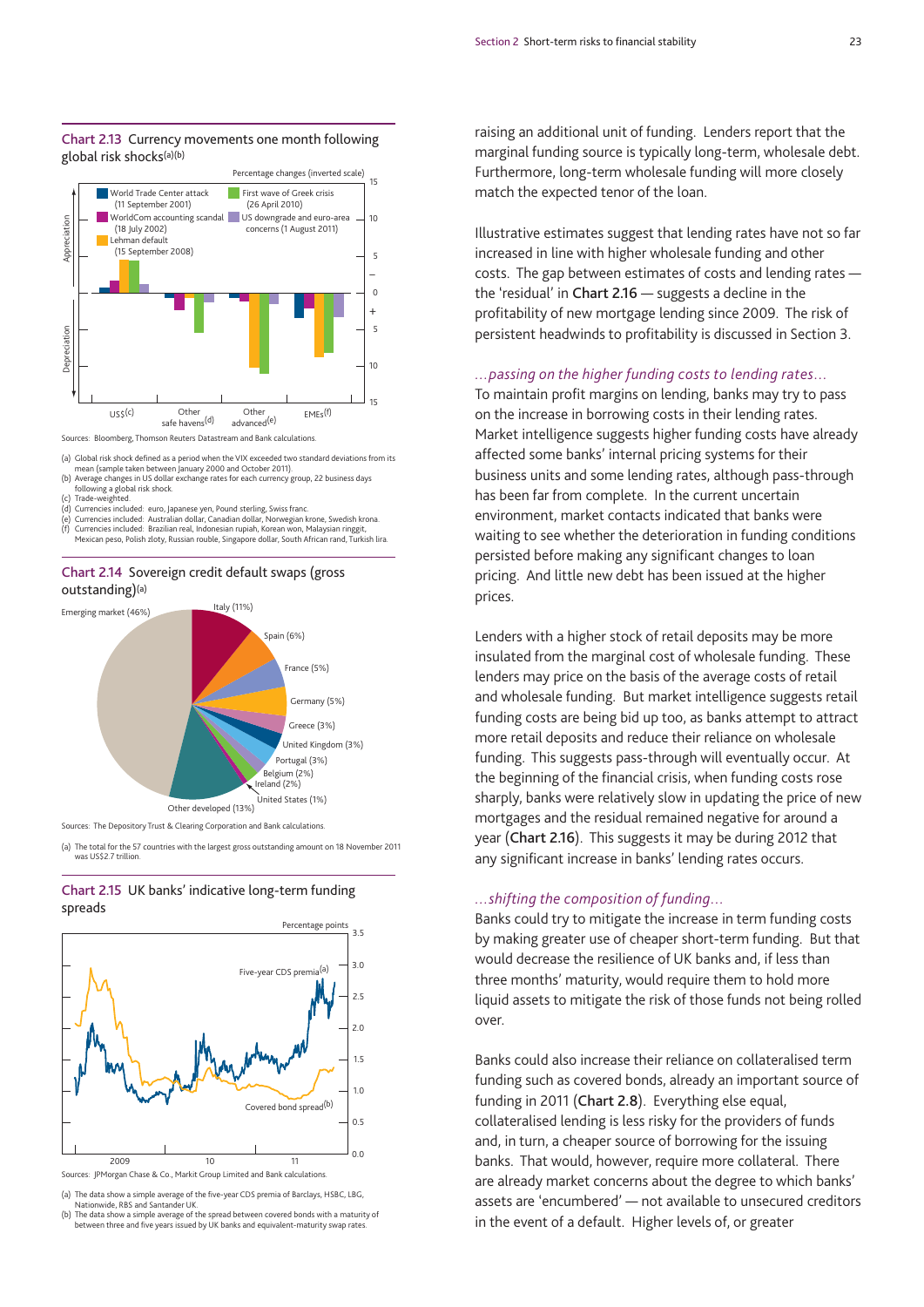

**Chart 2.16** Decomposition of the interest rate on new mortgages(a)

Sources: Bank of England, Bloomberg, British Bankers' Association (BBA), Council of Mortgage Lenders, Markit Group Limited and Bank calculations.

(a) For detailed information on methodology see Button, R, Pezzini, S and Rossiter, N (2010), 'Understanding the price of new lending to households', *Bank of England Quarterly Bulletin*,

Vol. 50, No. 3, pages 172–82. (b) This is the estimated marginal funding cost for extending variable-rate sterling-denominated loans. It is the sum of three-month Libor plus an average of the five-year CDS premia of the major UK lenders.

(c) 75% LTV Bank Rate tracker mortgage average quoted rate.

**Chart 2.17** *Credit Conditions Survey*: influence of wholesale funding conditions on the availability of bank credit(a)(b)(c)



Source: Bank of England *Credit Conditions Survey*.

(a) Net percentage balances, calculated by weighting together the responses of lenders. (b) A negative balance indicates that changes in wholesale funding conditions have served to

decrease credit availability. (c) Diamonds show respondents' expectations over the next three months when they were surveyed in Q3.

uncertainty about, encumbrance increase the probability of a creditor run, making the institution more vulnerable to liquidity risk. That may have contributed to the increase in unsecured funding costs. It can lead to the emergence of adverse funding feedback loops, whereby funding-constrained banks seek to tap secured markets only to see their access to unsecured funding markets reduced further. Moreover, even secured funding costs have increased in recent months (**Chart 2.15**).

#### *…disposing of non-core and intra-financial system assets…*

Banks could reduce their funding requirements by disposing of assets. The restructuring plans of Lloyds Banking Group (LBG) and Royal Bank of Scotland (RBS) already involve reducing non-core assets through disposals and running off maturing assets. They reduced non-core assets by £75 billion in the first three quarters of 2011, exceeding targets. More generally, significant disposals by banks, in the face of weak demand, could lead to falls in asset prices, forcing banks to mark down asset values and recognise greater losses. By acting in their own individual interests, banks' actions could lead to a collective outcome that increases losses in the system.

Another option could be to reduce lending within the financial sector, which rose sharply in the run-up to the crisis. But if not done carefully this could aggravate problems in funding markets and also prove counterproductive for the system as a whole. A box on pages 26–27 examines the composition of banks' balance sheets and the role of intra-financial sector assets.

#### *…or reducing lending to the real economy.*

A clear risk is that the pressure on funding markets could result in a contraction in lending to the real economy. Capital requirements per unit of exposure are higher for real-economy exposures than for intra-financial system exposures (Box 2). So to raise or sustain capital ratios, banks may have incentives to reduce real-economy lending rather than intra-financial sector exposures.

Credit availability is already tight for some borrowers, as noted in Section 1. In the Bank's 2011 Q3 *Credit Conditions Survey* an increasing balance of lenders cited funding conditions as a factor constraining lending to corporates and households. That constraint was expected to increase further in Q4 for corporate lending, exceeding levels seen in 2008 (**Chart 2.17**). More recent discussions with some of the major lenders confirmed that a period of sustained tight funding conditions could lead them to reduce lending to the real economy.

A tightening in credit conditions is even more apparent in the euro area. The October 2011 ECB *Credit Conditions Survey* indicated that, following a sharp tightening in lending standards in Q3, banks expected to tighten lending conditions further in Q4. And a number of European banks have recently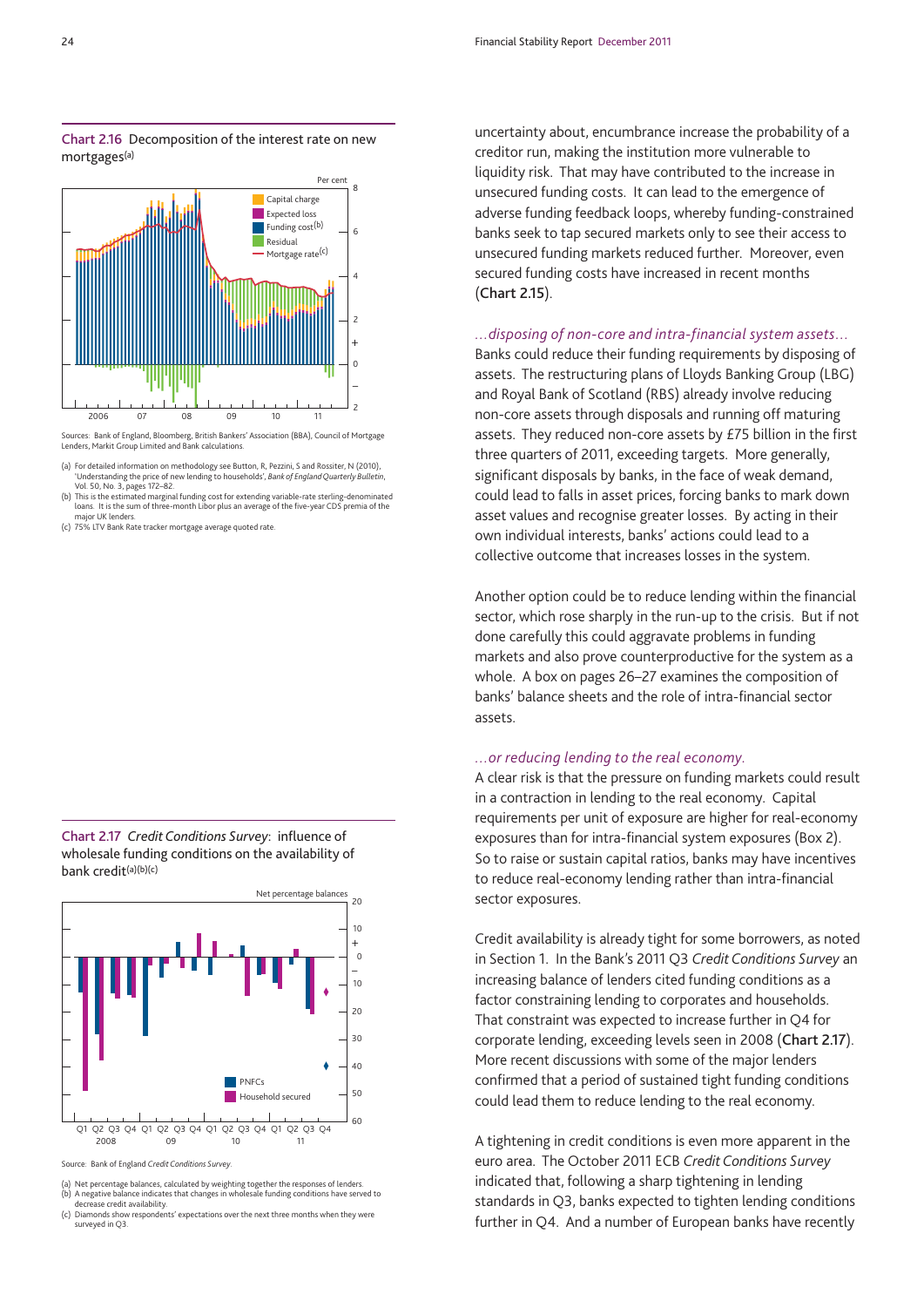**Table 2.B** Deleveraging plans of selected European banks(a)

#### **€ billions**

|                        | Bridgewater <sup>(b)</sup> | Deutsche Bank <sup>(c)</sup> | Morgan Stanley <sup>(d)</sup> |
|------------------------|----------------------------|------------------------------|-------------------------------|
| Barclays               |                            | 20                           |                               |
| Lloyds Banking Group   |                            | 175                          | 72                            |
| Royal Bank of Scotland |                            | 121                          | 93                            |
| <b>HSBC</b>            |                            |                              | 83                            |
| <b>BNP Paribas</b>     | 67                         | 81                           | >50                           |
| Société Générale       | 70                         | 85                           | $75 - 95$                     |
| Crédit Agricole        |                            | 17                           | 50                            |
| Commerzbank            | 31                         | 188                          | 100                           |
| Deutsche               | 30                         |                              | 90                            |
| Dexia                  |                            | 113                          | 191                           |
| Santander              | 52                         |                              | 17                            |
| NAMA Ireland           |                            | 28                           | 74                            |
| Bank of Ireland        |                            | 30                           | 19                            |
| Credit Suisse          | 90                         | 103                          | 90                            |
| Other Europe           | 139                        | 319                          | 1,016                         |
| <b>Total Europe</b>    | 480                        | 1.281                        | 2.020                         |

Sources: Bridgewater, Deutsche Bank, Morgan Stanley and Bank calculations.

(a) Estimates are based on either funded or risk-weighted assets depending on individual bank disclosure and are

therefore not directly comparable. (b) Based on a sample of risk-weighted asset reduction plans announced by ten banks during the third-quarter

earnings season.<br>Based on company data and Deutsche Research for a sample of 17 banks

(c) Based on company data and Deutsche Research for a sample of 17 banks.<br>(d) Based on company data and Morgan Stanley Research for a sample of 26 banks plus additional estimates for<br>NAMA and Spanish, Italian and periphera

**Chart 2.18** UK manufacturers reporting credit as a constraint on output, export orders and investment(a)



(a) Per cent of companies reporting that credit/finance is likely to limit output, export orders or investment.





(a) All data are as at end-September 2011 except HSBC which is at end-December 2010. Gross of provisions.

announced plans to reduce the size of their balance sheets, in response to funding pressures and the need to raise their capital ratios.

There is considerable uncertainty about the scale of the prospective reduction in assets. Estimates range widely, with some as high as €2 trillion (**Table 2.B**). Market intelligence suggests the vast majority of the deleveraging plans of European banks relate to corporate sector assets. Areas affected include international leasing, trade and commodity finance, and international corporate syndicated lending. For example, there are reports of large French banks pulling out of lending syndicates.

Trade finance is reported to have been particularly affected by US dollar funding shortages for euro-area banks. Market estimates suggest that French banks account for around a quarter of global trade finance. The euro area is the United Kingdom's largest export market and so a reduction in the availability of trade finance could constrain UK exporters. Consistent with that, the October 2011 *CBI Quarterly Industrial Trends Survey* reported a sharp rise in the proportion of UK firms citing lack of credit/finance as a factor likely to constrain their export orders over the next three months (**Chart 2.18**). This was cited by more respondents than during the peak of the financial crisis in 2009.

#### *Tighter credit conditions and weaker economic activity could expose credit risks…*

Tighter credit conditions, interacting with weakening economic activity, pose credit risks to banks. Barclays, LBG and RBS have exposures to companies in more vulnerable countries like Ireland, Italy and Spain (**Chart 2.19**). UK banks have already provisioned for extensive losses on these loans (**Table 2.A**). But forward-looking indicators of credit risk in these economies have deteriorated: corporate ratings downgrades have exceeded upgrades by a significant margin, equity values have fallen and the cost of default protection has increased on average by around 200 basis points since June (**Chart 2.20**), exceeding levels seen in 2008/09. The cost of default protection has also increased in other European countries by more than in the United Kingdom or the United States.

The outlook for UK corporate profitability has weakened since the June 2011 *Report*. For example, a third of respondents to the 2011 Q3 *Deloitte CFO Survey* thought it more likely than not that UK corporate profits will decline over the next twelve months — twice as many respondents as a quarter earlier. Data from companies' accounts indicate that a fall in revenues of only 2% would be sufficient to take the percentage of companies unable to service their debt out of profits above the levels seen in the early 1990s (**Chart 2.21**). An increase in the risk of default is apparent in the corporate bond market, where higher expected default losses and greater uncertainty about default have contributed to higher spreads (**Chart 2.22**).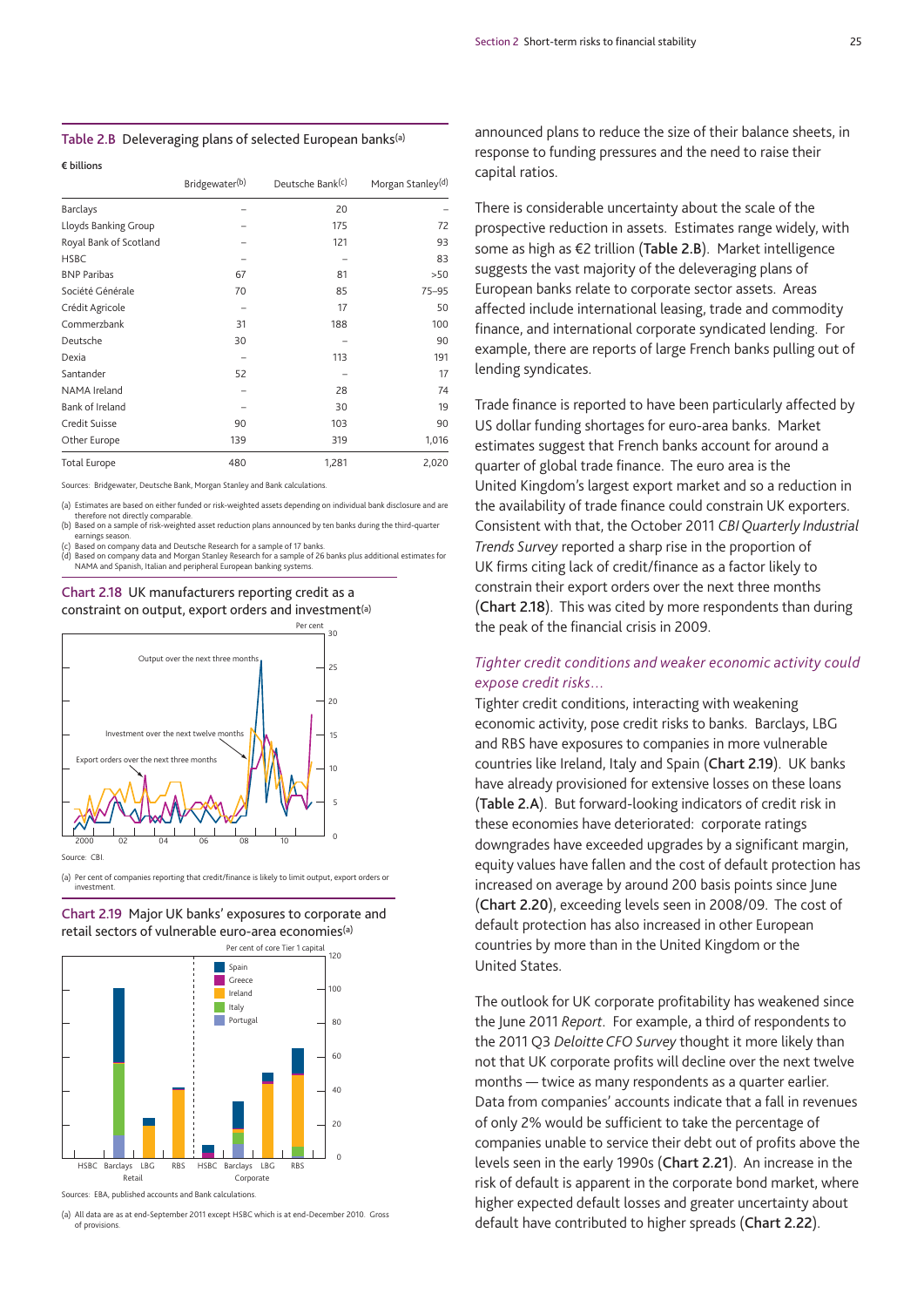## **Box 2 UK banks' assets and the allocation of regulatory capital**

In September, the FPC advised banks to manage their balance sheets in a way that would not exacerbate market or economic fragility. This box examines UK banks' allocation of assets and the drivers of that allocation, focusing on profitability and capital requirements.

#### **The composition of UK banks' assets**

In 2011, lending to households accounted for one quarter, and lending to PNFCs one fifth, of major UK banks' assets. Together with holdings of debt and equity securities, which primarily finance governments and PNFCs, credit to the real economy is around 60% of UK banks' total assets (**Chart A**).





Sources: Bank of England, published accounts and Bank calculations.

(a) Chart takes September data as end-year for National Australia Bank. (b) Includes loans to governments. Where government debt securities are not disclosed all debt securities are allocated to 'Other debt and equity'.

Intra-financial and other assets account for the remaining 40% of major UK banks' assets. Loans to financial firms and derivatives account for three quarters of this. After removing derivatives with real-economy counterparties, gross intra-financial sector assets are approximately 27% of total assets.

The composition of UK banks' balance sheets has changed dramatically in recent years. Between 2005 and 2008, UK banks' assets doubled. Real-economy credit rose by around 50%, while intra-financial sector assets increased 260% (**Chart B**). The share of intra-financial sector assets roughly doubled. Since 2008, UK banks have reduced their total assets by nearly one fifth, comprising reductions in intra-financial sector assets (41%) and in real-economy lending (6%). During this time, major UK banks' equity base increased by 31%.

#### **Chart B** Major UK banks' total assets(a)



Sources: Bank of England, published accounts and Bank calculations.

(a) See footnotes (a) and (b) in **Chart A**.

Intra-financial sector assets perform numerous functions:

• **Liquidity and funding**. Intra-financial sector activity can support banks' liquidity. Funding longer-term assets with shorter-term liabilities exposes banks to cash demands. Banks hold a buffer of liquid assets to ensure these can be met. Within this, interbank activity allows individual banks to provide excess liquidity to banks that require liquidity.

Intra-financial sector activity also provides funding. For example, insurance and pension funds hold a substantial share of long-term savings. In turn, they provide around 35%–40% of UK banks' long-term funding.

- **Risk management**. Banks' lending activities can cause concentrated risks to develop against specific firms, sectors or countries. Banks can reduce this risk, for example by insuring assets using credit default swaps or securitising assets to distribute their risk. Similarly, interest swaps reduce the risks created when banks fund fixed-rate loans using liabilities with variable rates.
- **Access to financial markets**. Banks' services to the real economy extend beyond lending. Corporates often use banks to hedge risks. In turn, banks hedge these risks in the market, creating intra-financial sector exposures. Similarly, market-making requires intra-financial sector activity and in turn supports users' access to a range of financial markets.

These functions demonstrate how intra-financial system activity can usefully support the real economy. But it can also pose risks to the overall system. For example, increasing the connections between banks means isolated shocks are more easily transmitted.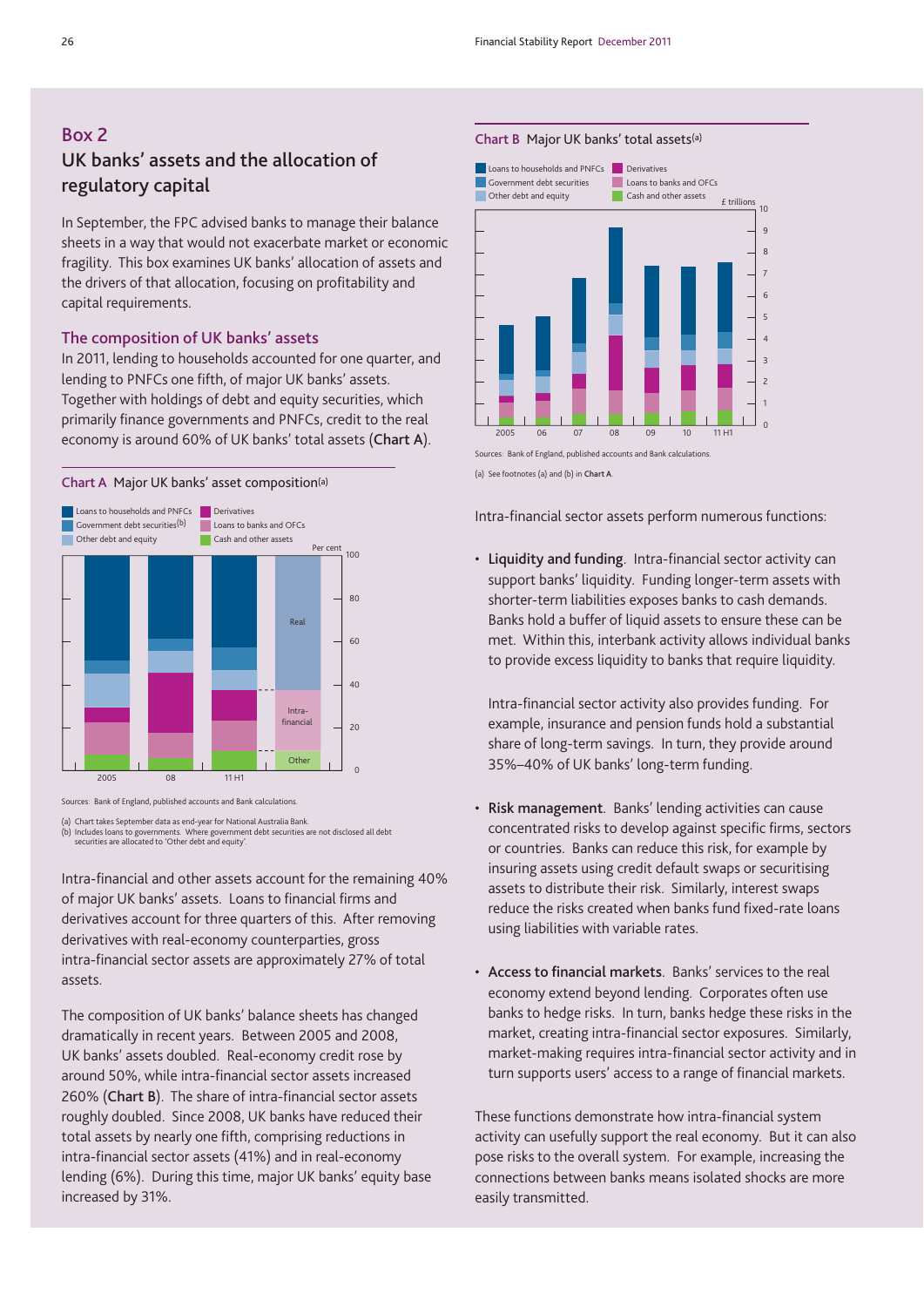**The composition of UK banks' capital requirements** Regulatory data can be used to decompose banks' capital requirements and exposures. Unlike the accounting data shown in **Charts A** and **B**, the regulatory data used in **Chart C** show net exposures. This takes account of collateral and offsetting positions, which can be significant for some assets. Regulatory data also understate the scale of intra-financial activity by classifying some financial firms as corporates.

Large UK banks' total credit exposure to households, small and medium-sized enterprises (SMEs) and corporates is £3 trillion (**Chart C**). Against this, banks are required to hold £125 billion of capital for regulatory purposes (75% of total Pillar 1 requirements). Within the required capital, 95% arises from credit exposures and just 5% from counterparty exposures, such as derivatives.

**Chart C** Large UK banks' total credit exposures and capital requirements(a)(b)



Sources: Bank of England, FSA regulatory returns and Bank calculations.

(a) Based on June 2011 data for Barclays, HSBC, LBG, Nationwide, RBS and Santander UK.

(b) Total credit exposures comprise credit and counterparty credit exposure (c) Financial firms other than regulated banks and investment firms are included within 'Other corporates'.

(d) Only includes data on SME credit exposures from internal ratings based portfolios.

By contrast, total credit exposures to financial institutions are only £360 billion, against which banks must hold £6 billion of capital (4% of Pillar 1 requirements). Around a third is held against counterparty exposures. In addition, intra-financial sector activity accounts for a significant share of banks' market risk. In total, capital requirements for market risk account for 8% of UK banks' Pillar 1 capital requirements.

On average, UK banks are required to hold capital equivalent to 4.2% of real-economy exposures, compared with 1.8% for intra-financial sector exposures. This reflects higher average risk weights for real-economy activity. Both intra-financial and sovereign exposures tend to attract low risk weights due to their perceived safety. For example, many intra-financial sector exposures are short term and include measures to mitigate losses, such as collateral and netting agreements. Similarly, exposures to households also attract low risk

weights, given the extent of secured lending. By contrast, corporate lending, which is often longer term and uncollateralised, attracts relatively high risk weights.

These requirements are changing to reflect more recent loss experiences. Between 2007 and 2009, major international banks' total losses in wholesale banking were around 160% of the capital allocated to these businesses.(1) Basel 2.5 and 3 increase the required capital for counterparty credit and market risk by around 150% and 70% respectively.(2) This may lead to around a 20% rise in Pillar 1 capital requirements for the major UK banks. The Basel trading book review also seeks to ensure that the risks from trading activity are properly captured. These changes will better align capital charges with firm-level loss experience, although systemic risk may continue to be undercapitalised.

#### **The composition of UK banks' profitability**

Despite lower capital requirements, wholesale banking has yielded relatively low and volatile returns since 2006 (**Chart D**). In the recent crisis, the opacity of some wholesale activities meant losses quickly undermined entire asset classes. This was seen across numerous markets, including those that support real-economy activity, such as some asset-backed securities markets.

Banks' services to the UK real economy have remained among UK banks' most profitable and stable business lines. Average returns on risk-weighted assets for UK corporate banking are estimated to have been 0.8% since 2006 (**Chart D**). At 1.9%, returns on UK retail banking have been even higher.





Sources: Published accounts and Bank calculations.

(a) Data cover Barclays, LBG and RBS and exclude non-core businesses where disclosed. Profits

and risk-weighted assets are allocated on a best-efforts basis. (b) Returns are post-tax profits by business line as a percentage of risk-weighted assets. Post-tax profits are calculated by applying a 28% tax rate to all positive profits.

(1) Based on a sample of banks as reported in FSA (2010), 'The prudential regime for trading book activities', *DP 10/4*.

(2) Based on preliminary estimates from firms.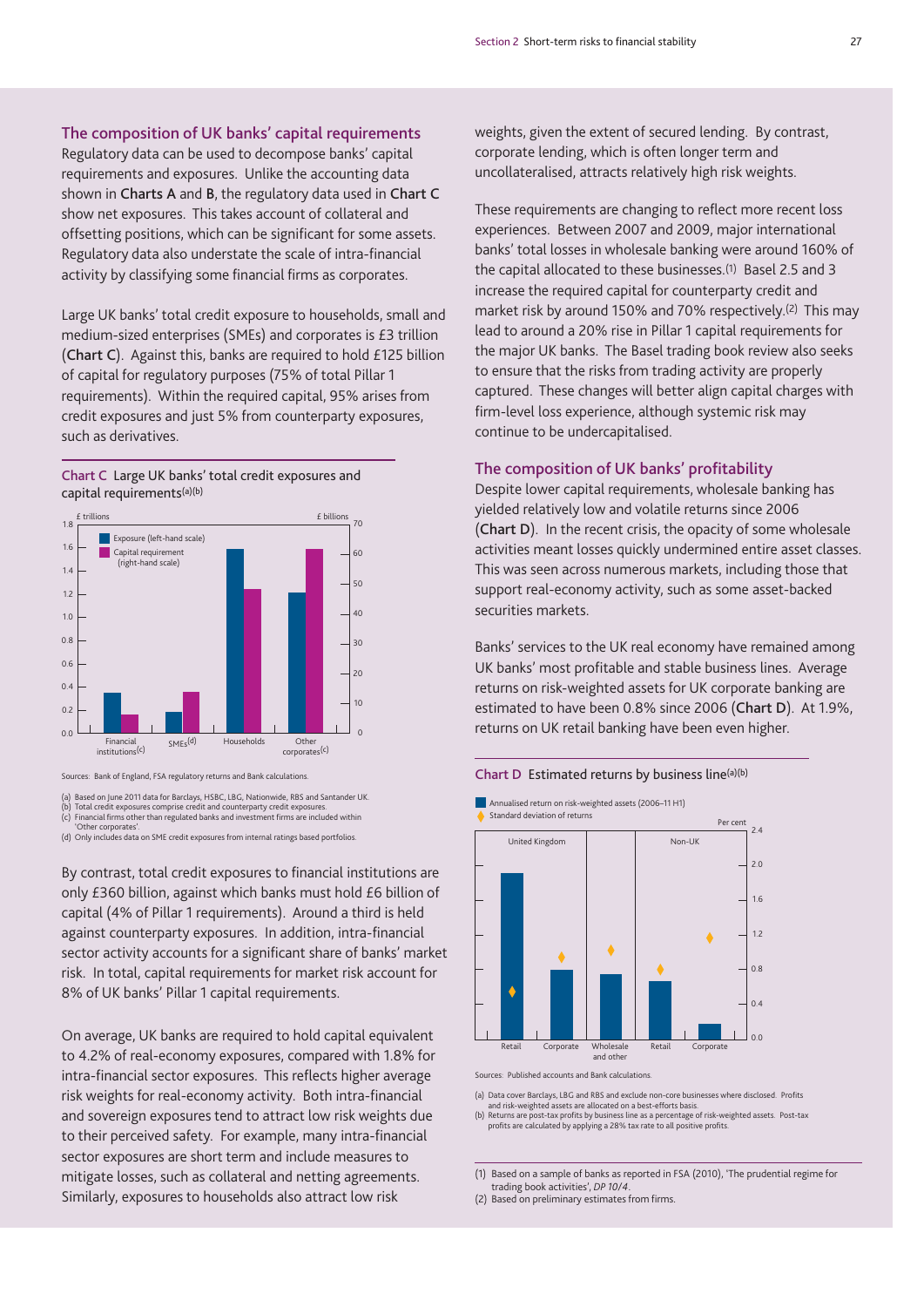#### **Chart 2.20** Cost of default protection for non-financial corporates(a)



(a) Calculated using the geometric mean of five-year CDS premia of non-financial corporates. (b) Consists of Austria, Belgium, Finland, France, Germany and the Netherlands.

#### **Chart 2.21** Percentage of companies with interest payments greater than profits(a)



Sources: Bureau van Dijk database, ONS and Bank calculations.

(a) Percentage of companies with interest payments greater than their profits before interest.<br>Data include firms reporting turnover, profit and interest paid. These may not be<br>representative of the population. Changes in comparability over time. Subsidiaries are excluded. Accounts are assigned to calendar years according to the statement date and data for each calendar year are plotted at end-June (b) Holding all costs fixed.

(c) Calculated using ONS data as interest paid divided by the gross operating surplus for PNFCs. Includes an adjustment for FISIM.

#### **Chart 2.22** Decomposition of UK investment-grade corporate bond spreads(a)(b)(c)



Sources: Bank of America Merrill Lynch, Bloomberg, Dealogic, Thomson Reuters Datastream and Bank calculations.

(a) For more information see Webber, L and Churm, R (2007), 'Decomposing corporate bond spreads', *Bank of England Quarterly Bulletin*, Vol. 47, No. 4, pages 533–41. Spreads over<br>government bonds are adjusted for options embedded in corporate bonds.

(b) Corporate bond spread decomposition weighted according to the 2011 currency split of investment-grade corporate bond primary issuance of UK corporates.

(c) Data to close of business on 18 November 2011.

The major UK banks have already made significant provisions against their UK corporate exposures. **Chart 2.23** shows the current level of write-offs against UK banks' existing provisions and net interest income. For lending to companies, current provisions appear sufficient to accommodate current write-off rates without absorbing net interest income. But the deterioration in the outlook for corporate profitability and collateral values has increased the risk that provisions may need to rise.

#### *…that have to date been contained by forbearance…*

UK banks' corporate loan books are heavily concentrated in commercial real estate (CRE), accounting for around half of the total (**Chart 2.24**). Deleveraging in the sector has progressed more slowly than elsewhere, partly reflecting large-scale forbearance on CRE loans. Banks have been willing to extend maturing loans in breach of LTV covenants where there has been a sufficient buffer of rental income to cover interest payments.

Such types of loan forbearance allow borrowers greater flexibility in meeting their obligations during temporary periods of distress. As such, if provisioned for properly, it can be positive for financial stability and for economic growth. By reducing loan foreclosures, it can protect the resilience of both banks and their customers, and prevent fire sales of assets that could depress prices further. But inadequate, or opaque, provisioning of loans subject to forbearance may mask underlying credit risks and heighten uncertainty among bank creditors about profit and capital positions.

Following a request by the FPC in June 2011, the FSA has conducted a review of forbearance on UK loans, including the CRE market. The review covers loans extended by the six largest UK lenders, accounting for around two thirds of the value of the UK CRE market. It found that around a third of these loans by value are subject to forbearance, or around £50 billion.

The FSA estimated that forbearance in relation to LTV covenant breaches was the most important form of forbearance granted in the year to June 2011, accounting for nearly a third of the total value of forborne loans. Other types of forbearance mentioned related to breaches of debt-service coverage ratios, payment holidays, or maturity extensions. By forbearing on these loans, banks give borrowers time to adjust their balance sheets without crystallising losses immediately. But that has contributed to a bulge in refinancing requirements over the next three years (**Chart 2.25**).

#### *…and could be amplified by weaker collateral values.*

One trigger for losses could be weaker corporate profits, reducing borrowers' means of servicing debt and making forbearance less viable. And if banks restrain lending in the face of their own funding constraints, forborne loans may not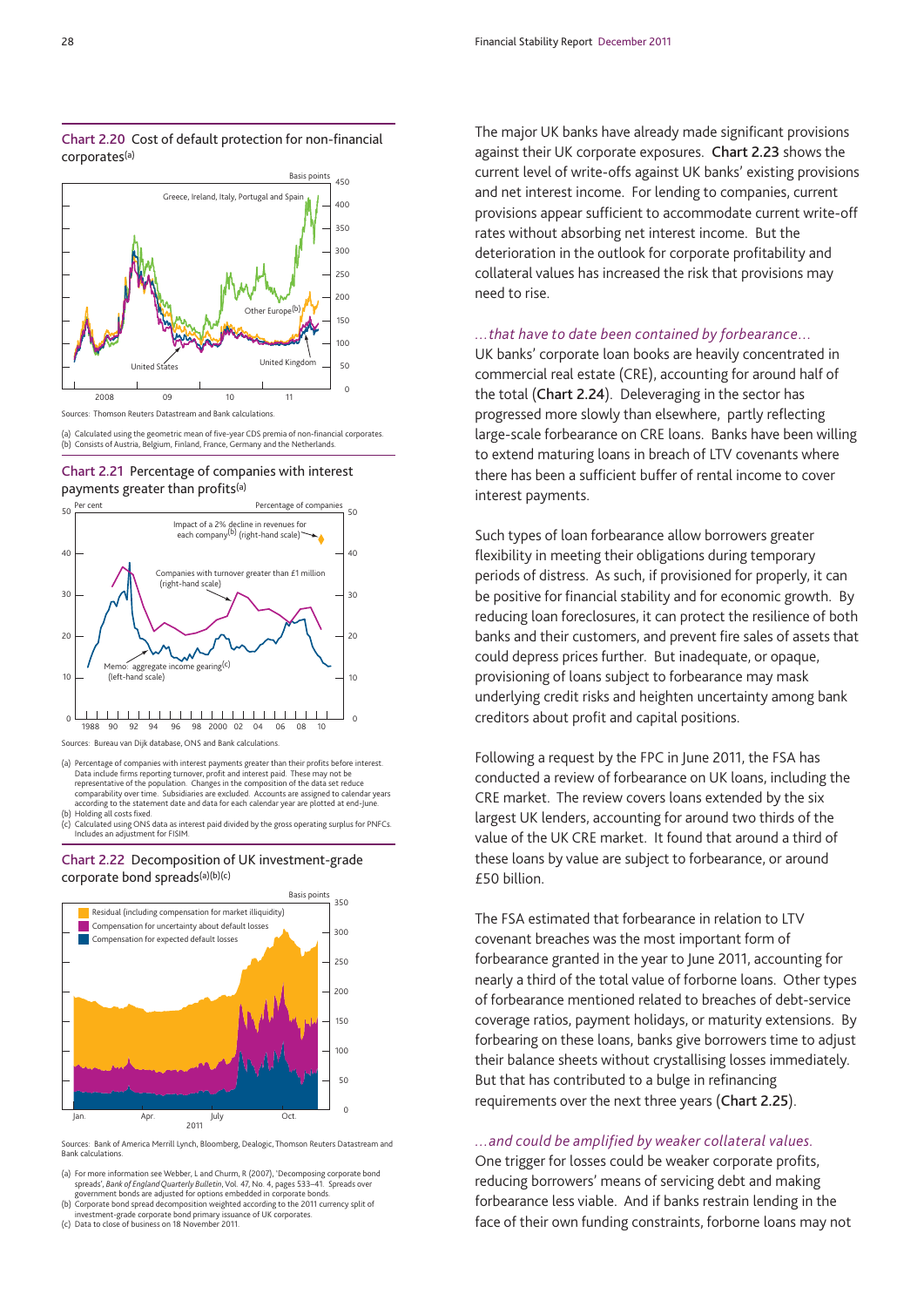#### **Chart 2.23** UK real-economy provisions, estimated net interest income and write-offs(a)



Sources: Bank of England, FSA and Bank calculations.

- (a) Data for Barclays, HSBC, LBG, Nationwide, RBS and Santander UK for 2011 H1. Differences between the coverage of Bank of England and FSA data reduce comparability. Write-off practices may differ between exposure categories. In particular, the lag between provisions and write-offs is likely to be shorter for unsecured exposures.
- (b) Current exposure multiplied by estimated net interest margin (using the methodology in **Chart 3.12**).
- (c) Stock of provisions for PNFCs is estimated using the flows of specific provisions and<br>write-offs on PNFC lending and estimates of the sector's share of flows of new general provisions and releases.

#### **Chart 2.24** Stock of lending to UK PNFCs(a)(b)



Source: Bank of England.

(a) Data cover lending by UK monetary and financial institutions in both sterling and foreign currency, expressed in sterling terms, non seasonally adjusted.

(b) Excludes elements of the industrial breakdown thought to contain mainly lending to the public sector. Development of buildings is included in real estate, not construction.

 $\overline{0}$ 5 10 15 20 25 30 35 40 45 2012 13 14 15 **Leveraged loans maturing**( $a$ ) CRE loans maturing<sup>(b)</sup> Memo: gross CRE lending in 2010 **-** Memo: gross leveraged lending<br>in  $2011<sup>[c]</sup>$  $in 2011$ <sup>(c)</sup> £ billions **Chart 2.25** UK corporate loan refinancing requirements

Sources: Bank of England, Dealogic, De Montfort University and Bank calculations.

(a) Foreign currency loans are converted into sterling using October 2011 exchange rates. (b) Based on information available at end-2010 and an estimate of maturity extensions during<br>2011, using behaviour observed in 2010. This assumes around 30% of loans that were due to<br>2011 mature in 2011 were extended for a 2012 and the remainder split between 2013 and 2014). The remainder were either extended beyond 2015 or written off. (c) Data to end-October 2011.

be refinanced. This would crystallise losses on banks' balance sheets where collateral values fall short of the amount lent.

UK commercial property values have been broadly flat over 2011, remaining around 35% below their peak in 2007. But derivative contracts suggest further falls of 10%–15% by end-2014. And around two thirds of property financed by UK banks is secured against non-prime property, where collateral values have continued to edge down. FSA estimates suggest nearly half of forborne loans (by value) are in negative equity. Losses could be amplified by fire sales of CRE assets.

It is difficult to judge whether banks have made sufficient provisions against losses on forborne CRE lending. The FSA's survey reported that provision coverage for forborne CRE exposures was around five times higher than coverage for non-forborne CRE exposures. But there remains the potential for significant losses on forborne loans with high LTVs. The FSA estimated that provisions against forborne accounts may be understated by up to £5 billion, but this was not thought to be systemically significant.

Another potential source of bank losses is leveraged loans. The value of loans maturing in each year beyond 2012 exceeds the gross flow of lending seen in 2011 (**Chart 2.25**). Around half of outstanding leveraged loans are to consumer-facing industries, where companies are sensitive to persistent weakness in consumer spending. Foreign lenders may withdraw from leveraged-loan syndicates, given recently announced deleveraging plans. And market intelligence and data on syndicated loan volumes suggest a tightening in leveraged loan market conditions since the summer.

#### *Household credit risks could be exposed by renewed declines in house prices…*

Exposures to households are predominantly secured against housing assets. Any tightening in credit conditions could depress house prices, either by reducing potential buyers or by precipitating forced sales of property possessed by banks that are no longer willing or able to exercise forbearance. In previous banking crises, real house prices have tended to decline for up to three years after the trough in GDP (**Chart 2.26**).

On average, house prices have been relatively stable in the euro area in 2011. But that masks a wide range of experiences across countries. In more vulnerable euro-area countries where UK-owned banks are exposed (**Chart 2.19**), such as Ireland and Spain, prices have continued to decline.

Some UK banks also have material exposures to housing markets in the United States and Asia, in particular Hong Kong. In the United States, house prices have recovered a little during 2011, but remain constrained by the large inventory of houses where loans are delinquent or are in negative equity. Market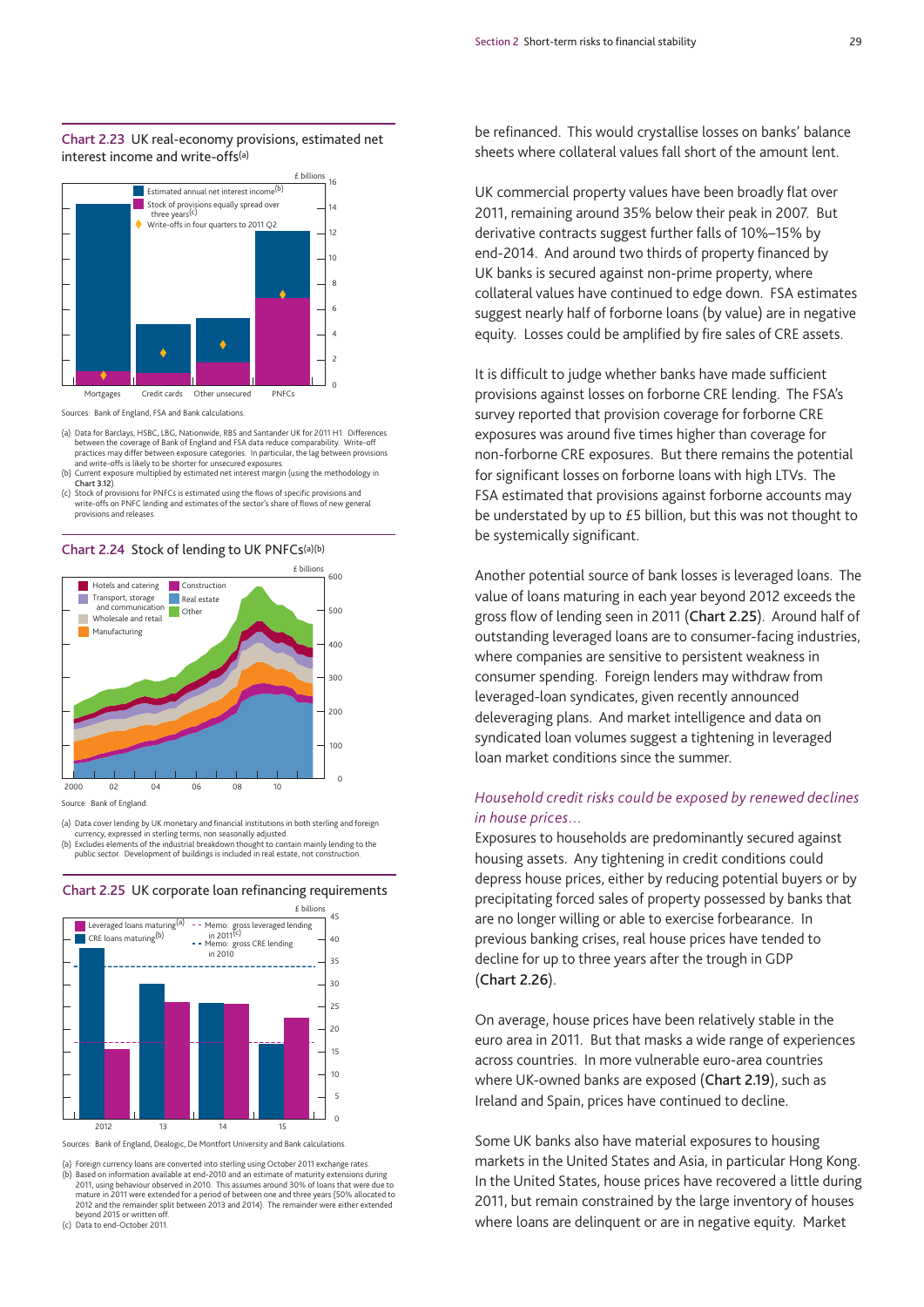



#### **Chart 2.27** Mortgage arrears



Sources: Bank of England, Council of Mortgage Lenders, FSA, FSA calculations and Bank calculations.

**FSA estimate** 

(b) Write-off rate on mortgage lending by UK monetary financial institutions to households. The series has been calculated as annualised quarterly write-offs divided by the corresponding<br>loans outstanding at the end of the previous quarter, and is expressed as a four-quarter<br>moving average. Lending is in both sterlin Non seasonally adjusted.

#### **Chart 2.28** Illustrative estimates of debt held by 'vulnerable' households(a)(b)



Sources: British Household Panel Survey (BHPS), NMG Consulting survey and Bank calculations.

(a) Vulnerable mortgagors are those with housing equity below 5%, or housing equity below 25% and at least one characteristic suggesting debt-repayment difficulties. Vulnerable<br>unsecured debtors are those with less than 25% housing equity (including renters) and at<br>least one characteristic suggesting debt-repay

(b) Based on historical BHPS data and more timely information from the annual NMG survey. Differences in survey questions and sample size mean the estimates from the two surveys are not directly comparable.

**Chart 2.26** Real house prices following banking crises for US house prices in 2012 have become more pessimistic since the summer.

> Litigation risks have also increased. The Federal Housing Finance Agency has brought lawsuits totalling around US\$200 billion against US and European banks for the mis-selling of mortgages to GSEs. There is a risk that this will set a precedent for investors in private RMBS to bring forward similar lawsuits, amplifying bank losses. The moratorium on foreclosures, following legal challenges to the way that banks had processed them, may also be contributing to an increase in defaults by mortgagors. For example, HSBC reported that impairments on its US consumer loan portfolio had increased in 2011 Q3, citing greater incentives for households to stop mortgage payments while the moratorium was in place.

In Hong Kong, property prices are at near record levels, supported by very rapid credit growth. Collateral values could be vulnerable to a reversal of capital flows. The risk of credit losses is, however, mitigated by low LTV ratios.

#### *…including where loans have benefited from forbearance…*

UK banks are also exposed to distress in the domestic housing market. UK house prices have been broadly unchanged over the past year but forward-looking indicators of housing market activity have remained weak. Although write-off rates on secured household lending have remained very low (**Chart 2.27**), there is evidence that underlying distress has been masked by forbearance.

The FSA forbearance review carried out for the FPC covered three quarters of UK mortgages. It suggests that 5%–8% of mortgages are subject to forbearance, depending on the definition applied. FSA estimates indicate that around 5% of these households would have been in arrears of six or more months if they had not received forbearance. That suggests that, in the absence of forbearance, the mortgage arrears rate might have been 0.5 percentage points higher at 1.7%, even at near-zero official interest rates (**Chart 2.27**).

Although forbearance actions do not appear to be fully reflected in banks' provisioning processes, data collected by the FSA suggest that provision coverage on mortgages in forbearance is around three times higher than coverage on non-forborne mortgages. Given the limited evidence on the performance of forborne loans, it is not possible to assess whether this higher provision coverage is adequate. But FSA scenario analysis suggests any provisioning shortfall is unlikely to be systemically significant. Nevertheless, lenders who have exercised greater forbearance could be more exposed to losses in the event of a sharp deterioration in macroeconomic conditions.

The NMG survey suggests that around 12% of households may be benefiting from forbearance on their unsecured debt.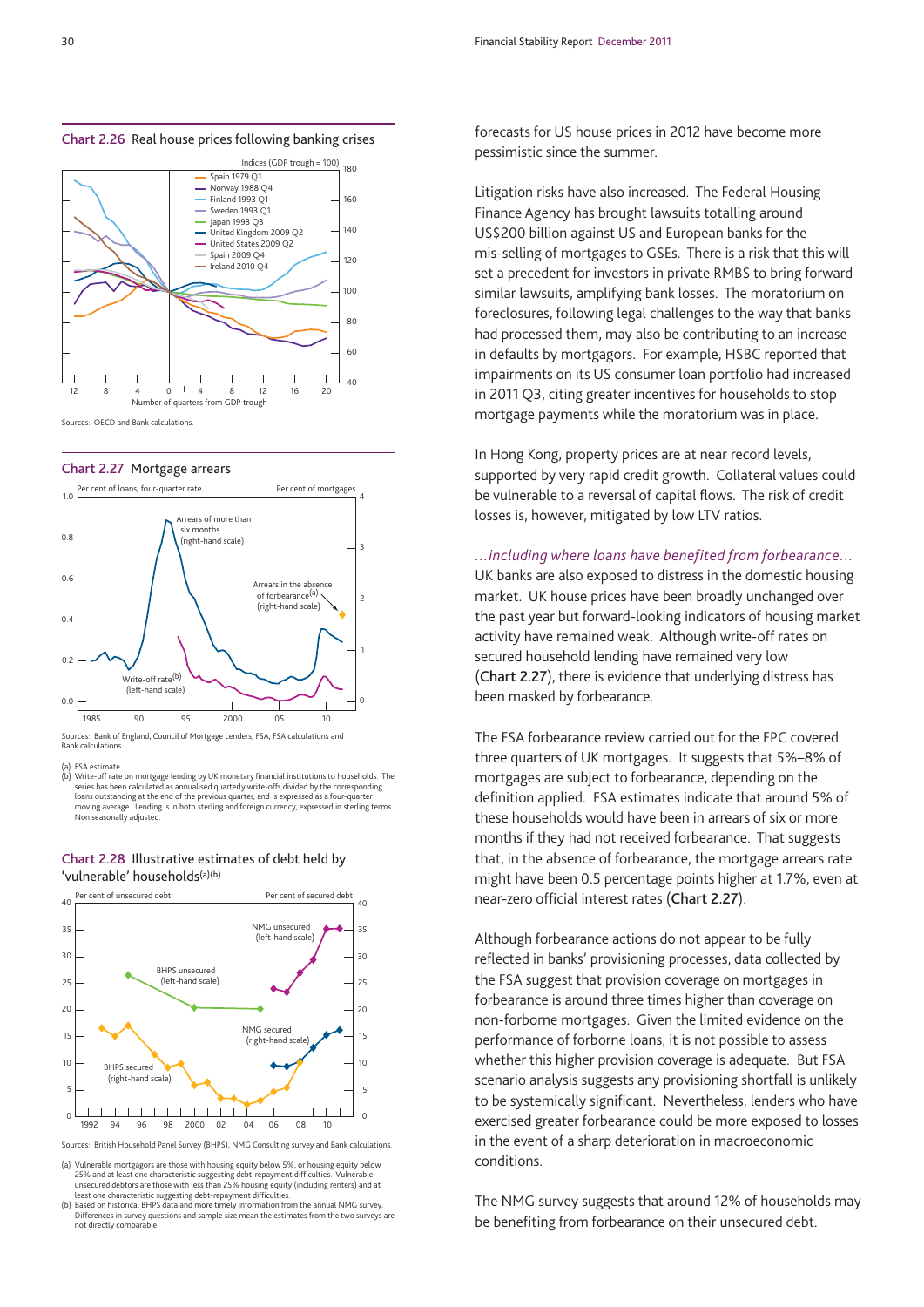



(a) Household gross debt as a percentage of the four-quarter moving sum of household disposable income.





Sources: NMG Consulting survey and Bank calculations.

- (a) Calculated from responses to the question in the NMG survey: 'The interest payment on mortgages is often linked to the official interest rate set by the Bank of England. If the rate was to increase, your monthly payments would also increase. About how much do you think your monthly mortgage payments could increase for a sustained period without you having to take some kind of action to find the extra money eg cut spending, work longer hours, or request a change to your mortgage?
- (b) The question was asked to mortgagors with discounted, base rate tracker or standard variable-rate mortgages only.

#### **Chart 2.31** Impact of weaker growth and higher interest rates on government finances(a)



Sources: IMF *Fiscal Monitor* (September 2011) and Thomson Reuters Datastream.

(a) The size of the data points indicates the five-year sovereign CDS premia on

22 November 2011. (b) Shows the increase in government debt to GDP ratios in 2016 if GDP growth is 1 percentage point below the September IMF *WEO* baseline scenario from 2011 to 2016.

(c) Shows the increase in interest payments to GDP ratios in 2016 if the interest rate on new issuance is 100 basis points higher than the *WEO* baseline from the second half of 2011 to 2016.

Write-off rates on unsecured lending, which had been very high, have fallen a little in recent quarters. But arrears on credit cards remain high, which could indicate latent vulnerabilities.

#### *…and where households are sensitive to weaker growth or higher funding costs…*

An indication of underlying household vulnerabilities can be inferred from surveys. The NMG and BHPS surveys help to identify households with an elevated risk of defaulting, for example because they have limited housing equity and characteristics that suggest difficulties in making debt repayments. In 2011, the NMG survey indicated that around 15% of secured debt and 35% of unsecured debt was held by these vulnerable households, slightly more than in 2010 (**Chart 2.28**).

The burden of servicing debt has been eased by significant falls in mortgage rates since the beginning of the crisis. But household debt levels remain elevated (**Chart 2.29**), so households are sensitive to increases in interest rates. For example, in the NMG survey households accounting for nearly half of floating-rate mortgage debt reported that they would need to take some kind of action — such as cut spending, work longer hours, or change mortgage — in response to an increase in mortgage rates of 2 percentage points (**Chart 2.30**).

#### *…creating an adverse feedback loop.*

Greater credit losses for banks in the United Kingdom and overseas could prompt a further round of credit tightening, weaker economic activity and credit quality, and an adverse feedback loop.

In part reflecting this, in the September 2011 *World Economic Outlook*, the IMF judged downside risks to growth as having increased. Slower growth could increase the challenges facing some sovereigns. The IMF estimates that the budgetary impact of shocks to growth and borrowing costs would be sizable for countries with higher debt and shorter maturity structures — including Greece, Ireland, Italy, Japan, Portugal and the United States (**Chart 2.31**). To date, Japan and the United States have benefited from a flight to safety which has kept their interest rates very low. But the developments outlined in Section 1 demonstrate how market confidence can weaken in countries where credible medium-term fiscal consolidation plans, and measures to improve competitiveness, are not forthcoming. That, in turn, could interact with continuing banking sector fragilities.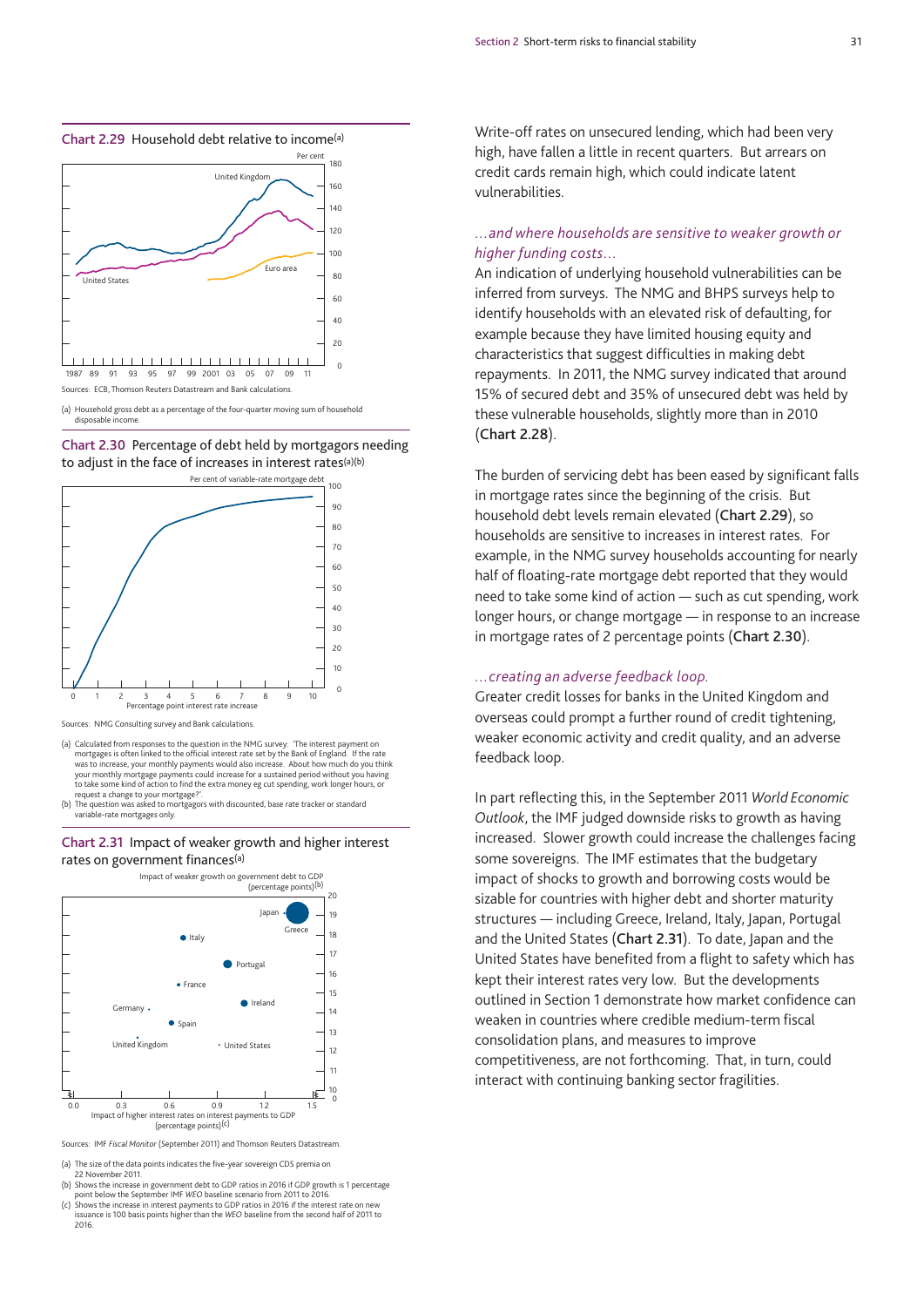# **3** Medium-term risks to financial stability

Recently announced measures provide liquidity support within the euro area. But market concerns over debt sustainability might persist unless relative competitiveness in the euro area is restored. This underlines the importance of tackling imbalances at a global level. The financial crisis could also have a sustained impact on investors' risk appetite, hindering a recovery in asset prices and growth. This would add to headwinds to banks' profitability, limiting their capacity to build capital buffers and maintain lending to the real economy.

Structural vulnerabilities could also pose risks to the solvency and liquidity position of the UK banking system in the medium term. Market participants have increasingly questioned the reliability of current regulatory measures of capital adequacy, which is adding to uncertainty over counterparty creditworthiness. And opaque funding vulnerabilities can threaten banks' liquidity position in times of stress.



Sources: Bank of England *Systemic Risk Surveys* and Bank calculations.

(a) Respondents were asked for the probability of a high-impact event in the UK financial system in the medium term. From the 2009 H2 survey onwards, medium term was defined as 1–3 years. The net percentage balance is calculated by weighting responses as follows: very<br>high (1), high (0.5), medium (0), low (-0.5) and very low (-1). Bars show the contribution of<br>each component to the net percentage

The Bank's October 2011 *Systemic Risk Survey* showed a sharp rise in the perceived probability of a high-impact financial event in the medium term (**Chart 3.1**). Medium-term risks stem from possible adverse developments in the macrofinancial environment, including concerns over external and public debt sustainability and the risk of a prolonged period of weak global growth. They also arise from structural vulnerabilities, such as fault lines in the regulatory framework and innovations in financial markets.

## **3.1 Risks from macrofinancial developments**

As discussed in Section 2, uncertainty remains over the implementation of measures to support the euro area announced on 27 October. But even if these measures resolve the immediate crisis of confidence by providing a financing bridge for vulnerable countries, underlying macroeconomic imbalances still need to be tackled if financial stability is to be durably strengthened across the euro area.

#### *Imbalances in the euro area underlie concerns over debt sustainability…*

Prior to the crisis, the euro area experienced a build-up of imbalances in trade and capital flows. Saving in parts of the euro area fell, often accompanied by an increase in investment (**Chart 3.2**). But the rise in investment was largely concentrated in non-tradable sectors, such as commercial or residential property, rather than tradable goods and services that could be used to boost future export earnings. Coupled with a gradual erosion in price competitiveness as labour costs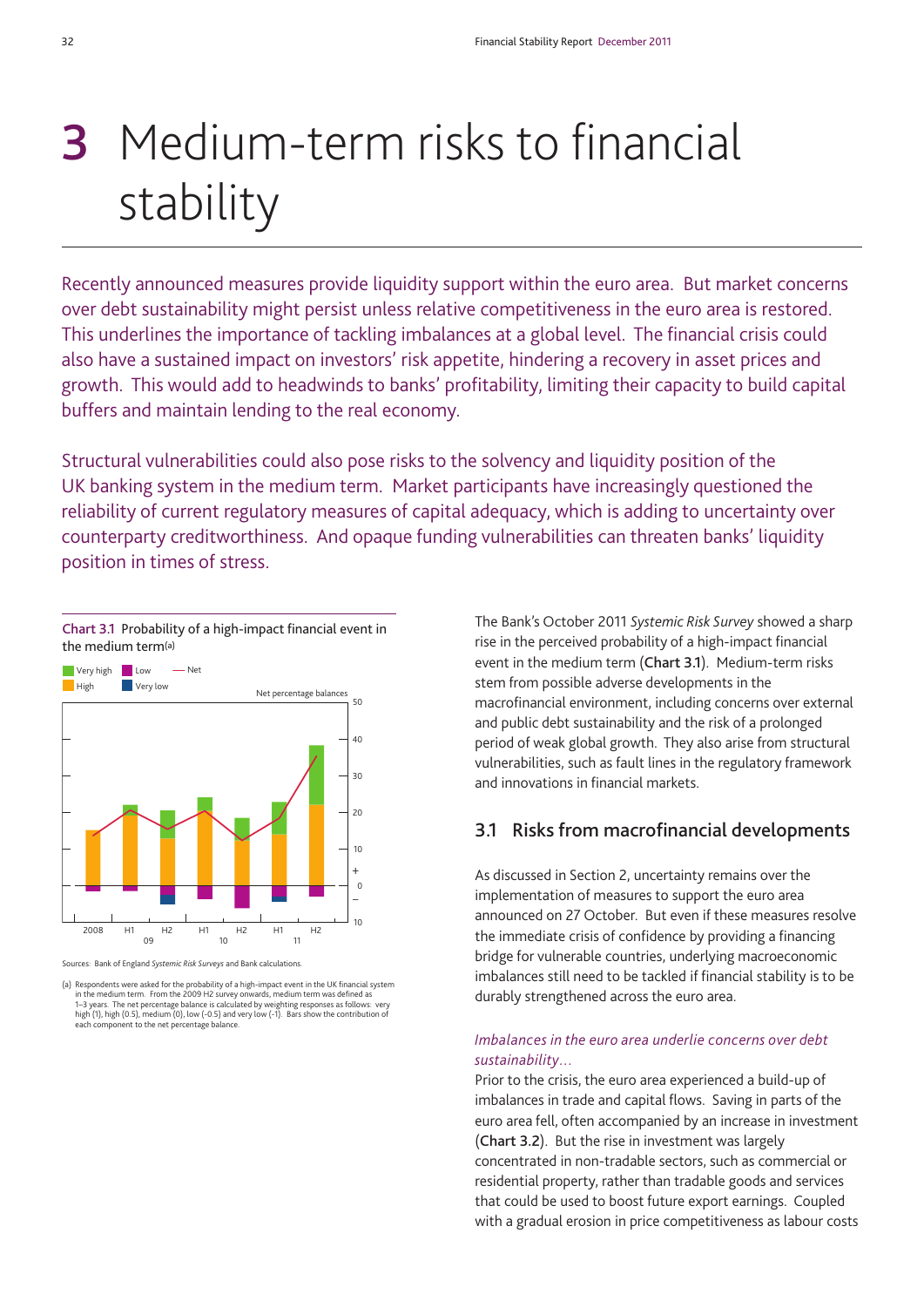#### **Chart 3.2** Contributions to changes in current account balances of selected euro-area countries, 2000–07(a)



Sources: IMF *World Economic Outlook* (September 2011) and Bank calculations.

(a) A fall in saving (orange bar) and a rise in investment (blue and magenta bars) contribute to a deterioration in current account balances. Saving less investment may not equal the current account balance due to statistical discrepancies.

#### **Chart 3.3** Unit labour costs for selected euro-area countries







Sources: Eurostat and Bank calculations.

(a) Data as of end-2010.

increased faster than productivity (**Chart 3.3**), this resulted in widening trade deficits and an accumulation of external debt in some euro-area economies. Current account imbalances have been narrowing recently, in part due to cyclical developments. But external debt positions remain large (**Chart 3.4**).

The adjustment path to more sustainable external debt positions across the euro area will require a rebalancing of saving and investment. To achieve this, vulnerable euro-area countries will need to regain competitiveness. In the absence of flexible exchange rates, this is likely to have to take place through changes in relative wages or productivity. Until this adjustment process has been credibly established — and relative competitiveness within the euro area improves market concerns over debt sustainability seem likely to persist.

#### *…reflecting broader imbalances in the world economy…*

Financial imbalances in the euro area are mirrored across the globe (**Chart 3.5**). Since the crisis, current account positions of some of the largest deficit countries have shrunk. This reflects a sharp rise in net private saving relative to income, partly due to a process of balance sheet repair and deleveraging (**Chart 3.6**). The impact of this retrenchment has been cushioned by increased government borrowing. More recently, though, governments in large advanced economies have embarked on ambitious fiscal consolidation plans, committing to halve their deficits by 2013 and stabilise or reduce government debt to GDP ratios by 2016.

In principle, the global macroeconomic effects of deleveraging in debtor countries could be offset by stronger domestic spending growth in economies with more resilient balance sheets. This would allow highly indebted countries to recover on the back of stronger export demand. But, unlike in other post-crisis recoveries, export performance in major debtor countries has been relatively weak during the current crisis (**Chart 3.7**).

In part, the relatively weak export performance of debtor countries reflects the highly synchronised nature of this crisis, as economic activity contracted in many large economies at the same time. It is also because some creditor countries have opted to sustain aggregate demand through exports by preventing necessary exchange rate appreciations. The combined effects of private sector deleveraging, fiscal consolidation and exchange rate inflexibility risk a prolonged period of weak global demand, with adverse implications for financial stability.

#### *…and adding to 'scarring' effects on investor behaviour.*

Partly reflecting this uncertain macroeconomic outlook, risk appetite among global investors has fallen sharply over recent months, to levels last seen in 2009 (Section 1). While this recent fall has been driven by events in the euro area, the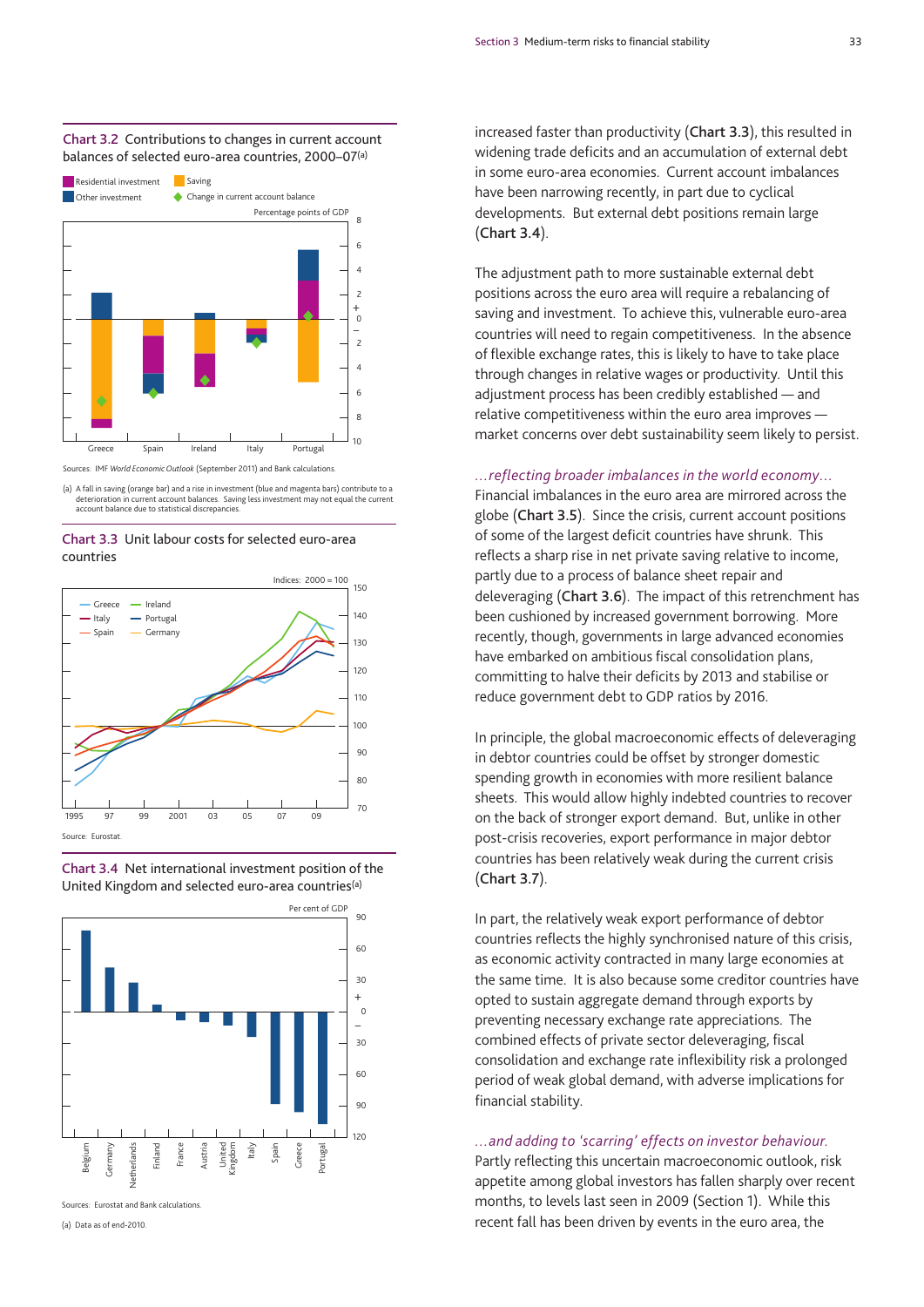



Sources: IMF *World Economic Outlook* (September 2011) and Bank calculations.

(a) Calculated as the sum of absolute current account surpluses and deficits as a percentage of world and euro-area GDP respectively. (b) World current account balances do not sum to zero due to statistical discrepancies. Euro-area current account balances do not need to sum to zero because of trade and income

flows with economies outside of the euro area.

Includes the 17 current euro-area countries over the full sample period. (d) Forecasts from 2011 onwards.

#### **Chart 3.6** Change in financial balances of major debtor countries(a)(b)(c)

**Private sector balance** Government balance



Sources: IMF *World Economic Outlook* (September 2011) and Bank calculations.

(a) Change in financial balances as a percentage of GDP between 2007 and 2011 (forecast). (b) Private sector balance calculated as the residual between the current account and the general government balance.

(c) Countries with largest absolute current account deficits in 2007.

financial crisis might be expected to have more persistent effects on investors' attitudes towards risk and their asset allocation decisions.

Evidence from previous crises points to such 'scarring' effects. For example, academic studies suggest that the Great Depression had a long-lasting impact on investors' attitudes towards risk.(1) And, in the aftermath of the East Asian crisis in the late 1990s, private investment remained subdued relative to the pre-crisis period (**Chart 3.8**). National savings were instead invested — through reserve accumulation — in relatively safe assets in advanced economies. This precautionary behaviour has persisted for over a decade, with foreign currency reserves rising more than sixfold since the Asian financial crisis.

More recently, market intelligence suggests that some investors are increasingly asking for benchmark investment indices to exclude instruments issued by certain countries and financial institutions. This could have a lasting impact on the demand for sovereign and bank debt. Asset managers themselves have become more conscious of liquidity risks, focusing on worst-case scenarios that might involve fire sales of illiquid instruments due to investor redemptions. They have responded by shortening investment horizons to self-insure against possible liquidity shocks.

This shift towards derisking appears to have continued despite the low-yield environment. For example, a recent IMF survey of large asset management companies found that investors are reluctant to hold risky assets to generate returns, despite expectations of a prolonged period of low interest rates. Rather than aiming to boost yield, investors are seeking to preserve their capital. As a result, a large proportion of financial resources remains in cash or other safe assets. For example, holdings of liquid assets by the corporate sector in the United States are currently at historical highs (**Chart 3.9**). And market intelligence suggests that a material proportion of fund managers' assets continues to be invested in cash. As discussed in Sections 1 and 2, market metrics also point to continued aversion to risk by investors, with the price of 'safe-haven' assets, such as gold, remaining high by historical standards (**Chart 3.10**).

Another manifestation of the recent rise in risk aversion has been a retrenchment of cross-border flows of capital. For example, market intelligence suggests that investors in advanced economies have decreased their portfolio allocation to foreign assets recently. While this partly reflects increased flows to 'safe-haven' assets in advanced economies, it might also be due to an increase in 'home bias' by international

<sup>(1)</sup> See, for example, the studies referenced in Malmendier, U and Nagel, S (2011), 'Depression babies: do macroeconomic experiences affect risk taking?', *Quarterly Journal of Economics*, Vol. 122, Issue 1, pages 376–416.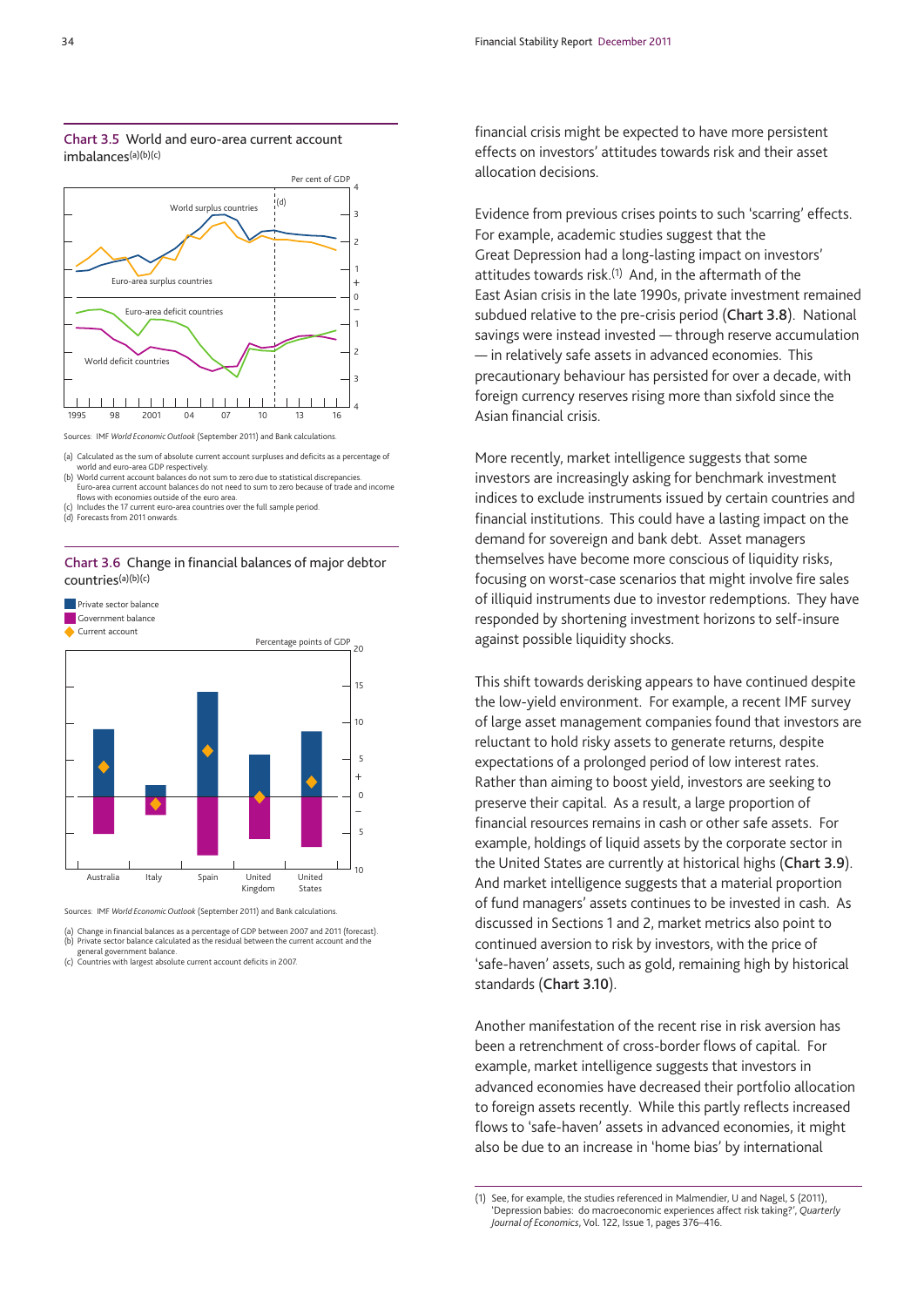#### **Chart 3.7** Exports following recessions associated with financial crises(a)



Sources: IMF *World Economic Outlook* (September 2011), World Bank and Bank calculations.

(a) Growth in real exports from year of peak output. (b) Sample includes 15 recessions associated with financial crises in advanced economies since 1960. (c) Data for 2011 represent a forecast.

(d) Year of peak output defined as the year in which quarterly output peaked before the recession.



#### **Chart 3.8** Private investment in selected East Asian countries(a)

Sources: IMF *World Economic Outlook* (September 2011) and Bank calculations.

(a) Calculated as the annual average share of private investment to GDP over the respective

periods. (b) Periods before and after the Asian crisis.

#### **Chart 3.9** US corporate sector holdings of liquid assets(a)



Sources: Thomson Reuters Datastream and Bank calculations.

(a) Stock of liquid assets held by US non-farm, non-financial publicly listed corporations as a percentage of total financial assets. Liquid assets defined as currency, bank deposits and cash held at US money market mutual funds.



Sources: Bloomberg, Global Financial Data and Bank calculations.

(a) Deflated using the world consumer price index.

**Chart 3.10** Real gold price(a)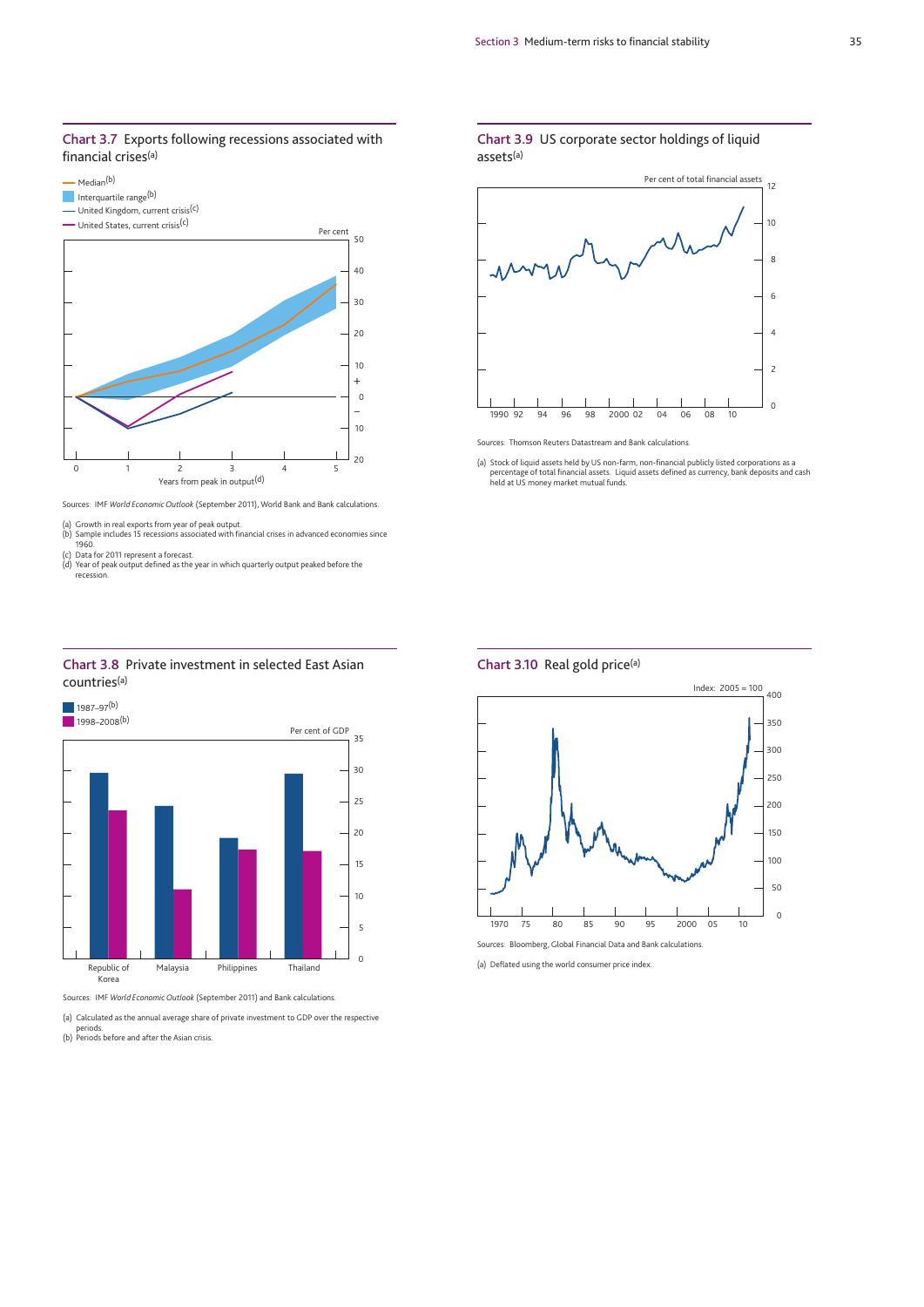#### **Chart 3.11** UK banks' ratings uplift due to Moody's expectations of government support



Sources: Moody's and Bank calculations.

**Chart 3.12** Breakdown of estimated net interest margins earned on UK household and corporate lending(a)



Sources: Bank of England, Dealogic, JPMorgan European & CB Research, Markit Group Limited and Bank calculations.

(a) The net interest margin is calculated by comparing interest spread earnings (relative to a matched-maturity risk-free rate) on the stock of household and corporate lending less interest spread payments on the funding side. This method attempts to abstract from any margins earned from taking interest rate risk.

- (b) About 70% of lending is assumed to be funded through household and corporate deposits, where a spread is calculated by comparing the effective interest rate on the deposit stock relative to Bank Rate.
- (c) About 25% of lending is assumed to be funded through wholesale borrowing. The relevant spread is calculated by comparing an issuance-weighted average spread of historical secured and unguaranteed unsecured wholesale funding costs. Those costs are proxied using RMBS spreads and CDS premia for the major UK banks.

investors. It is not yet clear how persistent these effects might be. But a deceleration or reversal of the trend towards financial globalisation could hinder the allocation of risk capital globally, including that available to fund fast-growing emerging economies.

### *Risk aversion could strengthen headwinds to banks' profitability…*

Although some of the recent rise in the cost of bank funding reflects concerns over short-term risks, persistent risk aversion could lead to a longer period of higher wholesale borrowing costs. This could have an adverse impact on the profitability of the banking sector over the medium term, reducing its ability to build capital buffers through retained earnings.

A permanent reduction in the perceived probability of public support for UK banks could also lead to higher borrowing costs. There is already some evidence that market participants' expectations of government support are falling. For example, Moody's cited a reduced probability of public support as the main reason for downgrading a number of UK banks in October (**Chart 3.11**). Removing expectations of public support is an explicit aim of the regulatory reform agenda. But the transition to a banking sector that is less reliant on implicit government guarantees will strengthen headwinds to profitability.

Banks could seek to restore margins by relying less on unsecured wholesale funding. But other stable sources of funding, such as deposits and secured funding instruments, have also risen in cost (Section 2). And while individual banks may be able to increase their market share of deposits, the banking system as a whole will find it difficult to increase deposits significantly in the context of subdued aggregate lending growth. The ability to raise secured funding will also be limited by the availability of suitable collateral. Increasing levels of asset encumbrance could raise the cost of unsecured borrowing as encumbrance reduces the assets available to meet unsecured creditors' claims in the event of default. In the medium term, this could reduce banks' ability to access unsecured funding markets, especially in times of stress.

#### *…adding to pressures on net interest margins from low risk-free rates…*

Banks and building societies normally charge customers above Bank Rate on loans and pay below Bank Rate on sight and instant-access deposits. The sum of these two spreads represents a margin that covers profits and the cost of providing banking services. Since the sharp reduction in Bank Rate during the financial crisis, the average rate paid on deposits has exceeded Bank Rate, putting pressure on UK banks' net interest margins (**Chart 3.12**). Concerns over the outlook for global growth have led markets to expect a prolonged period of near-zero risk-free interest rates. This means that the drag on banks' net interest margins from this effect might last for longer than previously expected.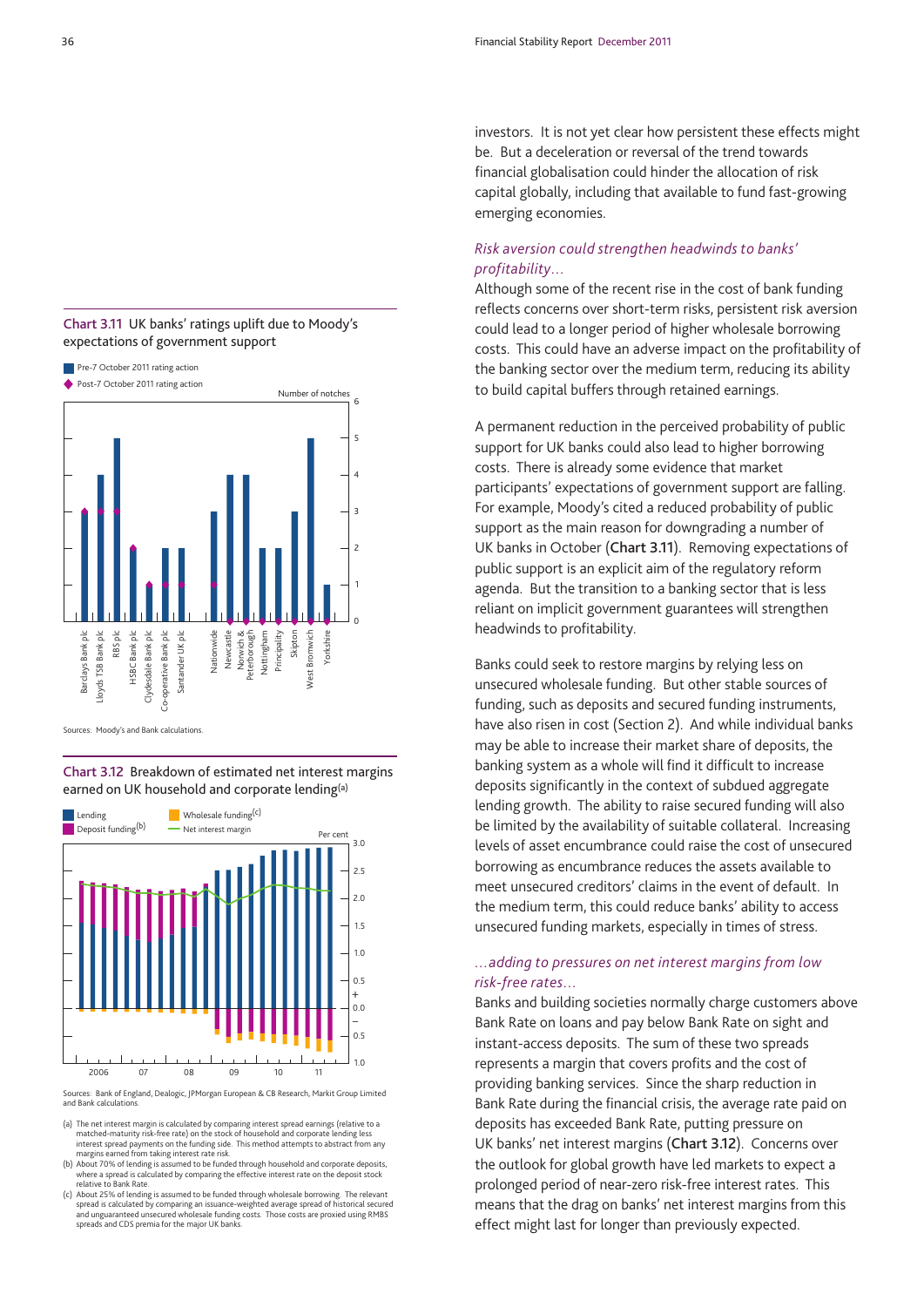



Sources: Bank of England, published accounts and Bank calculations.

(a) Includes investment banking revenues of Bank of America, Citigroup, Credit Suisse, Deutsche Bank, Goldman Sachs, JPMorgan Chase & Co., Morgan Stanley and UBS. (b) Sum of total investment banking revenues for each year up to and including the third

quarter. Excludes gains/losses from changes in banks' own credit spreads (debt valuation adjustment) recorded in investment banking segments.

(c) Changes to Goldman Sachs' reporting structure incorporated from 2009 Q4.





(a) Consensus forecasts of UK banks' 2012 annual pre-tax profits.

**Chart 3.15** Estimated return on assets required for major UK banks to reach 10% CET1 on a Basel III basis(a)



Sources: Morgan Stanley research estimates and Bank calculations.

(a) Indicative estimates based on public disclosures of additional capital required to reach a 10% common equity Tier 1 (CET1) ratio on a Basel III basis for Barclays, HSBC, Lloyds TSB Bank plc and RBS. Disclosures are not fully comparable across banks and some figures are extrapolated. Calculations do not take account of planned mitigating actions. They also assume that banks do not issue additional equity and that risk-weighted assets stay at their end-2010 levels.

#### *…and concerns over the sustainability of investment banking revenues…*

Investment banking revenues for global LCFIs have also been weakening recently (**Chart 3.13**). These revenues are likely to face continuing pressure if risk aversion remains high for a prolonged period, especially if this is associated with a period of reduced activity in global capital markets.

In the medium term, investment banking revenues could also face headwinds from a number of regulatory initiatives. As discussed in Box 2, capital requirements against market and counterparty credit risk are likely to increase by about 150% and 70% respectively. And national initiatives, like the Volcker Rule in the United States and the recommendations of the Independent Commission on Banking in the United Kingdom (Box 3), involve restrictions on the types of investment banking activities that some institutions are allowed to undertake.

Banks are seeking to adjust their business models in response to the new regulatory environment. For example, some US LCFIs have already closed their proprietary trading desks in advance of the implementation of the Volcker Rule. Other banks have discussed plans to reform permanently investment bank business models in anticipation of the new Basel requirements, including by exiting certain business lines altogether. But uncertainty over the range of regulatory initiatives that affect wholesale operations might stall this restructuring process.

#### *…reducing banks' capacity to build capital and extend lending…*

Should risks to bank profitability crystallise, UK banks' capacity to manage the trade-off between lending and resilience over the medium term will be weakened. Market analysts have recently downgraded their profit forecasts for major UK banks (**Chart 3.14**). And banks are transitioning towards the new Basel III requirements. A period of low profitability could, other things being equal, threaten the ability of the banking system to raise capital ratios (**Chart 3.15**) and at the same time supply adequate credit to the real economy (Section 5).

#### *…especially in light of return on equity targets that may be unrealistic.*

There are other distortions that may weaken banks' incentives to boost their capital levels. The use of return on equity (RoE) targets to measure banks' performance, including by institutional investors, is one example. RoE can be a misleading metric of performance for bank shareholders because it is not risk-adjusted and can be boosted by leverage. It may also incentivise banks to cut low-yielding assets, rather than increase equity levels, when seeking to boost capital ratios. This is likely to be particularly the case if risk weights are mismeasured.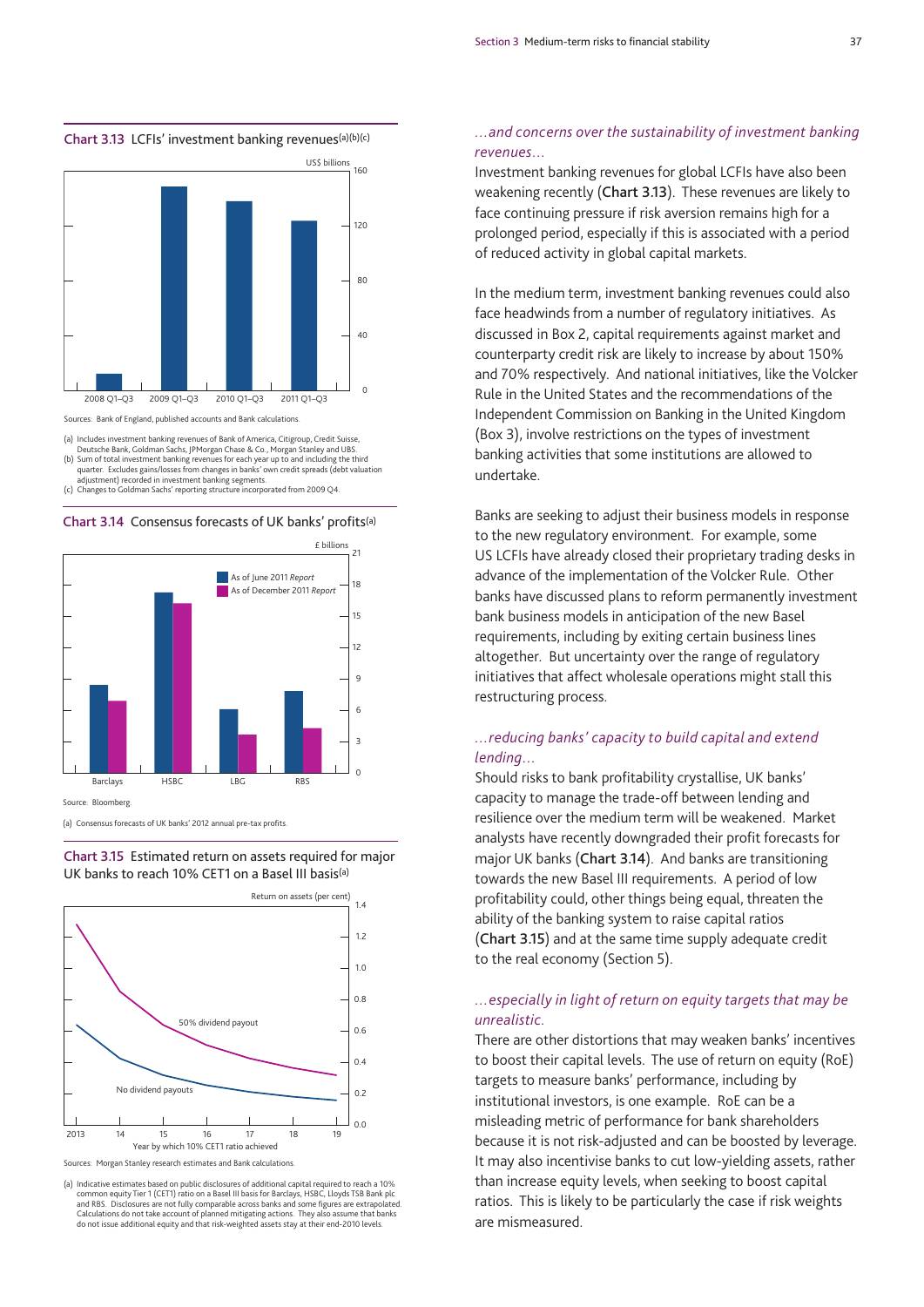The RoE targets announced by many banks aim to deliver returns to equity investors that are close to pre-crisis levels. But new regulatory standards mean that banks' leverage is unlikely to match the levels seen prior to the crisis. So banks' RoE is likely to be lower in the future. Still, a materially lower headline RoE may match investors' previous required levels of returns once adjusted for risk.

### **3.2 Risks from structural vulnerabilities**

Structural vulnerabilities can amplify shocks stemming from the macrofinancial environment. Fault lines in the regulatory framework are one example of such structural risks.

The regulatory capital regime is designed to require banks to fund their assets with sufficient capital to maintain confidence in their solvency. But if investors lose confidence in the design of the capital adequacy regime itself, this can pose risks to the resilience of the financial system. At the height of the crisis, for example, market participants lost confidence in the numerator of the regulatory capital ratio — the nominal amount of capital. Investors chose to focus on truly loss-absorbing equity, rather than broader regulatory capital metrics that included debt. Market intelligence suggests that investors are now questioning the reliability of the denominator of the risk-based capital ratio — specifically, the calculation of risk-weighted assets (RWAs).

#### *Market confidence in the reliability of RWA calculations is ebbing…*

The regulatory capital framework is complex and implementation of internationally agreed rules varies across jurisdictions. The move to Basel II added to this complexity. It aimed to increase the risk-sensitivity of the capital framework through the use of internal models. In doing so, it also introduced a new source of variation in regulatory capital ratios: differences in banks' own estimates of RWAs.

Some degree of variation in banks' models can contribute to financial stability. Banks with different beliefs may react differently to new information and the banking system as a whole will be less susceptible to the failure of a single risk model. Observed variation in RWAs also does not necessarily relate to the use of internal models. For example, it could also reflect differences in business models, accounting standards or the implementation of international regulatory requirements.

But market participants have increasingly raised concerns over the degree of variation in average risk weights both across banks (**Chart 3.16**) and through time (**Chart 3.17**). Investors are often unable to compare reported capital adequacy ratios across banks meaningfully and have expressed doubts over the extent to which RWAs accurately reflect the risk of different banks' portfolios. This could lower the sensitivity of debt prices to changes in risk-taking by banks, reducing the





Sources: Published accounts and Bank calculations.

(a) Data as of end-2010.

*European banks?*

**Chart 3.17** European banks' average risk weights(a)(b)





1993 97 2001 05 09

95 97 99 2001 03 05 07 Source: Barclays Capital (2011), *Two hundred million inputs: can you trust risk weightings at*

(b) Average risk weights defined as total risk-weighted assets as a percentage of total assets.

0

10

 $\overline{20}$ 

30

40

 $50$ 

60

Per cent

<sup>(</sup>b) Average risk weights defined as total risk-weighted assets as a percentage of total assets. Total assets have been adjusted on a best-efforts basis to increase comparability between US GAAP and IFRS with respect to the treatment of derivatives.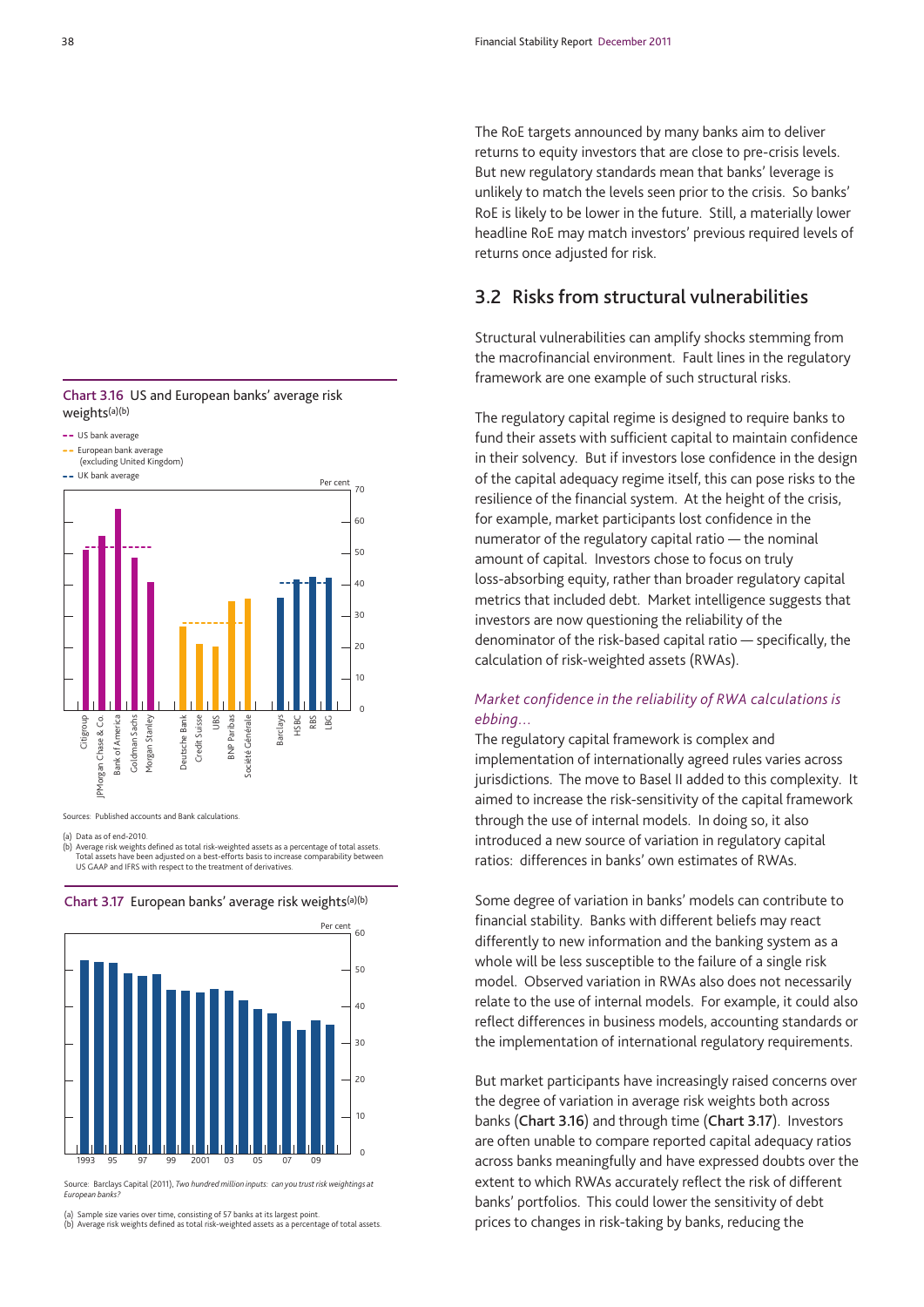

2009 10

Sources: FSA regulatory returns and Bank calculations.

(a) Average risk weight on the IRB portfolio of Barclays, HSBC, LBG and RBS. (b) Average risk weight defined as total risk-weighted assets as a percentage of total exposures at default as reported in banks' regulatory returns.

6

4

(c) Calculated by applying 2008 H2 sectoral average risk weights through time.

H1 H2 H1 H2

**Chart 3.19** Change in average risk weights on selected sectors, 2008–10(a)(b)



(a) Change in average risk weights on selected sectors between 2008 H2 and 2010 H2 for Barclays, HSBC, LBG and RBS.

(b) Average risk weights defined as sectoral risk-weighted assets as a percentage of sectoral exposures at default as reported in banks' regulatory returns.

effectiveness of market discipline in good times. And, in times of stress, it could increase uncertainty over counterparty solvency, contributing to funding strains.

#### *…and RWA calculations can be opaque even to regulators…*

Reported RWAs can be opaque not only to market participants, but also to regulators. The experience with the use of internal models for credit risk in the banking book — the internal ratings-based (IRB) approach — highlights some of these concerns. In part, this is because of the large number and high degree of complexity of models employed by banks. For example, a single bank might employ more than 100 models merely to calculate credit risk capital charges in the banking book.

**Chart 3.18** shows changes to the average risk weight on major UK banks' IRB portfolios between 2008 and 2010. Changes in portfolio composition, keeping sectoral average risk weights constant, can explain some of the fall in the aggregate average risk weight over the period. But this leaves a material unexplained component, as sectoral average risk weights themselves change through time (**Chart 3.19**). With current data, it is very difficult for both regulators and investors to assess the extent to which this residual is due to changes in the composition of banks' portfolios (for example, improvements in the credit quality of new loans) or changes in banks' risk measurement approaches.

#### *…with evidence of material variation in capital requirements against similar risks.*

Evidence from the recent crisis suggests that the observed variation in RWAs might not entirely reflect genuine differences in risk-taking. While there is a positive relationship between average risk weights and non-performing loans (NPLs), which suggests RWAs have some capacity to differentiate the risk on banks' loan books (**Chart 3.20**), there is material variation across banks.

To identify the impact of internal modelling, the FSA conducted two hypothetical portfolio exercises (HPEs) for credit risk in the banking book in 2007 and 2009. Banks were asked to use their models to estimate the risk of a common portfolio of borrowers supplied by supervisors. The HPEs showed a very high degree of variation in risk estimates across banks. For example, in 2009 the average estimated probability of default on a hypothetical portfolio of corporate exposures varied by a factor of nearly six across banks (**Chart 3.21**). This suggests that banks might be financing portfolios of similar risk with widely varying levels of equity capital.

The advent of internal models in the regulatory framework also strengthens banks' incentives to adjust their RWA calculations — not because their assessment of risk has changed, but as a way of minimising regulatory capital charges. These incentives have been illustrated recently in the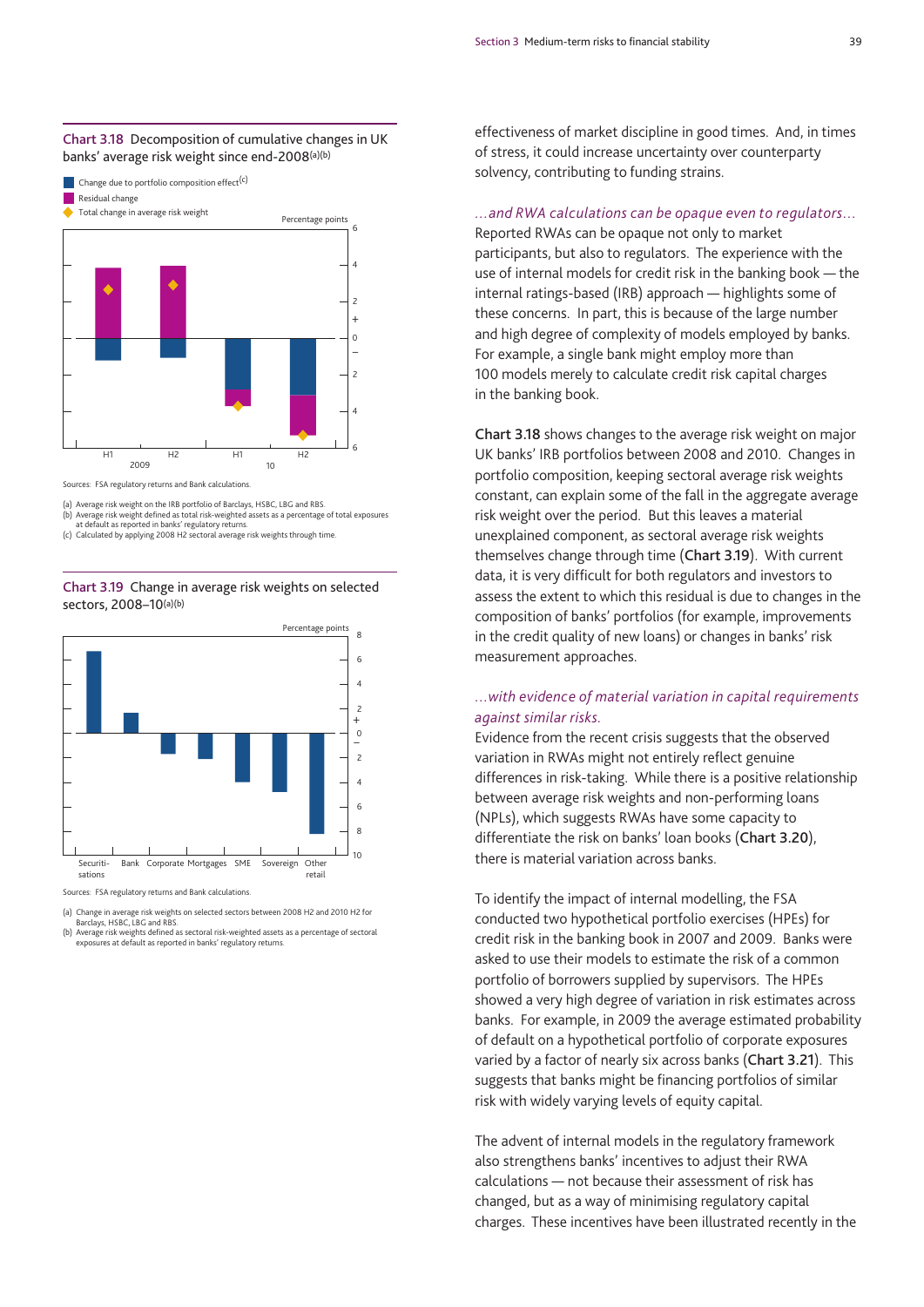



(a) This is an imperfect comparison because risk-weighted assets cover capital requirements for both credit and market risk, whereas NPLs only relate to banks' loan books.

(b) NPLs are included with a time lag to assess whether reported risk-weighted assets have the<br>capacity to predict losses in a forward-looking manner.<br>(c) Average NPLs defined as NPLs as a percentage of total assets.

(d) Average risk weights defined as risk-weighted assets as a percentage of total assets.

#### **Chart 3.21** Variation in estimated probabilities of default on common hypothetical portfolios(a)





(a) Ten, thirteen and seven banks rated the sovereign, bank and corporate portfolios shown in the chart, respectively. The portfolios include 17 sovereign borrowers, 34 bank borrowers and 13 corporate borrowers.

#### **Table 3.A** Risks to creditor confidence and mitigating balance sheet characteristics

| Risks to creditor<br>confidence in<br>Mitigating<br>a bank<br>balance sheet<br>characteristics | ৳<br>Constrained<br>availability of<br>refinancing | Bank recourse<br>to fire sales | on bank's<br>assets<br>Correlated or<br>concentrated<br>Credit losses | exposures | Lack of<br>transparency |
|------------------------------------------------------------------------------------------------|----------------------------------------------------|--------------------------------|-----------------------------------------------------------------------|-----------|-------------------------|
| Low leverage                                                                                   |                                                    | ✓                              | ✓                                                                     |           |                         |
| High-quality, diverse assets                                                                   |                                                    | ✓                              | ✓                                                                     |           |                         |
| Liquid assets                                                                                  | ✓                                                  | ✓                              |                                                                       |           |                         |
| Diverse funding sources                                                                        | ✓                                                  | ✓                              |                                                                       |           |                         |
| Low maturity mismatch                                                                          | ✓                                                  | ✓                              |                                                                       |           |                         |
| Low currency mismatch                                                                          | ✓                                                  | ✓                              |                                                                       |           |                         |
| Simple funding instruments                                                                     |                                                    |                                |                                                                       |           |                         |
| Low encumbrance                                                                                | ✓                                                  |                                | ✓                                                                     |           |                         |
| Stable deposit base                                                                            | ✓                                                  |                                |                                                                       |           |                         |
| Stable investor base                                                                           | ✓                                                  |                                |                                                                       | ✓         |                         |

context of the EBA recapitalisation exercise. Some banks have announced their intention to meet the required 9% target ratio through so-called 'RWA optimisation' — changes in risk measurement methodology that lead to reductions in reported RWAs. Such changes may not result in any improvement in underlying resilience.

#### *Solvency concerns are accentuated by funding vulnerabilities…*

The June 2011 *Report* outlined a set of balance sheet characteristics that contribute to a resilient bank funding profile (**Table 3.A**). As outlined in Section 2, since the onset of the crisis the structure of UK banks' balance sheets has improved on a number of these dimensions, although renewed strains in bank funding markets have stalled progress in recent months. But the emerging pattern of funding is not without risks.

#### *…such as reliance on opaque sources of borrowing.*

One risk is that UK banks could become more reliant on opaque funding structures. In June, the FPC advised the FSA that bank supervisors should monitor closely the risks associated with such structures. The FSA reported the findings of a review on opaque funding to the FPC in October 2011.

Collateral swaps and exchange-traded funds had been highlighted by the FPC as two examples of opaque funding structures. A review conducted by the FSA of 23 banks, investment firms and insurance firms found collateral swaps to be a limited, but growing, source of funding. Institutions that were recipients of funding had raised about £80 billion through collateral swaps as of mid-2011. And over two thirds of these transactions had been executed since mid-2009. The FSA review found synthetic exchange-traded funds to be a material source of funding for some major European banks. But UK banks have limited exposures to these structures at present. Section 4 summarises the actions taken by the FSA to meet the FPC's June recommendations.

#### *'Buyback' risk is one example of an opaque funding vulnerability…*

Banks often repurchase their own debt from investors ahead of its contractual maturity. In normal times, this can be part of 'business as usual' cash management activities, with investors reinvesting the proceeds at longer maturities. But, in times of stress, investors may ask banks to repurchase their own debt due to counterparty credit concerns, without reinvesting the proceeds. This can leave banks facing unexpected cash outflows. As investors often expect banks to make markets in their own debt, a range of wholesale funding instruments is subject to buyback risk.

Usually, there is no legal obligation to repurchase own debt from the market. But banks typically offer an implicit commitment to do so, which is felt important to maintain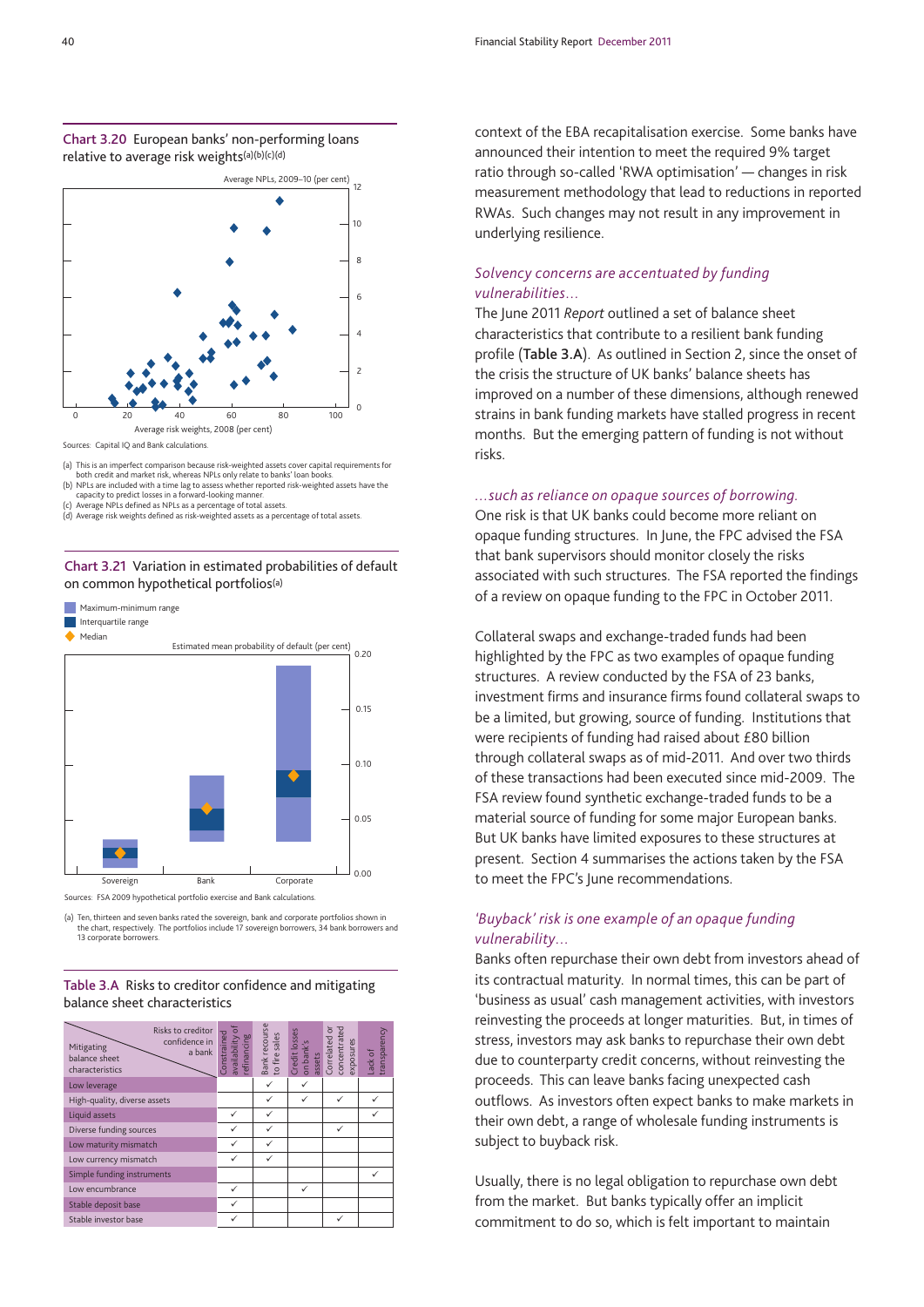#### **Chart 3.22** Stylised illustration of 'buyback' risk



Source: Bank of England.





Sources: Bloomberg and Bank calculations.

(a) Final maturity in 2013. Lower Tier 2 instrument.<br>(b) First call date in 2012. Final maturity in 2017, Le

(b) First call date in 2012. Final maturity in 2017. Lower Tier 2 instrument. (c) The day before Deutsche Bank announced it would not be calling another hybrid capital instrument.

#### **Chart 3.24** Impact of illustrative debt buyback shocks on UK banks' liquid asset holdings(a)(b)(c)



Sources: FSA and Bank calculations.

- (a) Average impact on Barclays, HSBC UK, LBG, Nationwide, RBS UK and Santander UK.
- 
- (b) Data as of 11 November 2011. (c) Illustrative shocks represent a repurchase of the specified percentage of the banks' stock of senior unsecured notes and structured notes with maturity greater than three months. Applying a common shock to all instruments is a crude assumption likely to overestimate the risk for some types of funding instruments and underestimate it for others.

their reputation with customers and the franchise of their issuance programmes. Buyback risk means that the contractual funding position of a bank can understate its true liquidity risk. What appear to be long-dated liabilities may in fact create short-term demands for cash (**Chart 3.22**).(1)

#### *…which depends on the behaviour of issuing banks in times of stress…*

Buyback risk was evident in the market for hybrid capital instruments in the earlier parts of the crisis. Banks had issued regulatory capital securities with embedded call features. The implicit assumption was that these instruments would be called before their contractual maturity. Many banks chose to meet their implicit commitments, despite the need to preserve capital at the height of the crisis. So many of the callable hybrid capital instruments were priced by investors on a yield-to-call rather than a yield-to-maturity basis. It was not until December 2008, when Deutsche Bank decided not to call a Lower Tier 2 security, that investors started pricing the possibility that these instruments might not be called ahead of maturity (**Chart 3.23**).

#### *…complicating the assessment of liquidity risk by banks and regulators.*

Buyback risk could be a source of liquidity risk for UK banks. A buyback rate of about 10% would reduce the liquid asset holdings of major UK banks by about 7% (**Chart 3.24**). But the 10% buyback rate shock is arbitrary. There is little consistent information from previous periods of stress to assess the scale of buyback risk as it varies by market and instrument. For example, market contacts suggest that requests for buybacks increase in times of stress for medium-term structured notes and short-term debt instruments (eg certificates of deposit and commercial paper), but less so for traditional medium-term debt instruments. And the impact of any shock on banks' liquidity position will depend on whether the buyback occurs at par or at a lower market price. Uncertainty around the possible scale of buyback risk can hinder the assessment of the banking system's resilience to liquidity shocks in times of stress.

#### *These structural weaknesses highlight the role for stronger market discipline…*

Effective market discipline requires adequate disclosure by financial institutions. If investors do not have information to assess risk adequately, they may demand a premium for bearing that risk. Enhanced disclosure may help to mitigate some of these informational frictions.

At its meeting in June 2011, the FPC made recommendations to improve disclosure by UK banks. It advised the FSA to ensure that improved disclosure of sovereign and banking

<sup>(1)</sup> For a broader discussion of reputational risks in tail events, see Fisher, P (2011), 'Tail risks and contract design from a financial stability perspective', available at www.bankofengland.co.uk/publications/speeches/2011/speech515.pdf.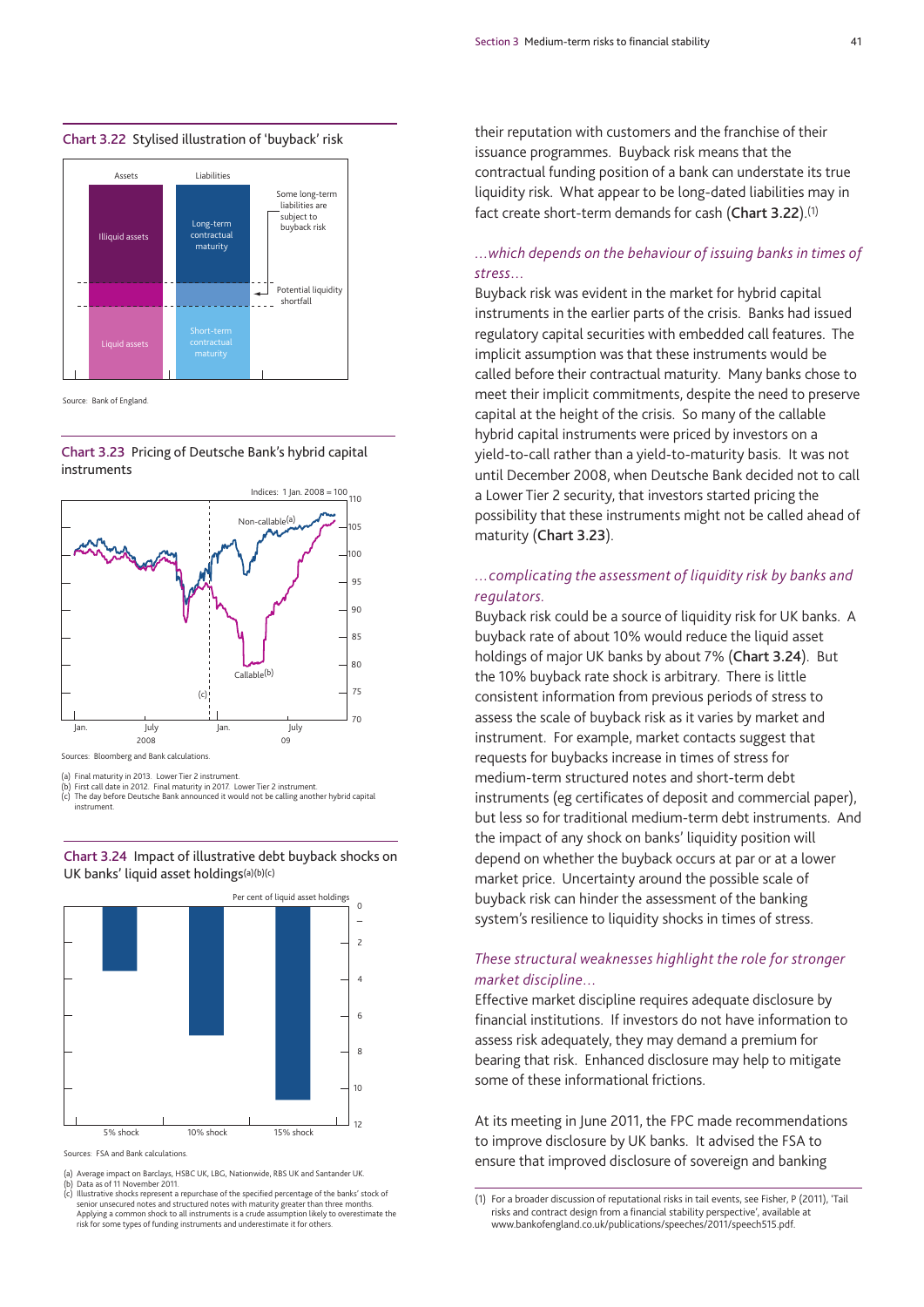



(a) Sample includes Barclays, HSBC, LBG and RBS.

(b) A movement towards the outer parts of the chart indicates an improvement in disclosure. (c) This chart summarises an assessment of quantitative information disclosed on fair-value<br>methodologies (Valuation), liquidity risk profiles (Liquidity risk), legal structure and risk<br>positions of key group affiliates (G (Financial interconnections), period averages, highs and lows (Intraperiod information) and frequency of comprehensive reports (Frequency).

**Chart 3.26** Ranges in reported valuations of structured credit products and sovereign bonds(a)(b)



Sources: Citigroup, company reports, SEC filings and Bank calculations.

(a) Implied or reported marks on selected structured credit products by five banks at end-2007. The range of implied marks is not based on a like-for-like comparison of individual exposures, it is not based on a like-for-like comparison which might differ in their precise characteristics. So the chart should only be interpreted as an illustrative indicator of valuation uncertainty.

(b) Impairment charges on available-for-sale holdings of Greek sovereign debt by 24 European banks as of 2011 Q2.



**Chart 3.27** MF Global repurchase agreements(a)

Source: MF Global Holdings Ltd SEC filings.

(a) Excludes repurchase agreements qualifying for sales accounting.

sector exposures by major UK banks becomes a permanent part of their reporting framework and to work with the FPC to consider further extensions of disclosure in the future. Section 4 summarises the FSA's response to this recommendation. More broadly, there have been some improvements in bank transparency in recent years (**Chart 3.25**). For example, banks have been providing more quantitative information on valuation techniques and definitions used in their fair-value calculations.

#### *…but important gaps in transparency remain…*

A material outstanding gap is the lack of information on the uncertainty around point estimates of the fair value of financial instruments. Such uncertainty has been a recurrent theme of the recent crisis and can contribute to concerns over counterparty solvency in times of stress. In the early stages of the crisis, this uncertainty was evident in material divergences in the valuation of complex structured credit products by different firms. More recently, substantial variation has been observed in the valuation practices applied to firms' exposures to vulnerable euro-area sovereigns (**Chart 3.26**).

Another key area where progress has been slow over the past two years is on the publication of intraperiod information. Point-in-time figures can be unrepresentative of banks' behaviour either due to intraperiod volatility in banks' business activity or window dressing at period end (see Box 8 in the June 2010 *Report*). This has been highlighted again by the recent experience with MF Global. In the seven quarters prior to its collapse, reported quarter-end borrowing levels were on average 16% lower than the quarterly average (**Chart 3.27**).

#### *…in part due to lack of disclosures of regulatory reports.*

Disclosure practices differ across countries. In the United Kingdom, the majority of banks' public reporting currently takes place through their annual reports. But reporting tends not to be standardised. This makes it harder for investors to take a system-wide perspective and compare the risk characteristics of different banks consistently. In the United States, supervisory agencies publish regulatory returns, facilitating both comparability across banks and assessment of risks to the banking system as a whole through time.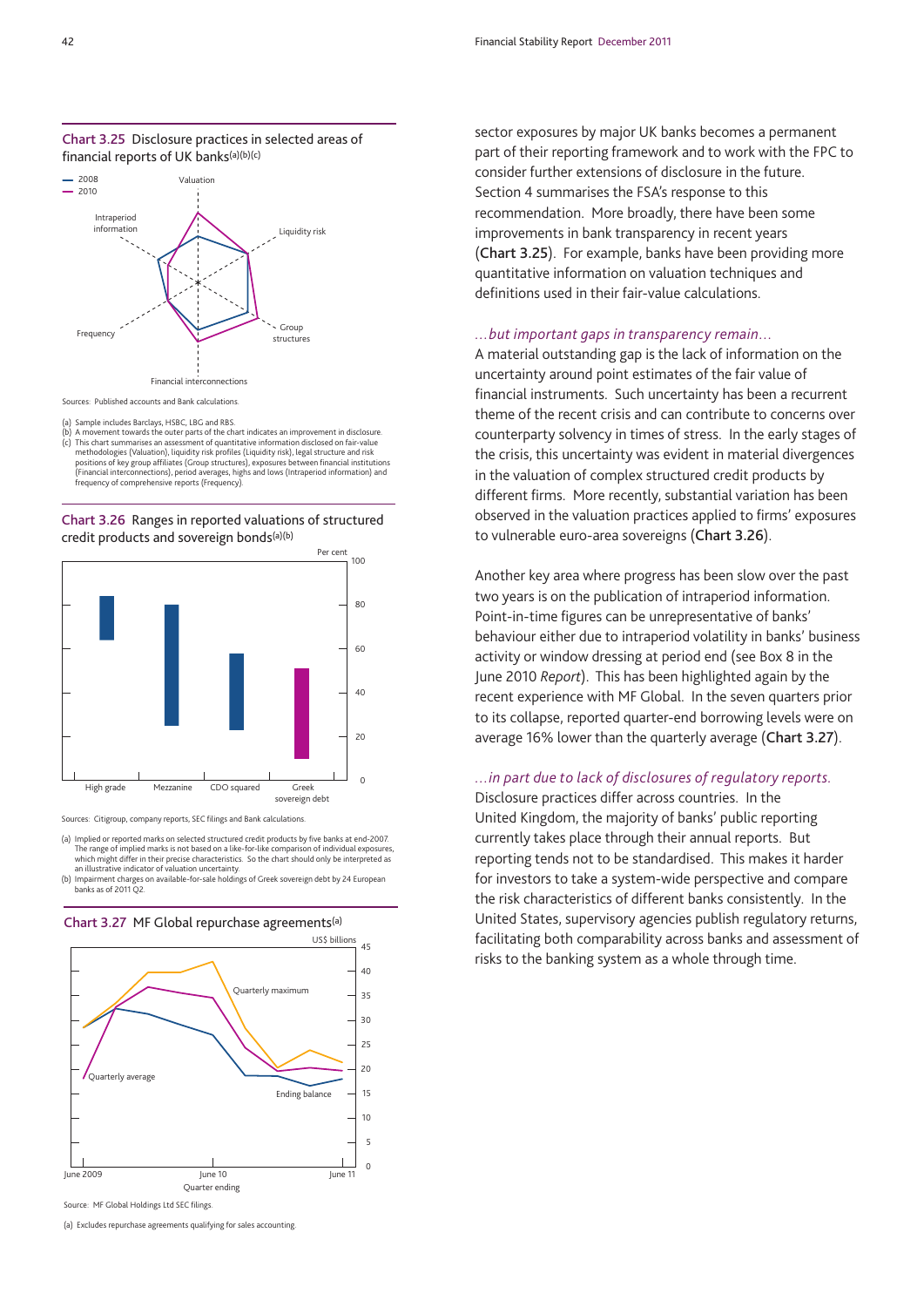# **4** Macroprudential policy since the June 2011 *Report*

This section details the activity of the Committee and the progress made in implementing its recommendations over the past six months.

## **Activity of the Committee**

The Committee has held two policy meetings and issued six additional recommendations since the publication of the June 2011 *Report*. A full account of these meetings will be made available in the published Records.

In September, the Committee discussed the impact of worsening economic and financial conditions, especially in the euro area, on the stability of the UK financial system and issued two recommendations to bolster resilience. It also discussed potential macroprudential instruments for which statutory powers might be desirable and issued a recommendation to HM Treasury to continue its efforts to ensure that EU legislation does not constrain the capacity of the FPC to use such instruments in the interests of UK financial stability. The Committee's November meeting discussions are outlined in Section 5 of this *Report*.

## **Progress made in implementing recommendations**

#### **Recommendations issued in June**

#### **Recommendation 1**

**The Committee advised the Financial Services Authority (FSA) to ensure that improved disclosure of sovereign and banking sector exposures by major UK banks becomes a permanent part of their reporting framework, and to work with the FPC to consider further extensions of disclosure in the future.**

The FSA has worked with banks and auditors to improve disclosure of banks' 2011 interim results. This has led to enhanced disclosure of direct exposures to sovereigns, financial institutions and corporate and retail customers in selected euro-area countries. The EU-wide stress-testing exercise conducted by the European Banking Authority (EBA) resulted in similar disclosures by major European banks. Market contacts reacted positively to these disclosures and there was some evidence of differentiation by equity and debt markets according to the level of banks' exposures to vulnerable

sovereigns and post-stress capital ratios. The Committee expects these improvements to become a permanent feature of banks' disclosures.

The FSA is also working with the Bank, and observers from HM Treasury and the Financial Reporting Council, to develop proposals for further improvements in future reporting cycles. Areas identified for improvement in 2011 annual reports include greater consistency of disclosures and additional disclosure of: indirect euro-area exposures; credit risk, impairment and loans subject to forbearance agreements; and deferred tax assets. Disclosure priorities for 2012 and beyond include: publication of regulatory returns; quarterly reporting and intra-period exposures; enhanced Pillar 3 reporting of risk-weighted assets; liquidity risk; reconciliation of accounting capital to regulatory capital; and valuation uncertainty.

#### *Status: Ongoing*

The establishment of a framework to deliver improvements to banks' disclosures on an ongoing basis should secure the intended outcome of the second part of this recommendation. The specific improvements identified for banks' 2011 annual reports, building on those delivered in their 2011 interim results, should conclude the first part of this recommendation in early 2012. The Committee will therefore reconsider the status of this recommendation in its next *Report*.

#### **Recommendation 2**

**The Committee advised the FSA to compile data on the current sovereign and banking sector exposures of other UK banks not subject to the EBA stress tests. If these exposures are significant, then the FSA should publish an aggregate estimate.**

In July, the largest banks and building societies not subject to the EBA stress test — Co-operative Bank, Nationwide Building Society and Standard Chartered — published their exposures to European Economic Area (EEA) countries.(1) The FSA also collated and published aggregate exposures to EEA sovereigns

<sup>(1)</sup> Exposures of Santander UK were included in Santander Group's EBA stress-test disclosure.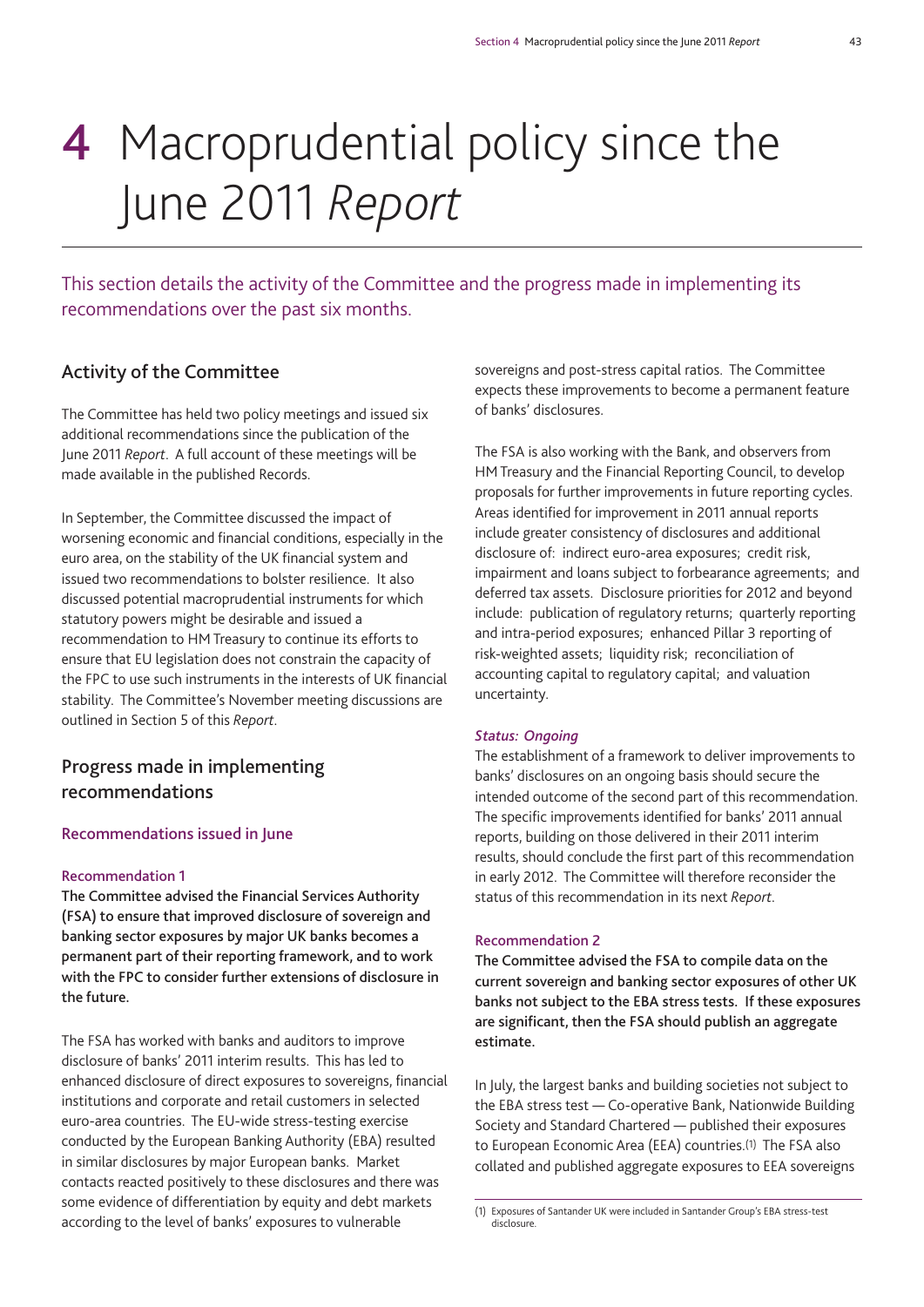and financial institutions of the remaining 47 UK-owned building societies and 30 UK-owned banks.(1) This confirmed that UK banks and building societies had only limited direct exposures to sovereigns and financial institutions in Greece, Ireland, Italy, Portugal and Spain.

#### *Status: Closed*

The compilation and publication of these data has concluded this recommendation.

### **Recommendation 3**

**The Committee advised the FSA to extend its review of forbearance and associated provisioning practices across UK banks' household and corporate sector exposures on a global basis.**

The FSA has undertaken a review of the proportion of UK banks' loans that are benefiting from forbearance and the adequacy of provisions against these loans. The initial phase of the review, comprising collation and analysis of quantitative data for UK residential mortgage and commercial real estate loan portfolios and qualitative data for other material UK and non-UK retail and corporate loan portfolios, has been completed. The key results are reported in detail in Section 2 of this *Report*.

On the basis of the evidence available the FSA concluded that, by itself, any potential understatement of provisions in the UK residential mortgage and commercial property sectors in respect of forborne loans is unlikely to be systemically important. But it has identified material differences in the levels of forbearance reported by individual banks. The FSA's review will therefore be extended to investigate these differences further. It will also include analysis of additional loans on a risk-based basis, including leveraged loans and certain non-UK commercial real estate portfolios.

#### *Status: Closed*

The conclusion of the FSA's initial review completes this recommendation. The Committee noted that the FSA is requiring banks to be able to provide improved management information in this area and that the FSA will continue with the next stage of its review and will highlight any material findings to the Committee.

#### **Recommendation 4**

**The Committee advised the FSA that its bank supervisors should monitor closely the risks associated with opaque funding structures, such as collateral swaps or similar transactions employed by exchange-traded funds.**

The FSA reported the results of a review of opaque funding structures to the Committee in October. This included a definition of opaque funding and analyses of exchange-traded products and collateral/liquidity swap funding. Further details are discussed in Section 3 of this *Report* with the key findings summarised below.

Collateral swaps were noted as a small but growing funding source for UK banks. While such transactions may deliver some efficiencies (by matching market participants with differing liquidity preferences), they also create risks. These include increasing asset encumbrance, valuation uncertainty due to volatility or illiquidity, lack of transparency and greater system interconnectedness.

Exchange-traded funds (and similar products) were noted as a material funding source for some European banks and a potential growth area for UK banks seeking to benefit from alternative funding sources and fee income generation. These products also create risks for banks, most notably liquidity risks arising from call features and potential intra-group contagion (between bank treasuries and swap desks).

The Committee also noted international developments in this area including the recent consultation by the European Securities and Markets Authority, and concerns expressed by the European Systemic Risk Board (ESRB), on exchange-traded products, and the treatment of collateral swaps under the Basel III liquidity framework.

#### *Status: Closed*

This recommendation has been completed. The FSA is continuing to engage with banks, asset managers, market infrastructure providers and overseas regulators to identify and mitigate risks associated with these funding structures and will highlight any material new findings to the Committee.

#### **Recommendation 5**

**The Committee advised UK banks that, during the transition to the new Basel III capital requirements, they should take the opportunity of periods of strong earnings to build capital so that credit availability is not constrained in periods of stress.**

The period since these recommendations were issued has not been characterised by strong earnings. The four major UK banks which reported results for the three months to September all saw a decline in the level of their core Tier 1 capital. The outlook for future profitability has also deteriorated, with two banks having reported slower-than-expected progress against their medium-term strategic plans.

#### *Status: Closed*

This recommendation has been superseded by Recommendation 7 which takes account of the deterioration in

<sup>(1)</sup> For more information on these disclosures, see www.fsa.gov.uk/pages/Library/ Other\_publications/Miscellaneous/2011/eea\_exposure.shtml.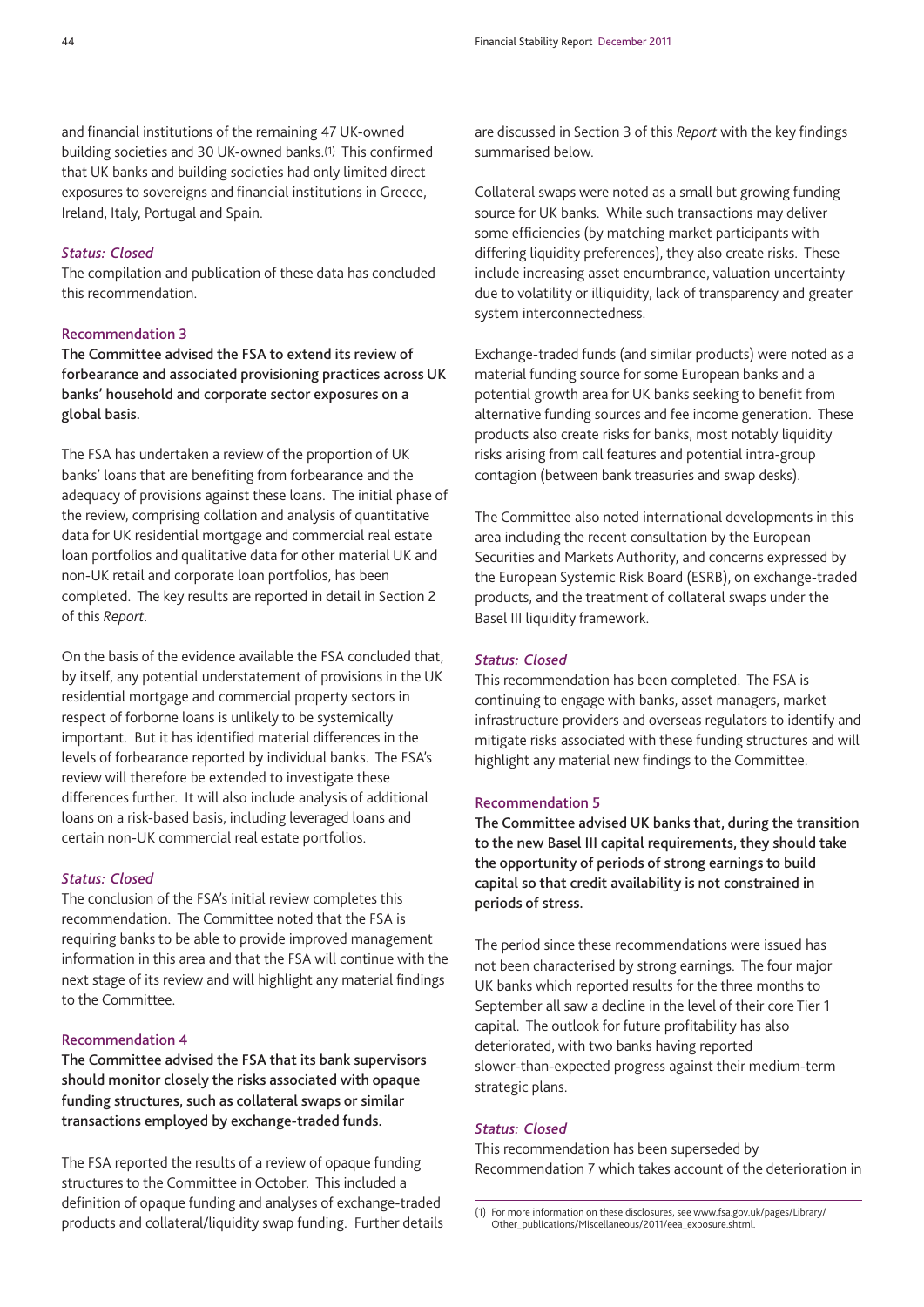market conditions that occurred between June and September 2011.

#### **Recommendation 6**

**The Committee advised the FSA, as part of its regular supervisory dialogue with banks, to ensure that the proportion of earnings retained is consistent with the advice in Recommendation 5.**

The FSA has been engaging in discussions with senior management of the UK banks about their funding, capital and distribution plans for the next three years and has continued to stress the importance of using earnings to build capital.

#### *Status: Ongoing*

These discussions will conclude in early 2012. The Committee will therefore reconsider the status of this recommendation in its next *Report*.

#### **Recommendations issued in September**

#### **Recommendation 7**

**The Committee recommended that banks should take any opportunity they had to strengthen their levels of capital and liquidity so as to increase their capacity to absorb flexibly any future shocks, without constraining lending to the wider economy.**

#### **Recommendation 8**

**The Committee advised the FSA to encourage banks, via its supervisory dialogue, to manage their balance sheets in such a way that would not exacerbate market or economic fragility.**

The environment for sovereign debt and bank funding has not been conducive to the strengthening of banks' liquidity. In the absence of strong earnings, banks have not generally improved their capital levels and have chosen not to raise external equity capital on terms available.

#### *Status: Ongoing*

These recommendations are being captured as part of the ongoing capital planning discussions between the FSA and senior management of the UK banks, as referenced above under Recommendation 6.

#### **Recommendation 9**

**The Committee urged HM Treasury to continue its efforts to ensure that developments in European legislation did not**

**provide an impediment to the ability of the Committee to use macroprudential policy instruments in the interests of financial stability in the United Kingdom, as envisaged in the consultation documents proposing the establishment of the Financial Policy Committee.**

The Government is continuing to work with Member States, some of whom have also questioned the proposed maximum harmonisation of requirements in the EU, to enable the application of macroprudential policy without undermining a single rule book on banking regulation. This approach has also been supported by the ESRB.

#### *Status: Ongoing*

Discussions are continuing on the relevant draft EU regulations.

#### **Recommendations issued in November**

Recommendations issued at the November policy meeting are discussed in detail in Section 5 of this *Report*. Progress against these recommendations will be reported in the June 2012 *Report*.

**Table 4.A** summarises the recommendations issued by the Committee during 2011 and tracks progress in their implementation.

#### **Table 4.A** Summary of recommendations

| No.            | Short title                                                                | Start date | Lead/Target Status <sup>(a)</sup> |                |
|----------------|----------------------------------------------------------------------------|------------|-----------------------------------|----------------|
| 1              | Improved disclosure by major UK banks                                      | 2011 Q2    | <b>FSA</b>                        | Ongoing        |
| 2              | EEA sovereign and banking sector exposures<br>of smaller UK banks          | 2011 Q2    | <b>FSA</b>                        | Closed         |
| 3              | Forbearance and provisioning practices                                     | 2011 Q2    | <b>FSA</b>                        | Closed         |
| 4              | Opaque funding structures                                                  | 2011 Q2    | <b>FSA</b>                        | Closed         |
| 5              | Building internally generated capital during<br>transition to Basel III    | 2011 Q2    | UK banks                          | Closed         |
| 6              | FSA monitoring of earnings retention of<br>UK banks                        | 2011 Q2    | <b>FSA</b>                        | <b>Ongoing</b> |
| $\overline{7}$ | Strengthened capital and liquidity without<br>constraining lending         | 2011 Q3    | UK banks                          | Ongoing        |
| 8              | Balance sheet management to limit fragility                                | 2011 Q3    | <b>FSA</b>                        | Ongoing        |
| 9              | Flexibility in EU legislation to enable national<br>discretion             | 2011 Q3    | <b>HMT</b>                        | Ongoing        |
| 10             | Building capital by limiting distributions and<br>raising external capital | 2011 Q4    | UK banks                          | <b>Ongoing</b> |
| 11             | Strengthening balance sheet resilience                                     | 2011 Q4    | <b>FSA</b>                        | Ongoing        |
| 12             | Disclosure of leverage ratios                                              | 2011 Q4    | UK banks                          | Ongoing        |

(a) Green shading indicates implementation is on track; amber shading indicates implementation is behind schedule; red shading indicates implementation is off track; and grey shading indicates recommendation is closed.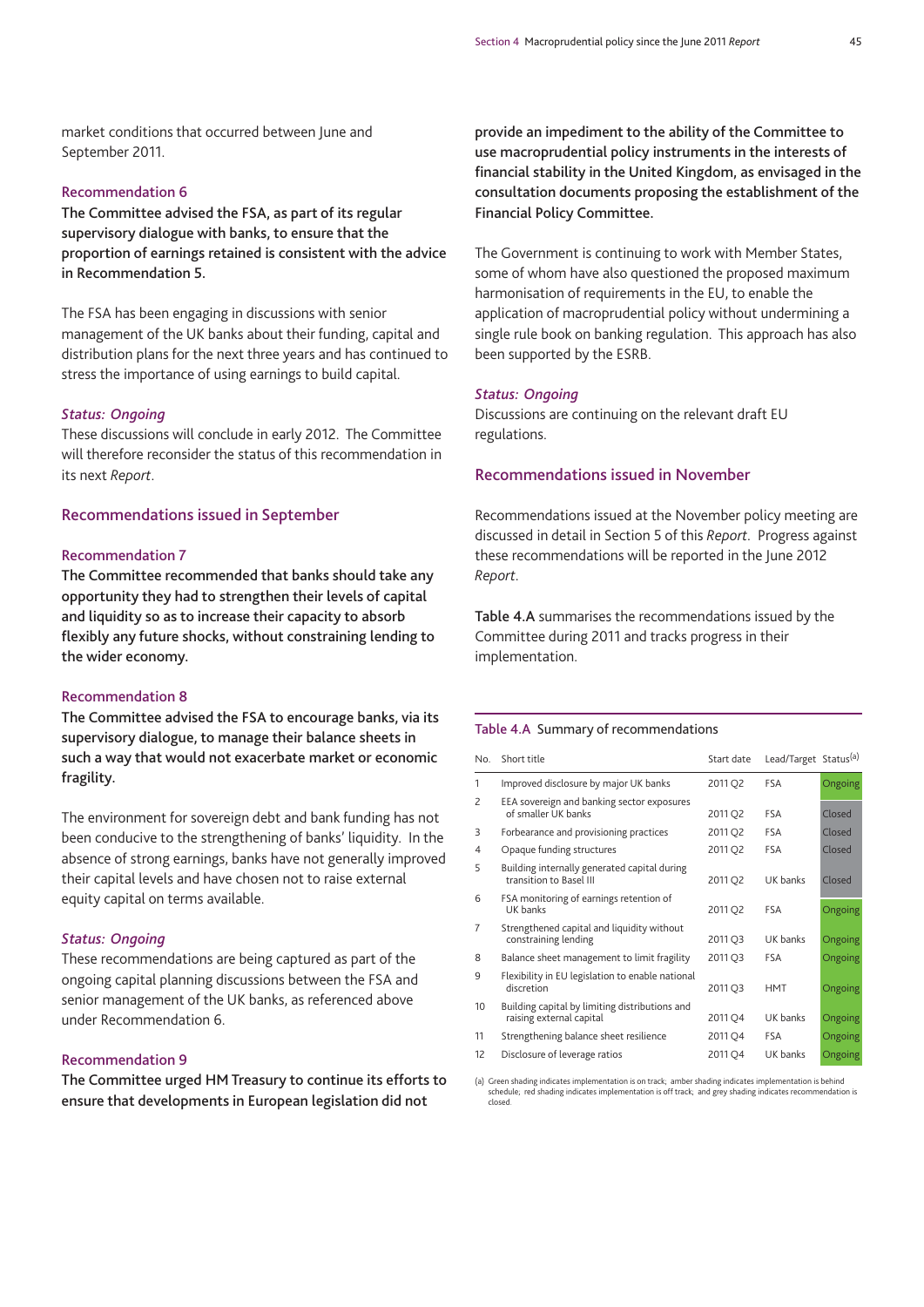# **5** Prospects for financial stability

The outlook for financial stability has deteriorated materially since June. Over the past three years, UK banks have strengthened their resilience. But progress in building capital has slowed and recent strains in term funding markets are increasing refinancing risk. The deteriorating situation in the euro area presents the most significant and immediate threat to UK financial stability. Market concerns about the sustainability of debt positions have spread from the periphery to some other euro-area countries, interacting with vulnerabilities in banking systems and a weakening growth outlook. These stresses could lead banks across Europe to tighten credit conditions further, exacerbating an adverse feedback loop of weakening economies and deteriorating bank asset quality.

- Following its recommendation from September, and given the current exceptionally threatening environment, the Committee recommends that, if earnings are insufficient to build capital levels further, banks should limit distributions and give serious consideration to raising external capital in the coming months.
- The Committee reiterates its advice to the FSA to encourage banks to improve the resilience of their balance sheets without exacerbating market fragility or reducing lending to the real economy.
- The Committee recommends that the FSA encourages banks to disclose their leverage ratios, as defined in the Basel III agreement, as part of their regular reporting not later than the beginning of 2013.

Sections 1–3 of this *Report* outline developments in the economic and financial environment and short and medium-term risks to financial stability. Section 4 provides an update on previous FPC recommendations and how they have contributed to maintaining financial stability. This section records the decisions taken by the Committee in the light of its conclusions about the outlook for financial stability.

### **5.1 The outlook for financial stability**

The outlook for financial stability has deteriorated materially since the previous *Report*, principally as a result of an intensification of stresses in the euro area.

#### **Risks to the financial system**

Sovereign and banking risks emanating from the euro area have intensified and remain the most significant and immediate threat to UK financial stability. Against a backdrop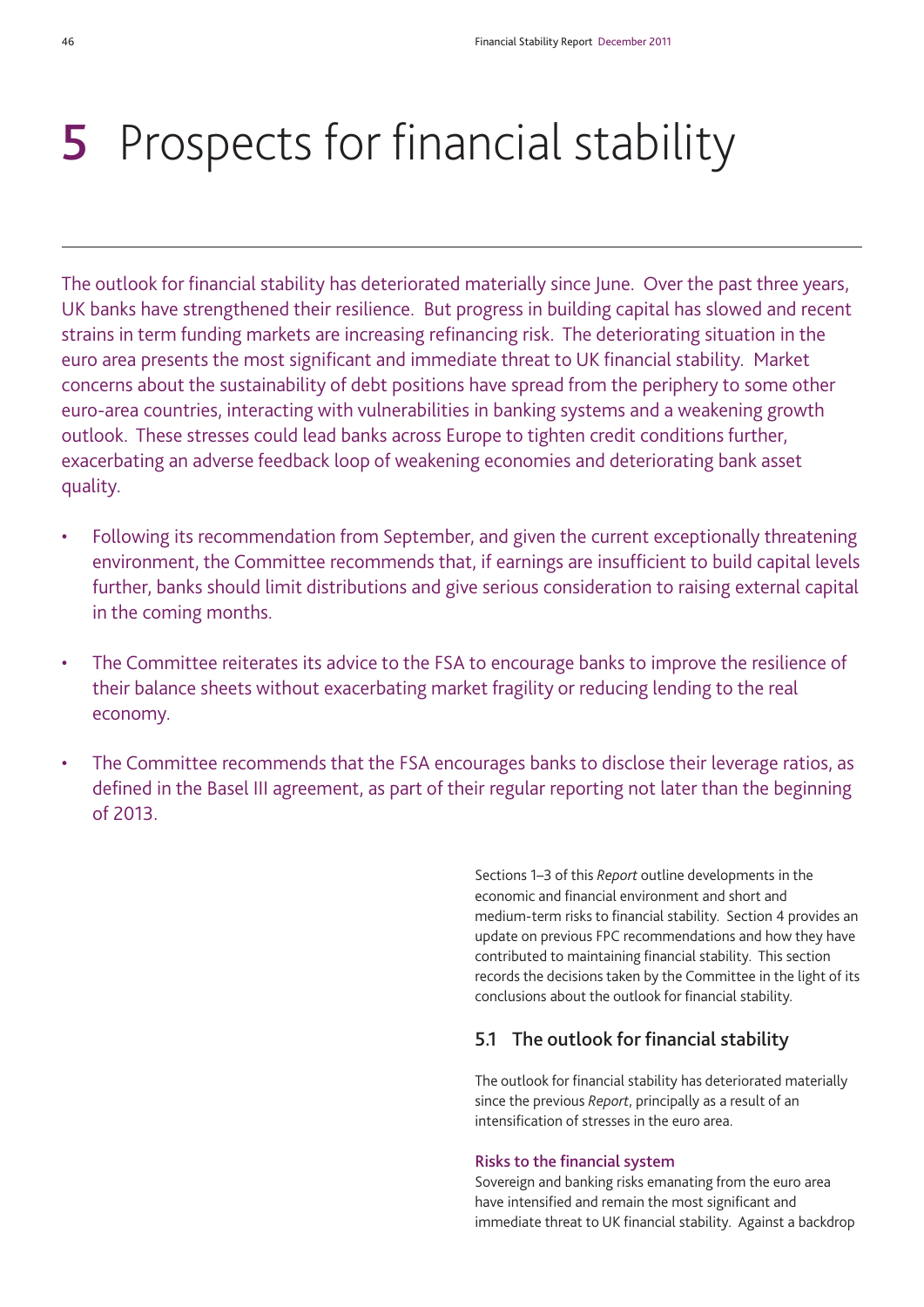



Sources: Thomson Reuters Datastream and Bank calculations.

#### **Chart 5.2** Changes in sovereign and banking sector CDS premia(a)(b)(c)(d)



Sources: Capital IQ, Markit Group Limited, Thomson Reuters Datastream and Bank calculations.

(a) The change is measured from 22 November 2010 to 22 November 2011.

(b) The other countries included, in addition to those labelled on the chart, are Austria, Belgium,

France, Germany and the Netherlands. (c) Banking sector CDS premia are asset-weighted.

(d) Five-year senior CDS premia.

of deteriorating global growth prospects, market concerns about the sustainability of external and public debt positions have broadened from smaller euro-area economies, such as Greece and Portugal, to some larger euro-area economies. This has been particularly evident in sovereign bond markets where spreads on some government bonds over German bunds have increased to historically high levels. The spreads on Italian and Spanish debt relative to German bunds have increased by an average of around 260 basis points since the previous *Report* (**Chart 5.1**). Wider contagion effects have also started to be seen, including in Austrian, Belgian, Dutch, Finnish and French sovereign bond markets.

Euro-area banks hold large amounts of debt issued by euro-area governments and, in some cases, are perceived to rely on support from these governments. Partly for these reasons, the creditworthiness of some European sovereigns and many euro-area banks have been closely intertwined (**Chart 5.2**).

The European authorities announced a package of measures in October 2011 to stem the crisis, including a nominal discount of 50% on notional Greek sovereign debt held by private investors, proposals to allow the resources of the EFSF to be leveraged up to €1 trillion, and an increase in the core Tier 1 capital ratios of European banks to 9%, after accounting for the market valuation of sovereign debt, by end-June 2012. At that time, if this were to have been achieved by an increase in capital rather than reducing balance sheets, it would have required additional capital of €106 billion. Market reaction, however, suggests that there are concerns about how easy it will be to implement these measures and/or how effective they will prove to be. It should be noted, however, that if this calculation were to reflect recent rises in sovereign bond spreads, the implied recapitalisation needs of European banks would be significantly greater.

UK banks' direct exposures to the sovereign debt of the most vulnerable economies are limited (**Chart 5.3**) and fell in Q3. But they have larger exposures to the private sectors of some of the weaker euro-area countries, such as Italy, Spain and Ireland (**Chart 5.4**). They also have significant exposures to Germany and France, which in turn have large exposures to weaker euro-area countries (**Chart 5.5**). A continuing deterioration in the euro area would weaken banks' asset quality and profits. That would also increase uncertainty in funding markets, reducing the availability, or increasing the cost, of term refinancing.

#### **Resilience of the financial system**

Since the events of Autumn 2008, UK banks have made significant progress in improving their capital and funding resilience. Capital ratios and the level and quality of capital are all considerably higher than in 2008. Leverage has been reduced (**Chart 5.6**) and wholesale funding requirements are

<sup>(</sup>a) Yield to maturity of benchmark ten-year government bond less yield to maturity of hark ten-year German government bond. (b) June 2011 *Report*.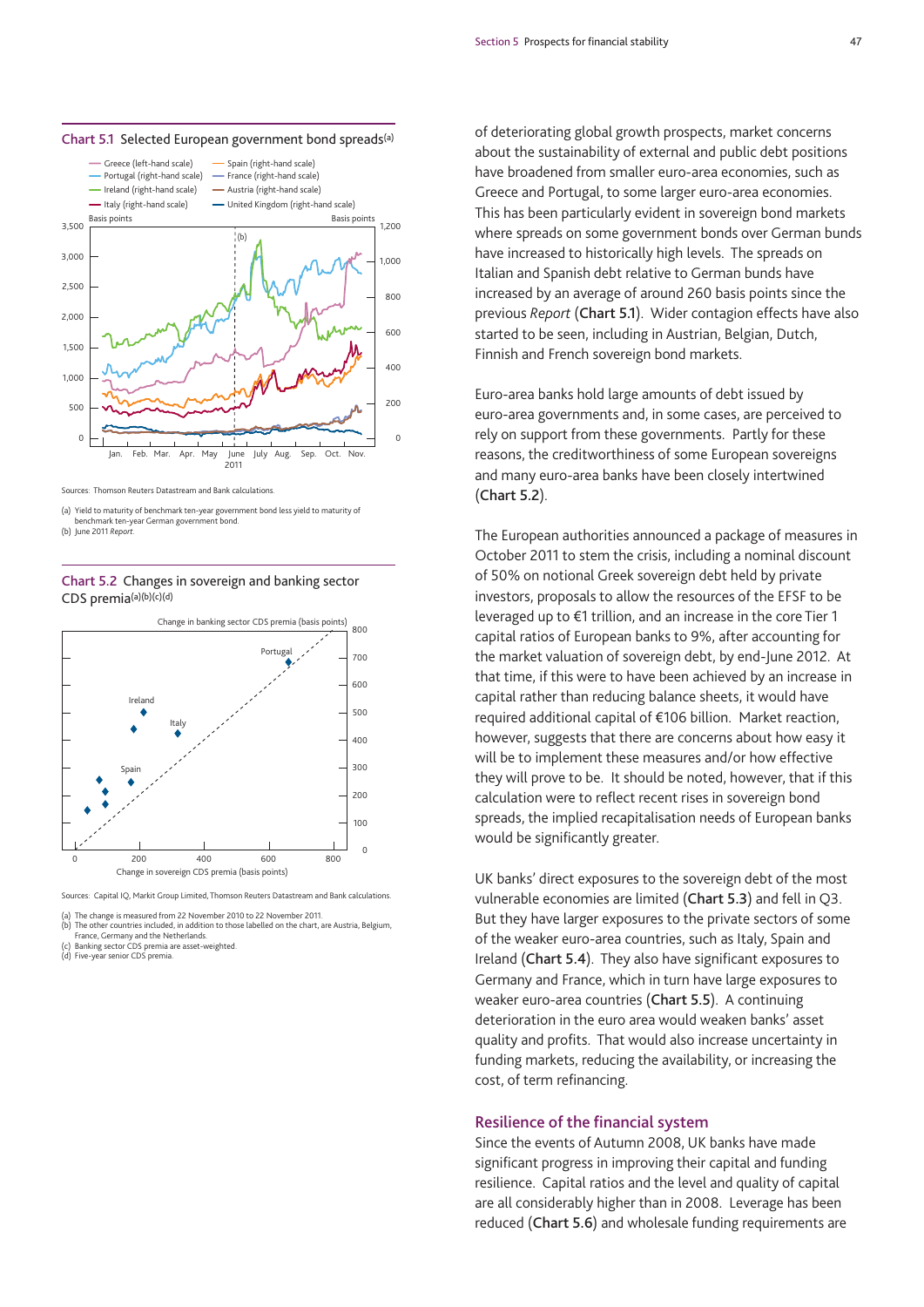



(a) All data are as at end-September 2011.<br>(b) Trading book positions are reported or

<sup>(</sup>b) Trading book positions are reported on a net basis. Where this results in a net short position, this is recorded as a negative value.





(a) All data are as at end-September 2011 except HSBC which is as at end-December 2010. Gross of provisions.

**Chart 5.5** Claims on vulnerable euro-area countries via euro-area banking systems(a)(b)



Sources: BIS consolidated banking statistics and Bank calculations.

(a) All data are as at end-June 2011. Converted from US dollars into sterling using end-June exchange

rate. (b) X-axis shows consolidated ultimate risk basis foreign claims by UK-owned banks on the banking systems of selected euro-area countries. Y-axis shows consolidated ultimate risk basis foreign claims on all sectors of Greece, Ireland, Italy, Portugal and Spain by selected euro-area banking systems. smaller. But progress on building capital in the UK banking sector has slowed in recent quarters. Capital levels over the past year have been broadly flat for the majority of the major UK banks (**Chart 5.7**), with increasing reliance on cutting risk-weighted assets to boost capital ratios. Looking ahead, the outlook for UK banks' profits has deteriorated since the previous *Report*, particularly since the start of October (**Chart 5.8**), which would limit banks' ability to build capital without taking other actions.

While banks met most of their term wholesale funding targets for 2011 earlier in the year, progress in building funding resilience has been set back in recent months. Issuance of term unsecured funding has been very weak since May (**Chart 5.9**). Banks have £140 billion of term funding due to mature in 2012, with maturities concentrated in the first half of the year. At the same time, banks face significant competition in retail funding markets.

Banks' CDS premia have risen for virtually all banking systems. While UK banks' CDS premia generally remain below those of many euro-area banks, they are mainly higher today than in 2008 (**Chart 5.10**). This indicates ongoing concerns about UK banks' solvency and the weakening outlook for banks' profitability.

The Committee also remains concerned that the current strains are being amplified by ongoing structural vulnerabilities in the financial system, particularly the high degree of intra-financial sector lending discussed in Box 2. Problems arising from interconnectedness would be magnified if recovery and resolution arrangements for clearing infrastructure were to come under stress. Concerns about capital adequacy continue to be exacerbated by opacity, including overly complex regulatory risk-weight calculations and inconsistent and incomplete disclosure, as discussed in Section 3.

#### **Credit conditions**

The current funding pressures facing banks could lead to a renewed tightening in credit conditions for real-economy borrowers. Credit conditions could also tighten if banks' ability to raise capital internally is reduced by higher credit losses, including from exposures to the euro area.

As discussed in Section 2, a renewed tightening in credit conditions appears to be already under way in the euro area. Furthermore, contacts also suggest that some banks plan to respond to the EBA's capital strengthening exercise by reducing assets, through what is described as 'optimisation' of risk-weighted asset calculations (for instance through changes to internal risk models) and through the use of public funds, with only a small contribution to raising capital ratios from new external private capital raising. Deleveraging by banks is likely to lead to a further material tightening of credit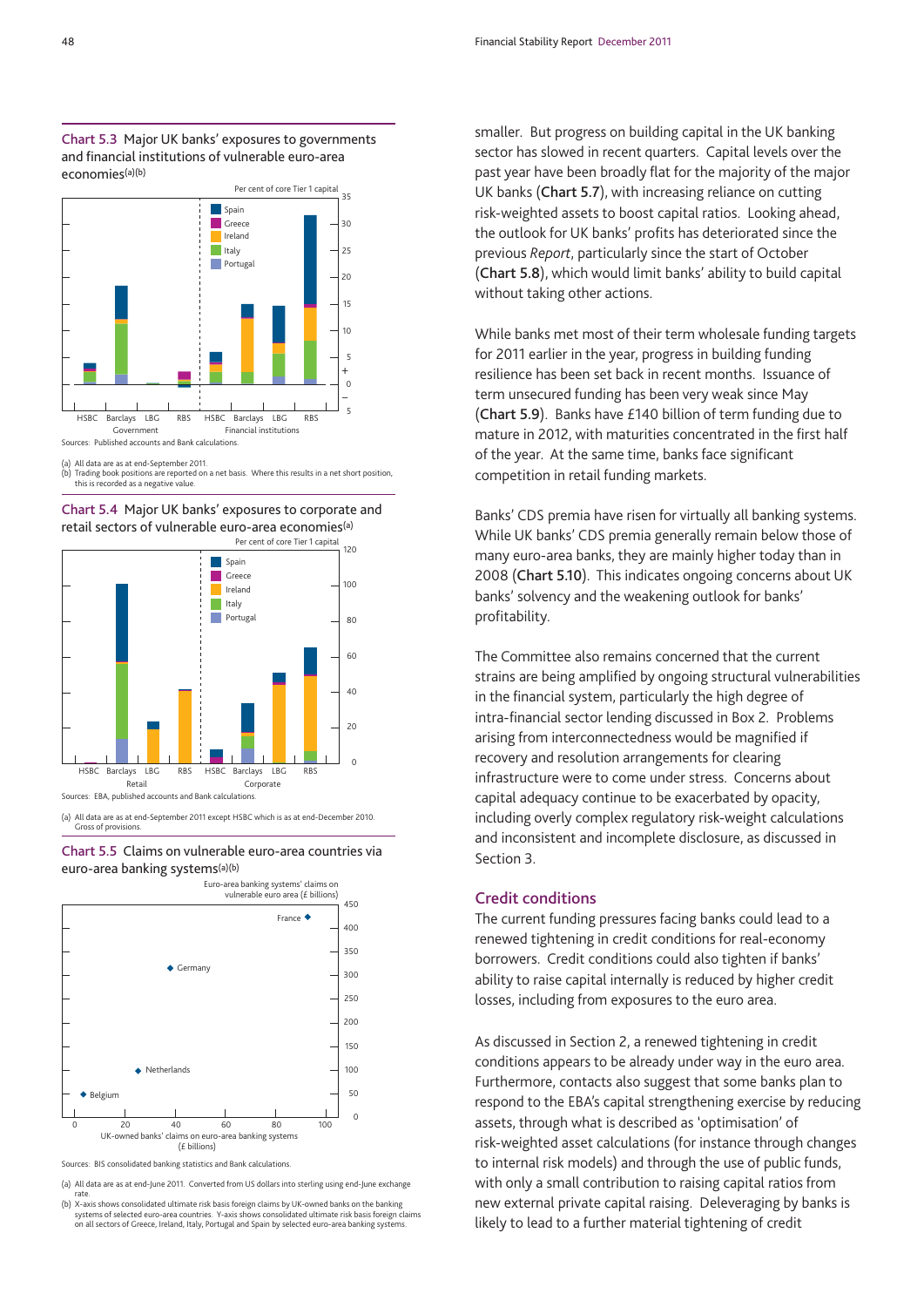

(a) For explanatory notes see **Chart 2.4**.

**Chart 5.7** Major UK banks' level of core Tier 1 capital(a)



Sources: Bank of England, published accounts and Bank calculations. (a) 2011 data are as at Q3.

**Chart 5.8** External analyst forecasts of UK banks' 2012 net income





conditions in European economies, while adjustment of risk-weight calculations may not result in any improvement of underlying resilience.

UK banks have reported that higher funding costs have started to feed through to their internal transfer prices, although, as yet, the effects on loan pricing for corporate and household borrowing have been relatively muted. This comes against an existing backdrop of weak growth of lending by UK banks (**Chart 5.11**), particularly to smaller businesses (**Chart 5.12**). These factors could exacerbate an adverse feedback loop of weak macroeconomic activity and deteriorating bank asset quality, which could ultimately harm the financial system's resilience.

## **5.2 Mitigating risks to financial stability**

This section summarises the policy steps which, in the Committee's view, are needed to help support financial stability in the current environment.

#### **Capital levels**

The Committee discussed whether there were measures to mitigate the immediate risk that a further deterioration in conditions in the euro area could lead to a significant disruption to UK financial stability and hence to the supply of credit to households and firms. This could feed back through the economy to increase pressure on the financial system.

At its meetings in June and September, the FPC had made policy recommendations aimed at encouraging banks to build their capital levels in order to enhance their resilience and increase their capacity to absorb future shocks, without constraining lending to the wider economy (see Section 4 for an update on the progress of previous FPC recommendations). In the light of the exceptionally threatening environment, and the weaker outlook for banks' profits, the Committee judges that stronger action is needed to build the resilience of the UK financial system. There was an increased risk that banks would respond to pressures by accelerating the reduction in their balance sheets in ways that would exacerbate economic or financial fragility. Success in raising capital levels could maintain the confidence of funding providers and the lending capacity of the system.

#### **Recommendation 1**

**Following its recommendation from September, and given the current exceptionally threatening environment, the Committee recommends that, if earnings are insufficient to build capital levels further, banks should limit distributions and give serious consideration to raising external capital in the coming months.** 

The Committee also noted that the continued use of performance metrics, such as return on equity targets, that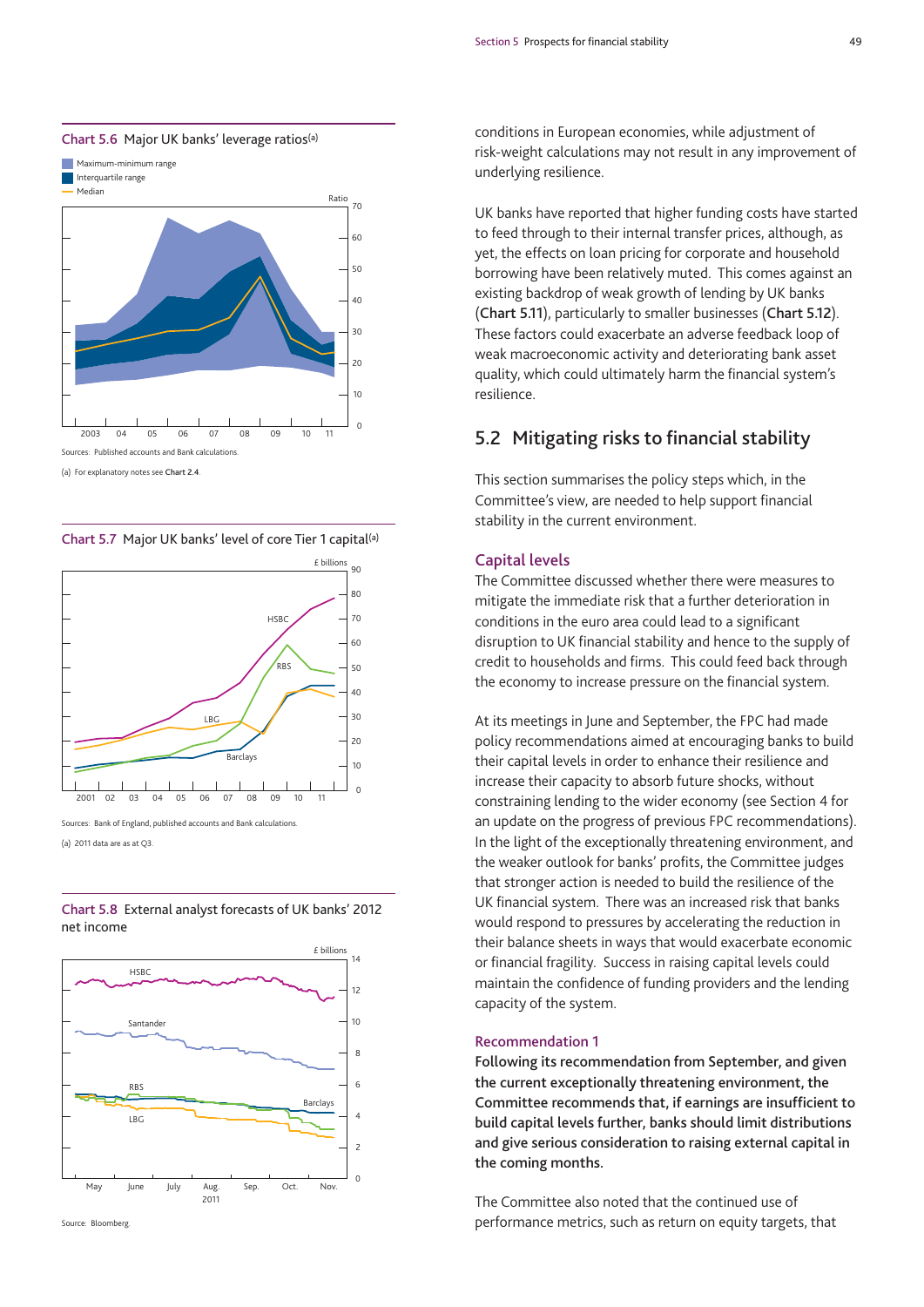



Sources: Bank of England, Dealogic and Bank calculations.

(a) Includes securities with an original contractual maturity or earliest call date of at least 18 months issued in all currencies, converted into sterling values.

(b) Excludes securities issued under HM Treasury's Credit Guarantee Scheme.



**Chart 5.10** Major UK banks' CDS premia(a)(b)

**Chart 5.11** Contributions to changes in sterling lending to UK households and private non-financial corporations



Sources: Bank of England and Bank calculations.

(a) Five-year senior CDS premia. (b) Chart plots a 30-day moving average.

(a) Percentage change on a year earlier in the stock of sterling lending. (b) Growth rates of components may not sum to total growth rate due to rounding. take little account of the risks taken to achieve them could be distorting banks' incentives to boost their capital levels (as discussed in Section 3). Given the importance the Committee attaches to this issue, it agreed to consider it in greater depth at a future meeting. It would consider, among other things, the extent to which such performance metrics influence shareholder expectations, business strategies, remuneration and other distributions.

#### **Banks' balance sheet management**

In the light of the immediate risks, the Committee discussed whether banks could manage their assets in ways that improved their resilience to shocks, while supporting their ability to maintain the supply of lending.

In September, the Committee had advised the FSA to encourage banks, via its supervisory dialogue, to manage their balance sheets in a way that would not exacerbate market or economic fragility. This implied that, where possible, banks should scale back intra-financial sector claims that might be associated with spillovers if risks crystallised. But they should avoid taking actions that would reinforce the strains in financial markets or the adverse feedback loop between the financial sector and the real economy.

The FSA was continuing to have such a dialogue with banks. Given the current market conditions, that dialogue is likely to focus on elements of the balance sheet that face considerable funding risk in dislocated markets. The FPC also requested that the FSA should collect granular information and intelligence to enable the Committee in future meetings to examine such structural vulnerabilities, including those stemming from chains of exposures, more closely.

#### **Recommendation 2**

**The Committee reiterates its advice to the FSA to encourage banks to improve the resilience of their balance sheets without exacerbating market fragility or reducing lending to the real economy.** 

#### **Longer-term balance sheet management incentives**

A key influence on the way banks choose to manage their balance sheets in the medium term are the risk weights assigned to different types of exposures in the current regulatory framework. These risk weights determine how much capital banks have to hold against different exposures. But there are a number of weaknesses in the way that risk weights are currently determined.

The methods used by banks to calculate risk weights, particularly those calculated using internal models, are opaque to investors. Market intelligence suggests that this opacity has led to a lack of confidence in risk-weighting methods and could be undermining market confidence in the capital adequacy of banks. That suggests there is a potentially useful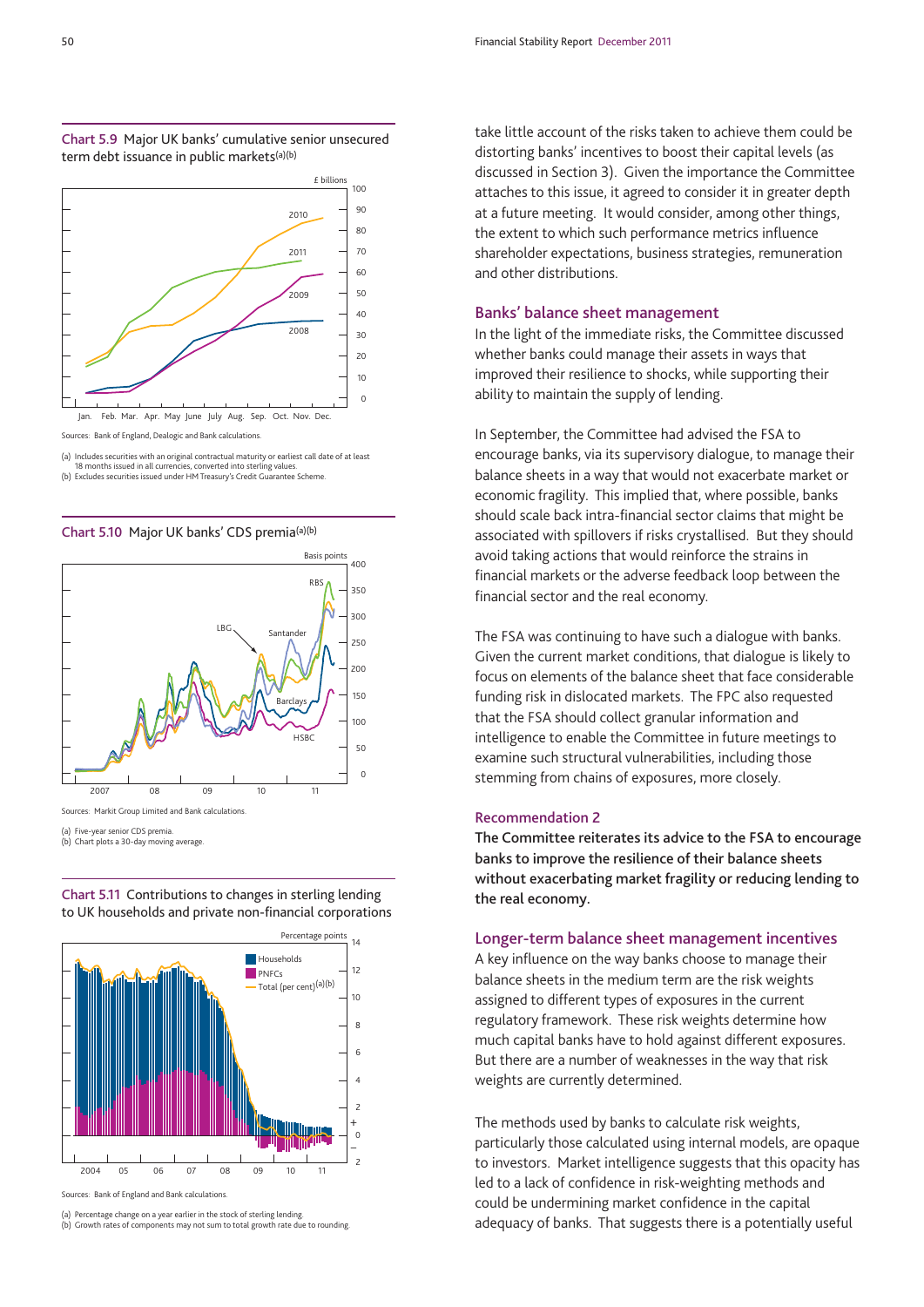#### **Chart 5.12** Lending to UK businesses by size(a)



Sources: Bank of England, British Bankers' Association (BBA), Department for Business, Innovation and Skills (BIS) and Bank calculations.

- Rate of growth in the stock of loans. Data are non seasonally adjusted
- (b) Data cover both sterling and foreign currency loans. The latest observation is September 2011.
- (c) BIS data and Bank calculations. Stock of sterling and foreign currency lending, expressed in sterling terms, by four UK lenders to enterprises with an annual bank account debit turnover of less than £25 million. The latest observation is August 2011. (d) BBA data. Stock of sterling lending by seven UK lenders to commercial businesses with
- an annual bank account debit turnover of up to £1 million. Data are quarterly until September 2009 and monthly thereafter. The last observation is June 2011: www.bba.org.uk/statistics/article/small-business-support-december-2010/small-business/.

#### **Chart 5.13** Variation in estimated probabilities of default on common hypothetical portfolios(a)(b)



Sources: FSA and Bank calculations.

(a) Hypothetical portfolio exercise for credit risk in the banking book in 2009.

(b) Ten, thirteen and seven banks rated the sovereign, bank and corporate portfolios shown in the chart, respectively. The portfolios include 17 sovereign borrowers, 34 bank borrowers and 13 corporate borrowers.

role for a leverage measure that does not attempt to adjust for the riskiness of banks' exposures, as an alternative to risk-sensitive measures of solvency. A leverage ratio is due to be introduced under Basel III. As well as being an alternative solvency metric which may be useful to investors, it can play a useful backstop role to existing risk-sensitive capital requirements. The Basel III implementation timetable requires banks to calculate their leverage ratio from 1 January 2013 and to disclose it from 1 January 2015, with the aim of the leverage ratio migrating to Pillar 1 on 1 January 2018.

#### **Recommendation 3**

**The Committee recommends that the FSA encourages banks to disclose their leverage ratios, as defined in the Basel III agreement, as part of their regular reporting not later than the beginning of 2013.**

Another flaw in the way risk weights are currently determined is that different banks can assign significantly different risk weights to the same portfolios of assets (**Chart 5.13**). The FSA had already undertaken a number of reviews of the variability and comparability of risk weights among UK banks and the FPC encourages the FSA to continue this work. Moreover, attempts are under way internationally to try to improve the reliability and consistency of risk-weighted asset calculations. For example, the Basel Committee on Banking Supervision (BCBS) is currently undertaking a longer-term review of risk-weighted asset measurement. As part of that work it would be appropriate to consider whether to supplement model-based calculations with minimum risk weights for specific categories of assets.

Methods for calculating risk weights also do not currently account for some wider — macroprudential — costs and benefits associated with different types of exposures. They are largely calibrated from a microprudential perspective. In this context, the Committee noted that a sharp rise in intra-financial system assets (**Chart 5.14**) had added to systemic fragility and contributed to considerable opacity. In the past, however, little capital had been set aside to cover these risks. Moreover, lending to the real economy can have wider benefits, particularly at this point in the cycle, that are not captured in risk weights. The issue of the adequacy of intra-financial sector weights is likely to be mitigated in part by reforms of trading book capital requirements currently being considered by the BCBS. Nevertheless, the Committee will consider further at future meetings the issue of the relative risk weights applied to intra-financial sector and real-economy exposures. The Committee will also consider whether banks should be required to disclose further details of their risk weights for specific asset categories.

#### **Asset encumbrance**

Just as opacity about risk weights might be obscuring the picture on capital adequacy, so investor uncertainty about the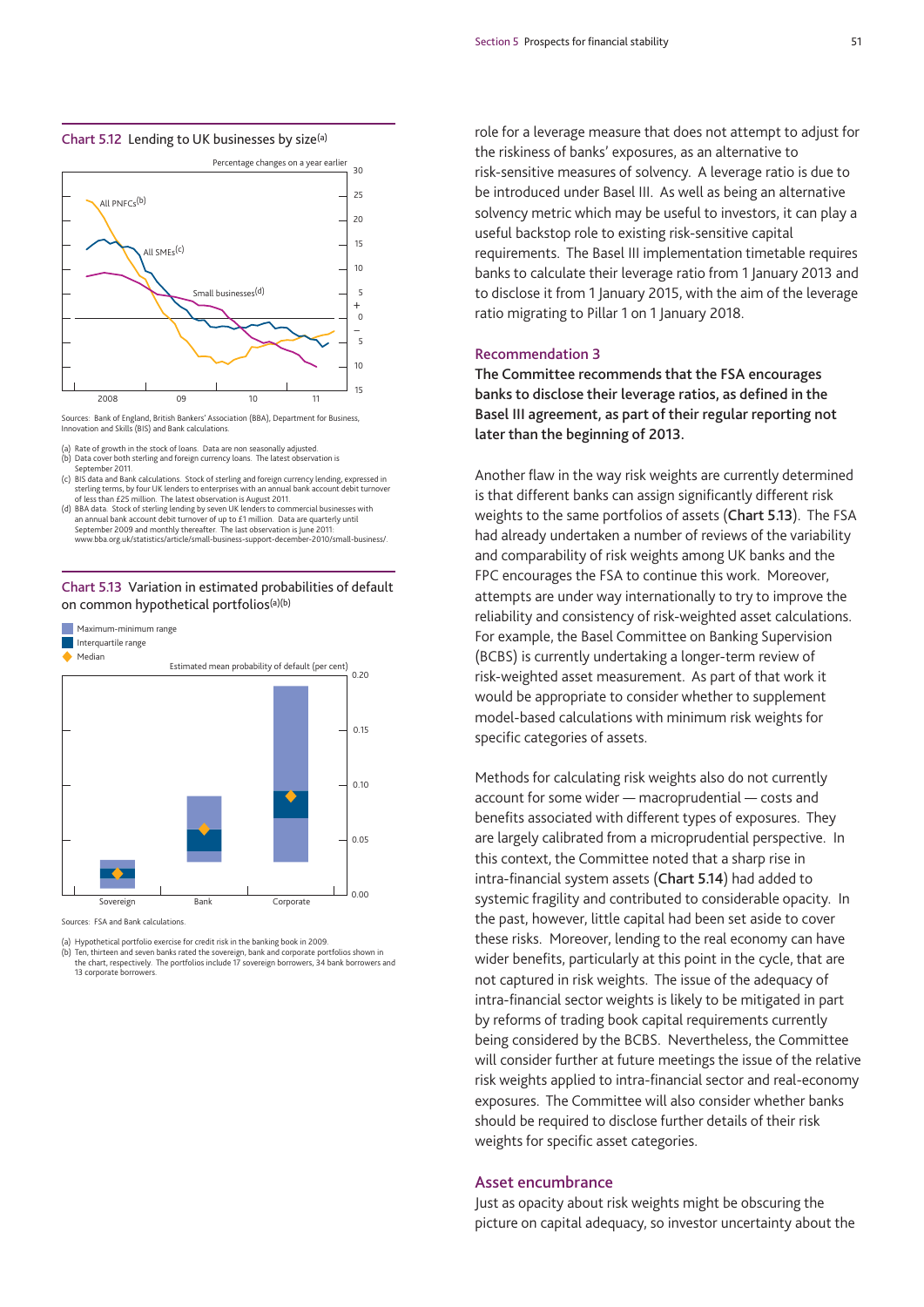

#### **Chart 5.14** Major UK banks' total assets(a)

Sources: Bank of England, published accounts and Bank calculations.

(a) See footnotes (a) and (b) in **Chart A** on page 26.





Sources: Bloomberg, LCH.Clearnet Ltd and Bank calculations.

(a) Spreads of ten-year government bonds over benchmark basket of AAA-rated sovereign onds. From 12 October 2011, spreads for Ireland use the Irish nine-year bond

level of banks' asset encumbrance — the degree to which banks' assets are not available to unsecured creditors in the event of a default — could be hindering debt investors' ability to assess the value of their claim on banks. As discussed in Section 2, market intelligence suggests that there are concerns about the extent to which banks' assets are encumbered. This may have contributed to the increase in unsecured funding costs and could have hindered primary issuance.

The FSA recently completed a survey of major UK banks' levels of asset encumbrance. The Committee intends to work with the FSA to review this exercise and the appropriate level of transparency in this area.

#### **CCPs**

As discussed in Box 1, the increased use of central clearing prospectively gives rise to significant risk-reduction benefits and enhances systemic resilience. But it may also increase CCPs' systemic importance. The likely impact of CCP distress or failure is greater now than in the past due to the expansion of central clearing to new products and markets. So robust arrangements are needed for managing losses while maintaining the continuity of clearing services. Most CCPs do not, however, have proven arrangements for managing losses that exceed their margin and other financial resources.

Previous *Reports* have highlighted that the contribution central clearing can make to overall financial stability is critically dependent upon the adequacy of CCPs' risk management. This is especially important in the current conjuncture. Collecting additional margin can be a prudent method for CCPs to manage their risk. But margining and collateral policies should also aim to avoid procyclical effects, notably by limiting where possible cliff-edges associated with particular price or rating triggers (**Chart 5.15**). These cliff-edges could exacerbate instability by triggering liquidity problems in the wider system.

The Committee notes that more forward-looking margin rules could reduce procyclicality, for example by ensuring that margins do not fall to too low a level during periods of low market volatility. This highlights the potential importance of macroprudential policy tools which could enable authorities not only to set a floor to margin requirements but also to vary them as conditions change, for both CCP and bilateral trades. The FPC notes that the draft CPSS-IOSCO principles for financial market infrastructures, which will apply internationally, require CCPs to adopt to the maximum extent that is prudent, forward-looking, conservative margin requirements that avoid the need for destabilising, procyclical changes(1) and supports the FSA and Bank's work to ensure that such principles are agreed.

<sup>(1)</sup> See Principle 6 (Margin) of the CPSS-IOSCO 'Principles for financial market infrastructures — consultative report', page 43.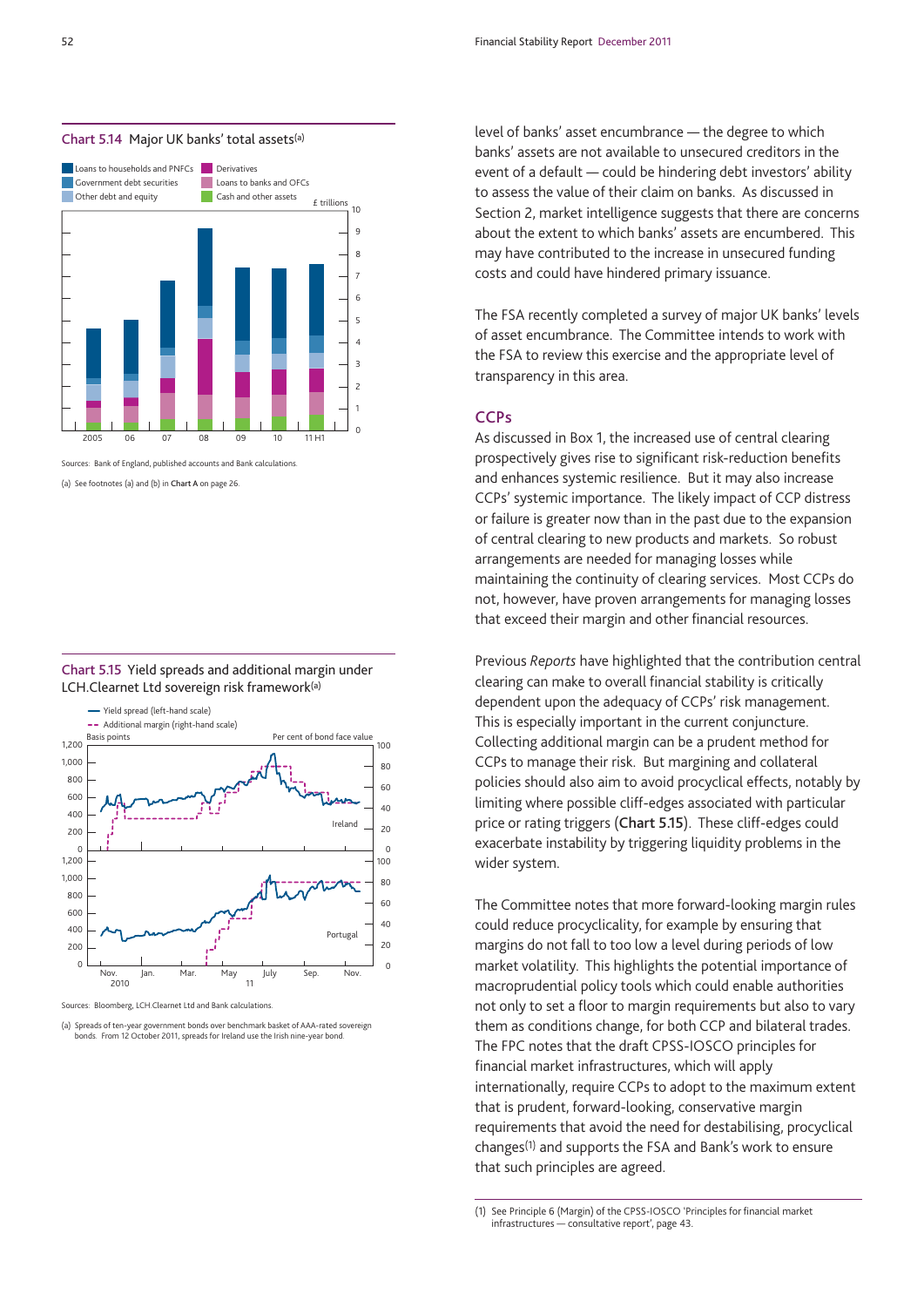It is not practical for CCPs to hold sufficient financial resources to eliminate entirely the possibility that they will be exhausted, for example in the event of multiple member failures at the same time as unusually volatile market prices. Yet CCPs do not generally have formal arrangements for allocating losses that exceed their default resources. In this circumstance, the CCP would be faced with insolvent liquidation. If a CCP were to fail in this way, residual losses would fall on participants (as creditors) and it is likely any allocation would occur in a way that was difficult to predict with certainty and could take a considerable period of time. This highlights the importance for CCPs of introducing loss-allocation rules and for governments of establishing effective resolution tools. It is preferable for CCPs to embody loss-allocation requirements within their own rule books as this would provide transparency to CCP participants.(1)

In this context the FPC welcomed ongoing work to ensure that UK CCPs have robust arrangements to manage potential losses, which should include rules for allocating among their participants, and therefore absorbing, losses that are not covered by margin, default fund and other financial resources.

The FPC also notes that, given their systemic importance, it is as vital to have resolution regimes for CCPs as it is to have them for banks. In that context, the Committee welcomes the considerable international work under way to develop appropriate frameworks that attempt to tackle these issues, for example by CPSS-IOSCO, at FSB and in the European Commission.(2) Any resolution arrangements need to be especially robust in the growing number of cases where CCPs operate across jurisdictions.

<sup>(1)</sup> CPSS-IOSCO has also identified the importance of CCPs having rules for allocating credit losses that are not covered by margin, default fund and other financial resources. See CPSS-IOSCO draft principles (Key consideration 7 to Principle 4 (Credit risk)) 'An FMI (financial market infrastructure) should have clear and transparent rules and procedures that address how potentially uncovered credit losses would be allocated'.

<sup>(2)</sup> See footnote 3, page 5 of www.financialstabilityboard.org/publications/r\_111104cc.pdf.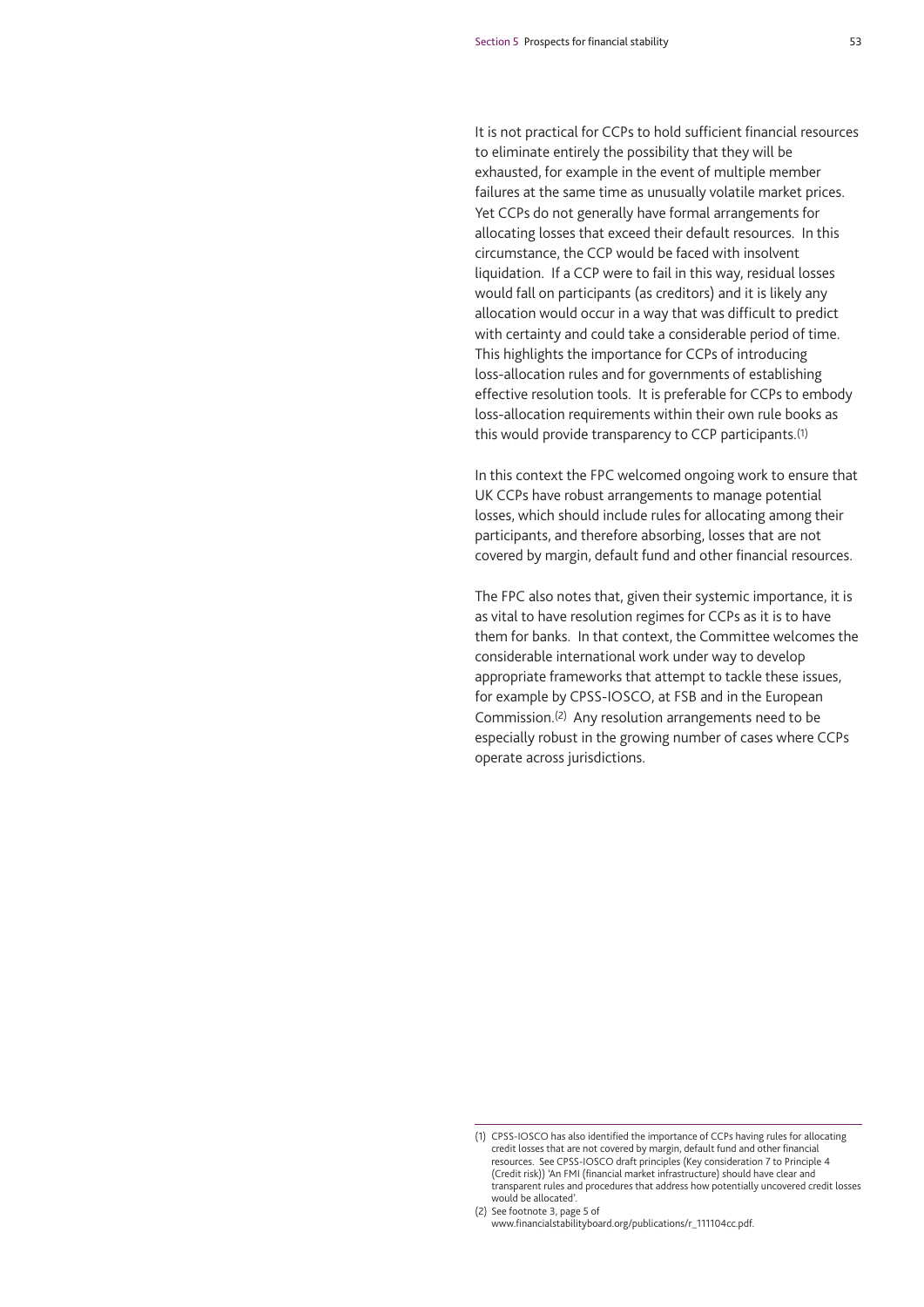## **Box 3 The final report of the Independent Commission on Banking**

The Independent Commission on Banking (ICB) released its final report on 12 September. The report, on which the Government is due to respond by the end of the year, makes two main financial stability-related proposals:

- Banks' most critical retail activities should be ring-fenced in legally, economically and operationally separate subsidiaries.
- Systemically important banks (including large ring-fenced banks) should have additional loss-absorbing capacity beyond Basel III requirements.

The FPC welcomes this report and supports its main conclusions. This box sets out the initial views of Committee members on the limited question of the ICB's key recommendations.

#### **Motivation and objectives**

The ICB's recommendations are designed to:

- make banks better able to absorb losses;
- make it easier and less costly to resolve banks that still get into trouble; and
- curb incentives for excessive risk-taking.

In so doing, the ICB aims to reduce the 'too important to fail' problem. That arises when a government is unable to commit credibly not to rescue a troubled bank because its failure would impose high costs on the rest of the financial system or the wider economy. In recent years, large amounts of public money have been used to avert the failure of banks and other institutions.

The expectation of government support entails an implicit funding subsidy by taxpayers. Expectations of support have begun to fall only recently and remain high on most estimates (**Chart 3.11**).

The subsidy provides an incentive for banks to over-expand their balance sheets, take on excessive leverage and become more complex and interconnected. This issue is particularly relevant for the United Kingdom, given the large size of UK banks and the concentration of the industry.

#### **The ICB's proposals**

The establishment of the ICB and the publication of its findings are important steps towards dealing with the too important to fail problem. The ICB's ring-fencing and loss-absorbency proposals build on, and complement, other regulatory initiatives such as Basel III and work by the Financial Stability Board (FSB).

The Government will need to consider fully the costs of the proposals as well as the potential benefits. Transition issues are also relevant. Although the stability benefits are hard to quantify, they are likely to exceed by far any costs.

#### Ring-fence design

The ICB's ring-fence proposals comprise a set of principles that define the height and location of the ring-fence. The ICB also sets out provisions designed to ensure that banks can continue to undertake essential treasury activities and manage their own balance sheet risk. For the ring-fence to be effective, the key characteristics of its design need to be defined in legislation. This is properly a role for Government, ensuring the legitimacy of the reform.

#### *Height and location of the ring-fence*

The ICB recommends a 'high' ring-fence, with strict operational and economic separation between ring-fenced banks and other group entities. The relationship between ring-fenced and non ring-fenced entities should be treated no more favourably than third-party relationships.

Clear and enforceable separation — legal, economic and operational — is essential to the effectiveness of the proposal in enhancing stability. With clear separation, ring-fenced banks would be smaller, less complex, and less interconnected within the financial system. This would increase transparency and improve the ability of managers, supervisors and investors to monitor and manage ring-fenced banks' risk-taking. Strict separation would also reduce contagion to the real UK economy from global financial shocks and make banks easier to resolve by carving out banking services that need to be provided continuously.

The ICB specifies two categories of banking services: *mandated* services that *must* be located in a ring-fenced bank; and *prohibited* services that *must not* be. There is a large third category of *permitted* services that may be carried out either inside or outside the ring-fence. These categories are designed to distinguish between functions that customers need to access continuously throughout the resolution of a bank, such as current accounts, and those which could be interrupted though these would still need to be wound down in an orderly way. Importantly, the ICB envisages that both the ring-fenced and non ring-fenced banks should be resolvable without Government solvency support.

The only mandated services specified by the ICB are taking deposits from and extending overdrafts to individuals and small and medium-sized enterprises (SMEs). The inclusion of overdrafts is important, particularly for SMEs, as customers may be reliant on access to committed lines of credit. The set of prohibited services is wider, including all the functions typically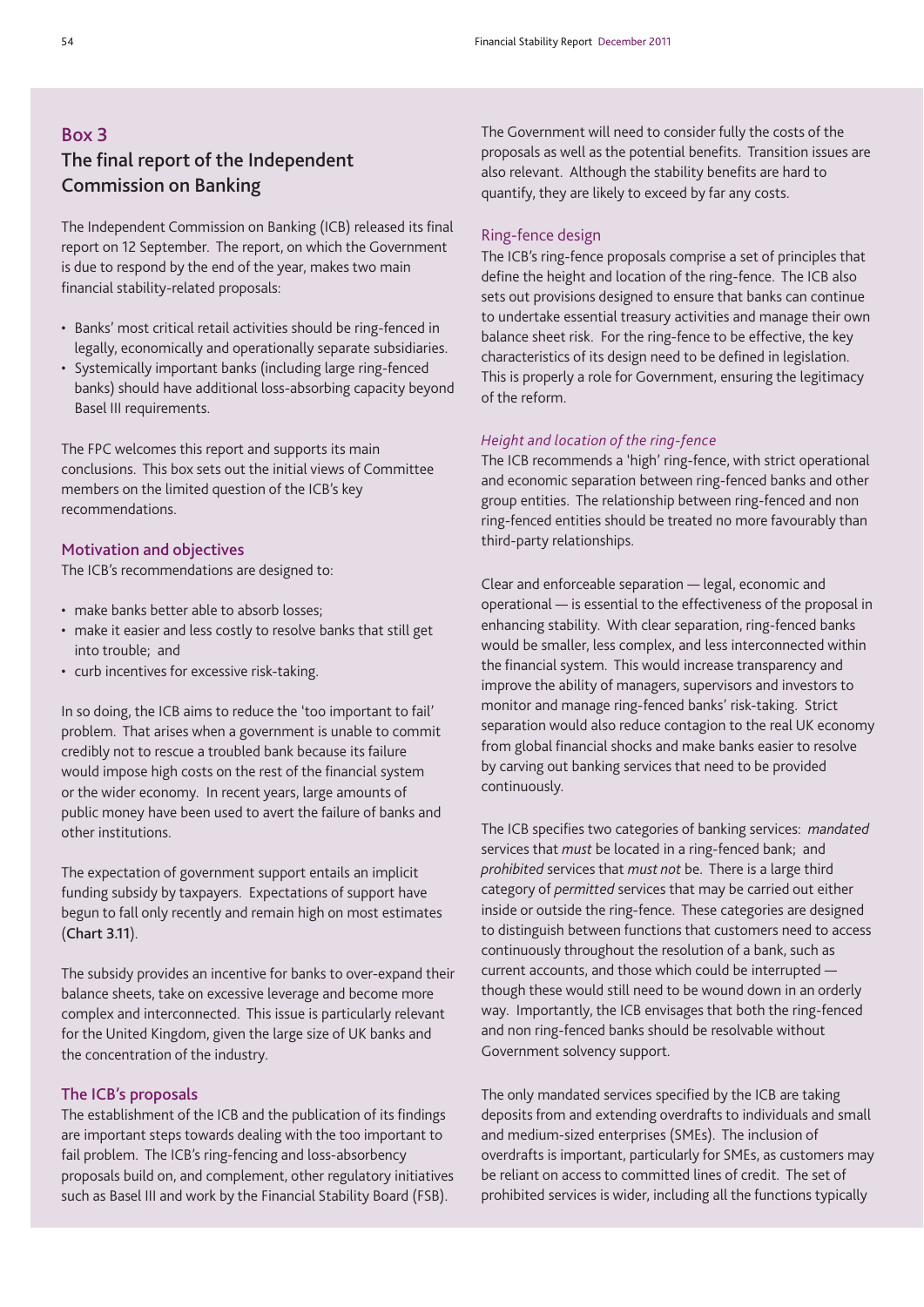associated with investment banks. This leaves lending to individuals and SMEs, as well as taking deposits from and lending to larger corporates, among the set of permitted services.

This model should be effective in safeguarding continuous provision of critical retail deposit-taking and payments functions, by making them easier to resolve without recourse to taxpayers' funds. Some flexibility in the ring-fence boundary is desirable, though the design of the ring-fence should perhaps ensure continuity in some forms of credit intermediation beyond the provision of overdrafts. In particular, disruption to the flow of SME lending by a major provider could entail high economic costs.

It was also noted that some macroprudential tools could, if appropriate, be targeted at the level of ring-fenced banks rather than at groups as a whole.

#### *Managing banks' balance sheet risk*

The ICB's principle on 'ancillary activities' permits ring-fenced banks to assume interbank exposures and engage in some otherwise prohibited activities in the course of their provision of permitted services. Such activity would be subject to backstop exposure limits and other safeguards.

This principle should permit banks to undertake essential treasury and risk management activities. But separating legitimate treasury and risk management activities from profit-making trading activities will be a complex exercise. And calibrating and policing backstop exposure limits will be crucially important in maintaining the integrity of the ring-fence.

The ICB also recommends that the governance of the ring-fenced bank should be independent of the parent group, with its board having a specific duty to uphold the 'spirit' of the ring-fence. This is important, since separate governance and risk management should help to improve the monitoring and management of risk.

#### *Supervision and enforcement*

Subject to the key design characteristics being set out in legislation, it is crucial that the regulator is given appropriate scope to exercise judgement in enforcing the principles of the ring-fence. This is consistent with the supervisory approach articulated by the Prudential Regulation Authority (PRA).(1) For example, the PRA could set an expectation that certain permitted activities would be located in ring-fenced banks. Banks would then be required to justify any decision not to do so.

#### Loss-absorbency requirements

The ICB proposes measures to enhance banks' loss-absorbency beyond Basel III levels (**Chart A**).

#### **Chart A** ICB loss-absorbency recommendations



Source: Independent Commission on Banking (2011), *Final Report: Recommendations*.

- (a) The equity requirement includes the Basel III conservation buffer of 2.5% RWAs, but not the countercyclical buffer.
- (b) It is proposed that global systemically important banks (G-SIBs) be required to hold an additional equity buffer, ranging from 1% to 2.5% of RWAs. This chart assumes the maximum 2.5% surcharge for 'most systemic' banks.
- 
- (c) Additional primary loss-absorbing capacity. (d) The 3% resolution buffer is only imposed at the discretion of the supervisor. (e) 'Large' banks are those with RWAs greater than 3% of UK GDP, 'small' banks are those with

RWAs less than 1% of UK GDP.

The largest ring-fenced banks would be subject to:

- A common equity requirement of 10% of risk-weighted assets (RWAs) — that is, an additional 3% requirement above the Basel III minimum.(2)
- A requirement to hold additional common equity, non-equity capital or 'bail-inable' bonds(3) so as to maintain total 'primary loss-absorbing capacity' (PLAC) of at least 17% of RWAs.
- Where not readily resolvable, an additional 'resolution buffer' of up to 3% of RWAs, the size and composition of which would be at the discretion of the supervisor.

For non ring-fenced banks, overall PLAC requirements for the most systemically important banks would include the same 17% minimum and 3% resolution buffer. Common equity requirements would be largely tied to international standards. Under the approach proposed by the FSB and Basel Committee, the current most systemically important banks globally will be required to hold additional common equity of 2.5% of RWAs.(4)

In addition, as a backstop, the ICB recommends a Tier 1 leverage ratio of at least 3% for all UK-headquartered banks and all ring-fenced banks, rising to just over 4% for the largest ring-fenced banks. This is potentially an important element of the loss-absorbency proposals, given the wide variation in banks' estimates of risk weights (Section 3).

It is crucial not only that all banks and dealers are subject to the statutory resolution regime, but also that resolution can occur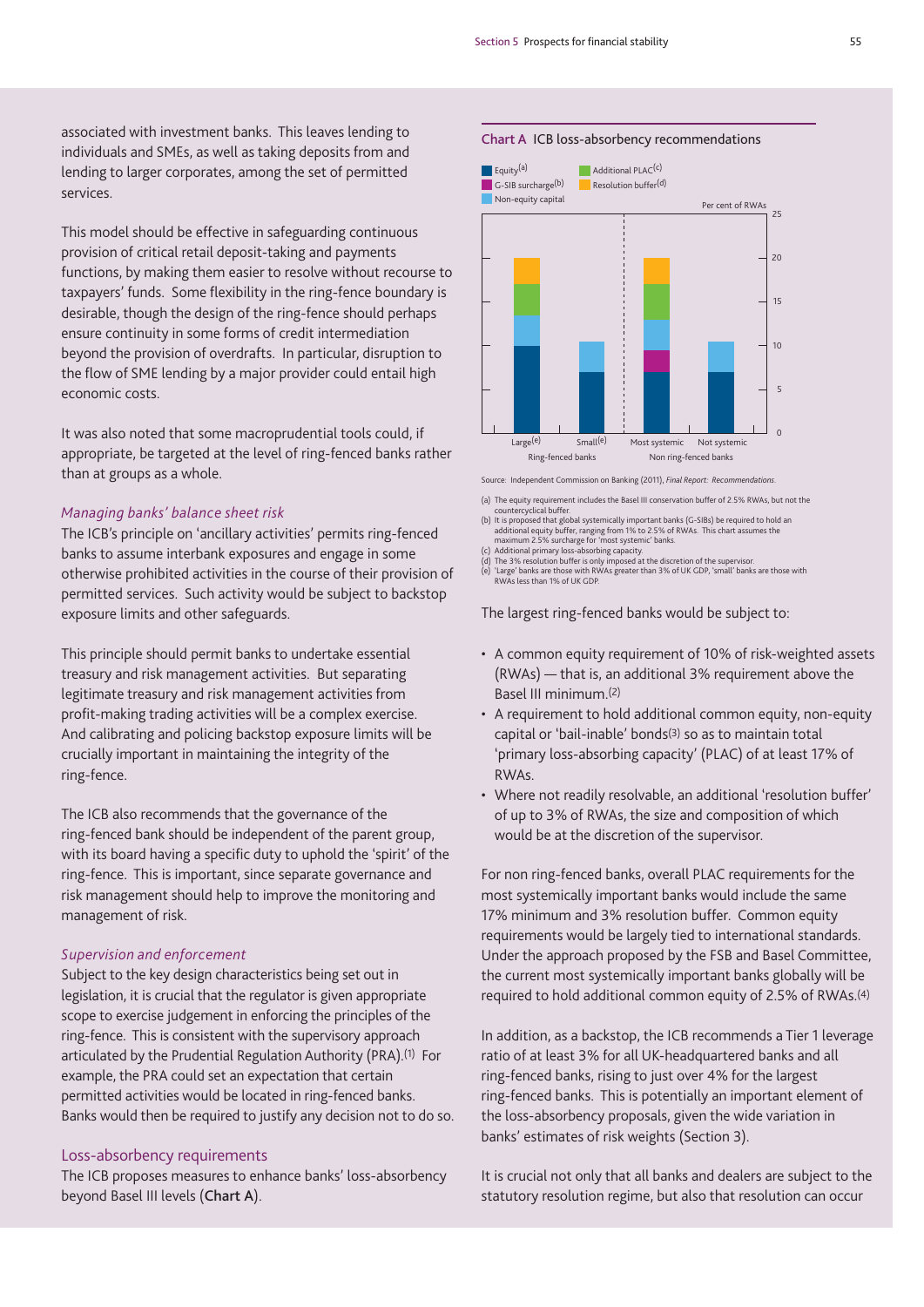without significant disruption to financial stability. Particular emphasis should therefore be placed on permitting sufficient flexibility in applying the 'resolution buffer' to increase loss absorbency for banks that could otherwise impose high economic costs were they to fail in a disorderly way. In some cases, a buffer in excess of the proposed 3% may be appropriate. As the ICB proposes, supervisory discretion to determine the composition of the buffer, as between equity, other forms of capital or 'bail-inable' debt, is also important. This should reflect the propensity for spillovers either at or before resolution.

In practice, banks are likely to satisfy the non-equity component of the PLAC requirement with Tier 2 capital instruments and/or unsecured debt that could be bailed in to provide loss-absorbency when a bank enters resolution. Indeed, most of the largest banks currently have more than enough senior unsecured debt in issue to meet the requirement at group level (**Chart B**).(5)

**Chart B** Senior unsecured debt in issuance from the four largest UK banks(a)(b)



rces: Autonomous (2011), *UK banks: the ICB catalyst*, Dealogic and Bank calculation

(a) Estimates of senior unsecured debt as a proportion of RWAs. Based on 2010 RWAs, adjusted for the expected impact of the change from Basel 2.5 to Basel 3 in 2012/13. Debt issued by<br>UK entity only as a percentage of group RWAs.<br>(b) Stock of publicly issued unsecured long-term (greater than 18 months) debt issued

1 January 1980 to present, with a contractual maturity beyond 25 October 2012. Maturity is based on contractual maturity at date of issuance. Data do not take account of buybacks. Excludes government-guaranteed debt.

The ICB's proposal to include bail-inable debt in PLAC is supported by a proposal to introduce 'bail-in' into the Special Resolution Regime (SRR). If implemented, these proposals would help to reduce the social cost of a disorderly bank failure, and by introducing a credible threat of loss they should improve market discipline. The proposals are broadly consistent with FSB-led initiatives on resolution arrangements for systemically important institutions.(6)

The ICB also proposes to strengthen the credibility of bail-in by distinguishing between a 'primary' and a 'secondary' power. The former would apply to bail-inable debt only; the latter to all other unsecured liabilities. As with the ICB's

recommendation on depositor preference, this approach would provide greater transparency over how losses would be allocated in resolution, but may require changes to the creditor hierarchy in liquidation.

#### **Systemic risk outside the ring-fence**

The ICB's recommendations are focused on the UK banking sector. However, systemic risk can still arise from the activities of international banks and non deposit-takers. The FPC's proposed responsibilities include mitigating systemic risks across the financial system and making recommendations to HM Treasury on the regulatory perimeter.

The potential for systemic risk to arise outside the ring-fence strengthens the case for extending bail-in and the full range of stabilisation powers under the SRR to non deposit-taking institutions. It also highlights the importance of other complementary financial reform measures. It is vital that momentum is maintained in the implementation of international agreements, including those recently concluded on greater loss-absorbency and resolution arrangements for systemically important banks.

Citing competitiveness concerns, the ICB concluded that non ring-fenced institutions should be subject only to globally agreed capital requirements — as long as they were adequately resolvable. Achieving orderly resolution of complex cross-border investment banking and trading activities is likely to be challenging, at least until recent international agreements have been implemented. Therefore, it may be that in some cases a higher resolution buffer will be required outside of the ring-fence than inside.

#### **Summary and conclusions**

The Committee welcomes and supports the ICB report. It notes that the ring-fence proposal will need to be translated into enforceable rules, with key ring-fence design characteristics settled as part of the legislative process. The Committee shares the ICB's view that additional loss-absorbency is required. In particular, it stresses the importance of a flexibly applied resolution buffer to ensure that ring-fenced and non ring-fenced banks alike can be resolved in an orderly manner.

(4) See www.bis.org/publ/bcbs207.htm.

(6) See www.financialstabilityboard.org/publications/r\_110719.pdf.

<sup>(1)</sup> [See www.bankofengland.co.uk/publications/other/financialstability/uk\\_reg\\_](www.bankofengland.co.uk/publications/other/financialstability/uk_reg_framework/pra_approach.pdf) framework/pra\_approach.pdf.

<sup>(2)</sup> The Basel III minimum, as quoted here, is taken to include the capital conservation buffer. Ring-fenced banks that are part of a wider group should meet all requirements on a solo basis. For smaller ring-fenced banks (with a ratio of RWAs to GDP less than 3%), the additional requirements would be proportionately lower. For banks designated as globally systemically important and subject to additional equity requirements under Basel III rules, the increase over the Basel III requirement would be smaller.

<sup>(3)</sup> The ICB defines these as senior unsecured debt with residual maturity of at least twelve months.

<sup>(5)</sup> For HSBC, estimates depend on whether debt issued in its non-UK subsidiaries will count towards group PLAC requirements.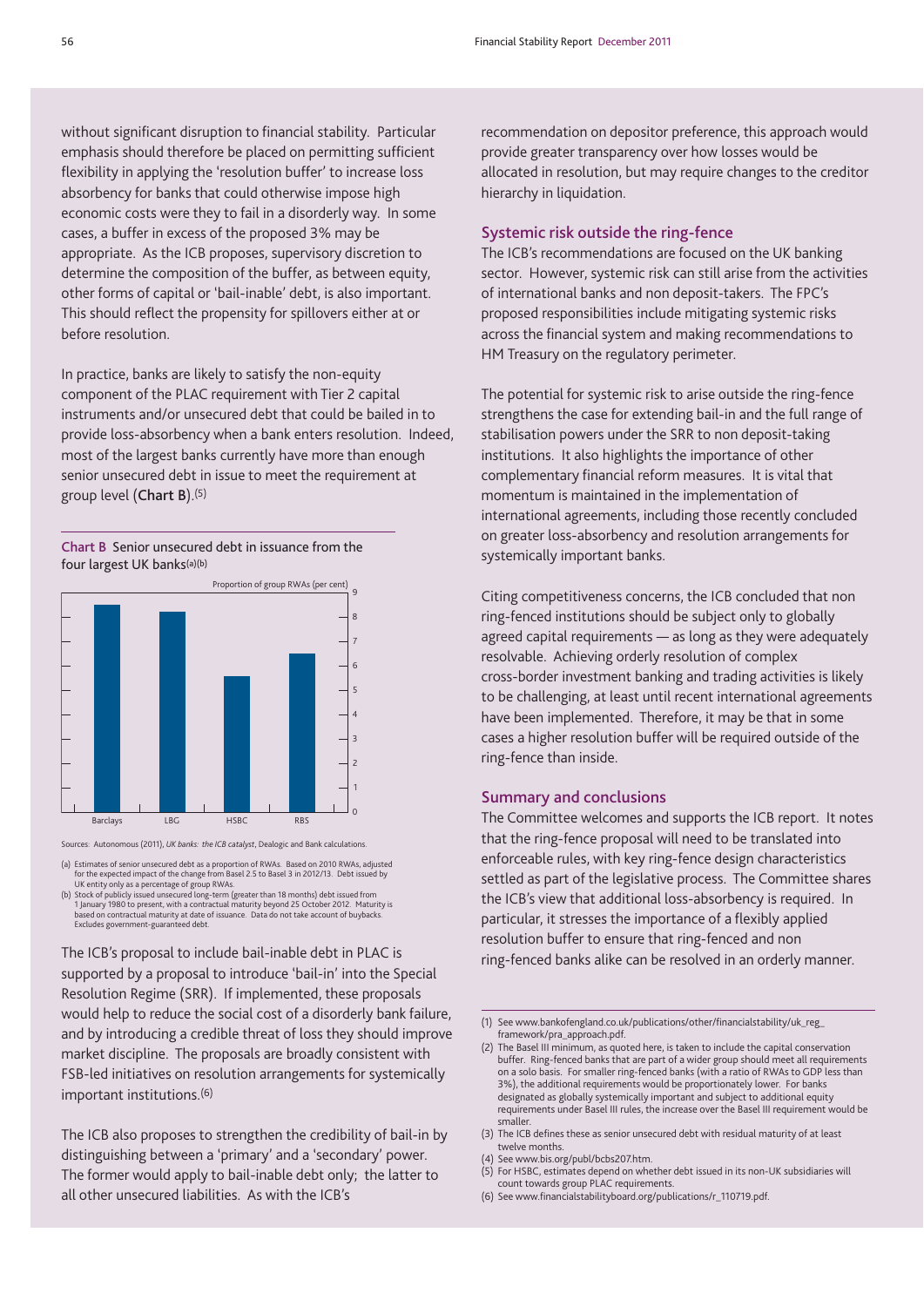# Index of charts and tables

## **Charts**

|            | <b>Executive summary</b>                                                                              | 5  |
|------------|-------------------------------------------------------------------------------------------------------|----|
| 1          | Spreads of selected euro-area government bonds over<br>German bunds                                   | 5  |
| 2          | Claims on vulnerable euro-area countries via euro-area<br>banking systems                             | 6  |
| 3          | UK banks' leverage                                                                                    | 6  |
| 1<br>1.1   | Macrofinancial environment<br>Market-implied default probabilities over the next                      | 7  |
|            | five years for selected sovereign debt                                                                | 7  |
| 1.2        | Spreads of selected euro-area government bonds over<br>German bunds                                   | 7  |
| 1.3        | Ratio of gross sovereign debt to GDP in selected<br>advanced economies                                | 8  |
| 1.4        | Revisions to 2011 and 2012 economic growth forecasts<br>for selected countries                        | 8  |
| 1.5        | Change in five-year yields, five years forward                                                        | 8  |
| 1.6        | International equity indices                                                                          | 9  |
| 1.7        | Change in corporate bond spreads by rating for                                                        |    |
|            | US dollar and euro-denominated debt                                                                   | 9  |
| 1.8        | Implied volatilities                                                                                  | 9  |
| 1.9        | Market liquidity and volatility                                                                       | 10 |
| 1.10       | Primary corporate debt market conditions                                                              | 10 |
| 1.11       | Indicators of risk appetite                                                                           | 10 |
| 1.12       | Equity risk premia                                                                                    | 11 |
| 1.13       | Comovement of equity and bond returns                                                                 | 11 |
| 1.14       | Cumulative investment flows into selected equity<br>and bond funds                                    | 11 |
| 1.15       | Cross-border flows into and out of US-resident banks                                                  | 12 |
| 1.16       | CDS premia for selected banking systems                                                               | 12 |
| 1.17       | Tier 1 capital ratios for selected international banking<br>systems                                   | 13 |
| 1.18       | Issuance of term senior unsecured debt in public<br>markets                                           | 13 |
| 1.19       | Dispersion of daily fixing rates for three-month<br>US dollar Libor                                   | 13 |
| 1.20       | Euro-area credit standards applied to new loans to                                                    |    |
| 1.21       | businesses<br>Lending to UK households and private non-financial                                      | 14 |
|            | corporations                                                                                          | 14 |
| 1.22       | Spreads on lending to UK households                                                                   | 14 |
| 2<br>2.1   | Short-term risks to financial stability<br>Probability of a high-impact financial event in the        | 15 |
|            | short term                                                                                            | 15 |
| 2.2        | Balance sheet of UK banks as at 2011 H1                                                               | 15 |
| 2.3        | Contributions to the change in major UK banks'<br>core Tier 1 capital ratios                          | 16 |
| 2.4        | UK banks' leverage                                                                                    | 16 |
| 2.5        | Major UK banks' and LCFIs' leverage ratios                                                            | 16 |
| 2.6        | UK banks' customer funding gap                                                                        | 17 |
| 2.7        | Sterling liquid assets relative to total asset holdings of                                            |    |
|            | UK banking sector                                                                                     | 17 |
| 2.8<br>2.9 | The profile of the major UK banks' term debt funding<br>Funding provided to selected European banking | 17 |
|            | systems from a sample of US prime MMFs                                                                | 18 |

| 2.10         | Major UK bank covered bonds - investor distribution            |          |
|--------------|----------------------------------------------------------------|----------|
|              | by type                                                        | 18       |
| 2.11         | Claims on vulnerable euro-area countries via                   |          |
|              | euro-area banking systems                                      | 19       |
| 2.12         | Option-implied probability of a 20% decline in equity          |          |
|              | prices                                                         | 22       |
| 2.13         | Currency movements one month following global<br>risk shocks   | 23       |
| 2.14         | Sovereign credit default swaps (gross outstanding)             | 23       |
| 2.15         | UK banks' indicative long-term funding spreads                 | 23       |
| 2.16         | Decomposition of the interest rate on new mortgages            | 24       |
| 2.17         | Credit Conditions Survey: influence of wholesale funding       |          |
|              | conditions on the availability of bank credit                  | 24       |
| 2.18         | UK manufacturers reporting credit as a constraint on           |          |
|              | output, export orders and investment                           | 25       |
| 2.19         | Major UK banks' exposures to corporate and retail              |          |
|              | sectors of vulnerable euro-area economies                      | 25       |
| 2.20         | Cost of default protection for non-financial corporates        | 28       |
| 2.21         | Percentage of companies with interest payments                 |          |
|              | greater than profits                                           | 28       |
| 2.22         | Decomposition of UK investment-grade corporate                 |          |
|              | bond spreads                                                   | 28       |
| 2.23         | UK real-economy provisions, estimated net interest             |          |
|              | income and write-offs                                          | 29       |
| 2.24         | Stock of lending to UK PNFCs                                   | 29       |
| 2.25         | UK corporate loan refinancing requirements                     | 29       |
| 2.26<br>2.27 | Real house prices following banking crises<br>Mortgage arrears | 30<br>30 |
| 2.28         | Illustrative estimates of debt held by 'vulnerable'            |          |
|              | households                                                     | 30       |
| 2.29         | Household debt relative to income                              | 31       |
| 2.30         | Percentage of debt held by mortgagors needing to               |          |
|              | adjust in the face of increases in interest rates              | 31       |
| 2.31         | Impact of weaker growth and higher interest rates on           |          |
|              | government finances                                            | 31       |
| Box 1        |                                                                |          |
| A            | Yield spreads and additional margin under                      |          |
|              | LCH.Clearnet Ltd sovereign risk framework                      | 21       |
| Box 2        |                                                                |          |
| A            | Major UK banks' asset composition                              | 26       |
| R            | Major UK banks' total assets                                   | 26       |
| С            | Large UK banks' total credit exposures and capital             |          |
|              | requirements                                                   | 27       |
| D            | Estimated returns by business line                             | 27       |
| 3            | Medium-term risks to financial stability                       | 32       |
| 3.1          | Probability of a high-impact financial event in                |          |
|              | the medium term                                                | 32       |
| 3.2          | Contributions to changes in current account balances           |          |
|              | of selected euro-area countries, 2000-07                       | 33       |
| 3.3          | Unit labour costs for selected euro-area countries             | 33       |
| 3.4          | Net international investment position of the                   |          |
|              | United Kingdom and selected euro-area countries                | 33       |
| 3.5          | World and euro-area current account imbalances                 | 34       |
| 3.6          | Change in financial balances of major debtor countries         | 34       |
| 3.7          | Exports following recessions associated with                   |          |
|              | financial crises                                               | 35       |
| 3.8          | Private investment in selected East Asian countries            | 35       |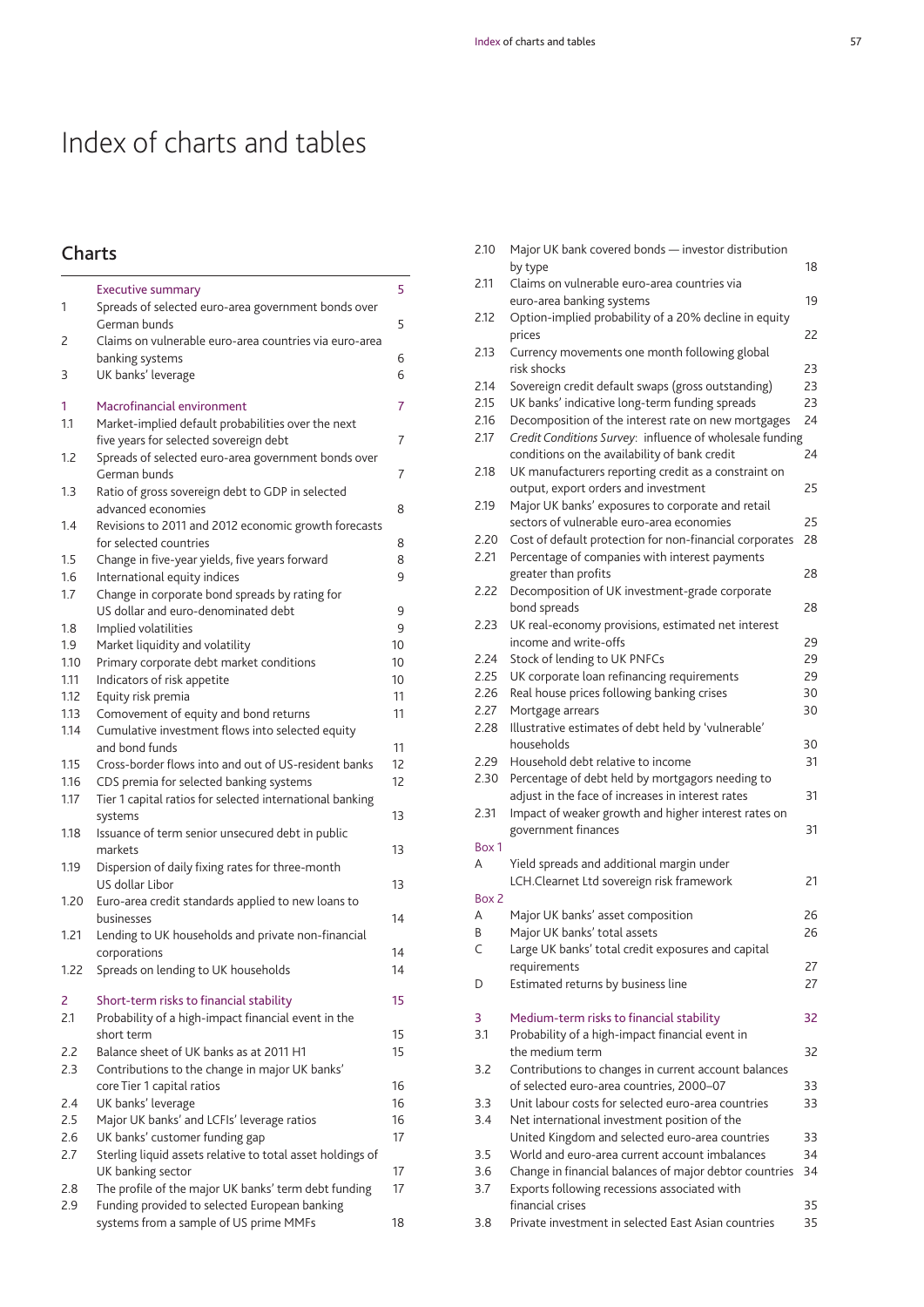| 3.9   | US corporate sector holdings of liquid assets           | 35 |
|-------|---------------------------------------------------------|----|
| 3.10  | Real gold price                                         | 35 |
| 3.11  | UK banks' ratings uplift due to Moody's expectations    |    |
|       | of government support                                   | 36 |
| 3.12  | Breakdown of estimated net interest margins earned      |    |
|       | on UK household and corporate lending                   | 36 |
| 3.13  | LCFIs' investment banking revenues                      | 37 |
| 3.14  | Consensus forecasts of UK banks' profits                | 37 |
| 3.15  | Estimated return on assets required for major UK banks  |    |
|       | to reach 10% CET1 on a Basel III basis                  | 37 |
| 3.16  | US and European banks' average risk weights             | 38 |
| 3.17  | European banks' average risk weights                    | 38 |
| 3.18  | Decomposition of cumulative changes in UK banks'        |    |
|       | average risk weight since end-2008                      | 39 |
| 3.19  | Change in average risk weights on selected sectors,     |    |
|       | 2008-10                                                 | 39 |
| 3.20  | European banks' non-performing loans relative to        |    |
|       | average risk weights                                    | 40 |
| 3.21  | Variation in estimated probabilities of default on      |    |
|       | common hypothetical portfolios                          | 40 |
| 3.22  | Stylised illustration of 'buyback' risk                 | 41 |
| 3.23  | Pricing of Deutsche Bank's hybrid capital instruments   | 41 |
| 3.24  | Impact of illustrative debt buyback shocks on UK banks' |    |
|       | liquid asset holdings                                   | 41 |
| 3.25  | Disclosure practices in selected areas of financial     |    |
|       | reports of UK banks                                     | 42 |
|       |                                                         |    |
| 3.26  | Ranges in reported valuations of structured credit      |    |
|       | products and sovereign bonds                            | 42 |
| 3.27  | MF Global repurchase agreements                         | 42 |
|       |                                                         |    |
| 5     |                                                         | 46 |
| 5.1   | Prospects for financial stability                       | 47 |
| 5.2   | Selected European government bond spreads               | 47 |
|       | Changes in sovereign and banking sector CDS premia      |    |
| 5.3   | Major UK banks' exposures to governments and financial  |    |
|       | institutions of vulnerable euro-area economies          | 48 |
| 5.4   | Major UK banks' exposures to corporate and retail       |    |
|       | sectors of vulnerable euro-area economies               | 48 |
| 5.5   | Claims on vulnerable euro-area countries via euro-area  |    |
|       | banking systems                                         | 48 |
| 5.6   | Major UK banks' leverage ratios                         | 49 |
| 5.7   | Major UK banks' level of core Tier 1 capital            | 49 |
| 5.8   | External analyst forecasts of UK banks' 2012 net        |    |
|       | income                                                  | 49 |
| 5.9   | Major UK banks' cumulative senior unsecured term        |    |
|       | debt issuance in public markets                         | 50 |
| 5.10  | Major UK banks' CDS premia                              | 50 |
| 5.11  | Contributions to changes in sterling lending to UK      |    |
|       | households and private non-financial corporations       | 50 |
| 5.12  | Lending to UK businesses by size                        | 51 |
| 5.13  | Variation in estimated probabilities of default on      |    |
|       | common hypothetical portfolios                          | 51 |
| 5.14  | Major UK banks' total assets                            | 52 |
| 5.15  | Yield spreads and additional margin under               |    |
|       | LCH.Clearnet Ltd sovereign risk framework               | 52 |
| Box 3 |                                                         |    |
| A     | ICB loss-absorbency recommendations                     | 55 |
| B     | Senior unsecured debt in issuance from the four largest |    |

## **Tables**

|               | <b>Executive summary</b>                                                                | 5  |
|---------------|-----------------------------------------------------------------------------------------|----|
| A             | Deleveraging plans of selected European banks                                           | 6  |
| 1             | Macrofinancial environment                                                              | 7  |
| 1.A           | Selected payment systems                                                                | 12 |
| $\mathcal{P}$ | Short-term risks to financial stability                                                 | 15 |
| 2.A           | Major UK-owned banks' exposures to euro-area                                            |    |
|               | countries                                                                               | 19 |
| 2.B           | Deleveraging plans of selected European banks                                           | 25 |
| 3<br>3.A      | Medium-term risks to financial stability<br>Risks to creditor confidence and mitigating | 32 |
|               | balance sheet characteristics                                                           | 40 |
| 4             | Macroprudential policy since the June 2011 Report                                       | 43 |
| 4.A           | Summary of recommendations                                                              | 45 |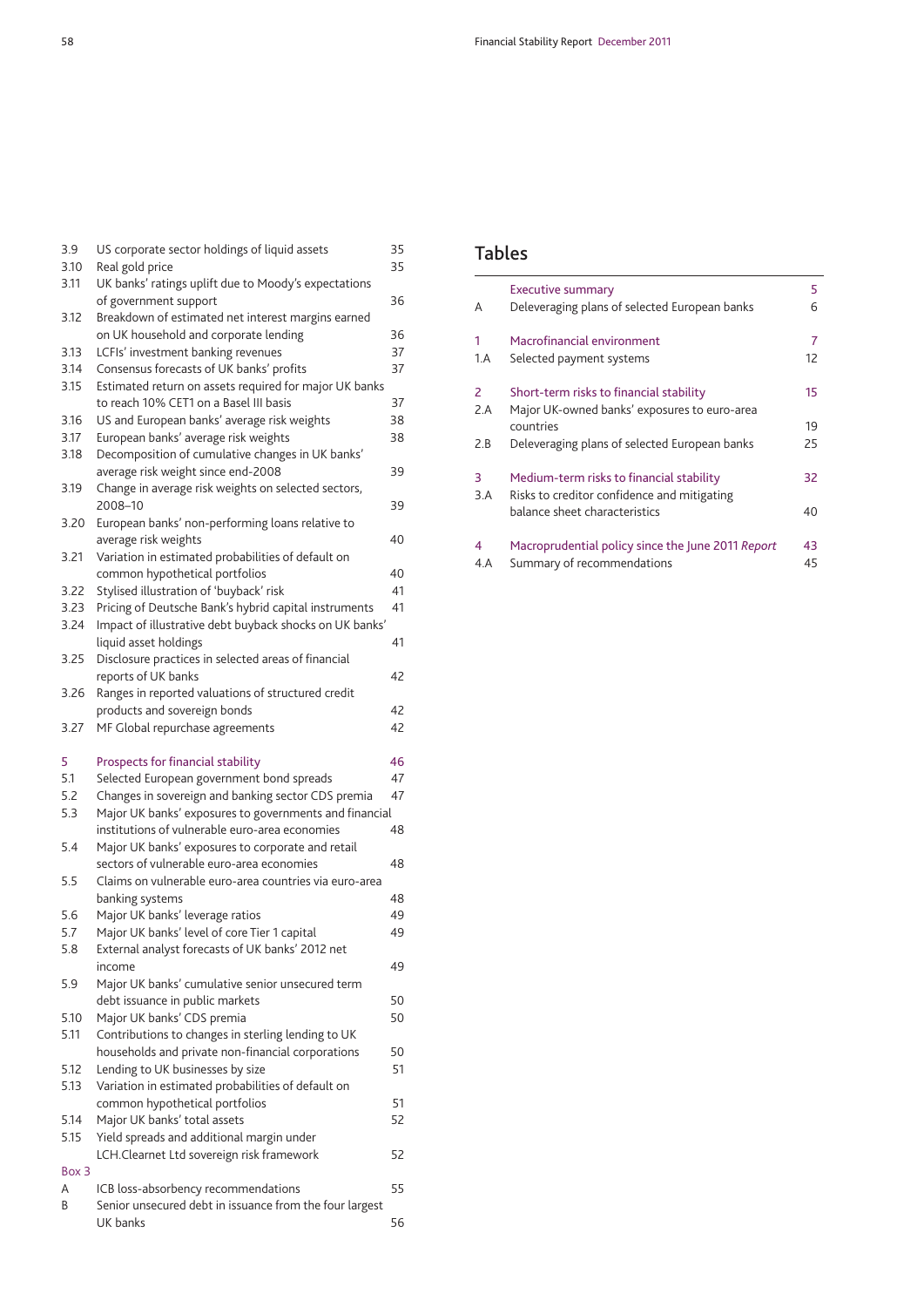**MFI** – monetary financial institution.

**MMF** – money market fund. **NPL** – non-performing loan. **NYSE** – New York Stock Exchange.

## Glossary and other information

#### **Glossary of selected data and instruments**

**ABCP** – asset-backed commercial paper. **CDO** – collateralised debt obligation. **CDS** – credit default swap. **Euribor** – euro interbank offered rate. **GDP** – gross domestic product. **Libor** – London interbank offered rate. **RMBS** – residential mortgage-backed security.

#### **Abbreviations**

- **BBA** British Bankers' Association. **BCBS** – Basel Committee on Banking Supervision. **BHPS** – British Household Panel Survey. **BIS** – Bank for International Settlements. **BIS** – Department for Business, Innovation and Skills. **BoAML** – Bank of America Merrill Lynch. **CBI** – Confederation of British Industry. **CCP** – central counterparty. **CET1** – common equity Tier 1. **CFO** – chief financial officer. **CGFS** – Committee on the Global Financial System. **CGS** – Credit Guarantee Scheme. **CHAPS** – Clearing House Automated Payment System. **CLS** – Continuous Linked Settlement. **CRE** – commercial real estate. **EBA** – European Banking Authority. **ECB** – European Central Bank. **EEA** – European Economic Area. **EFSF** – European Financial Stability Facility. **EME** – emerging market economy. **ESRB** – European Systemic Risk Board. **ETF** – exchange-traded fund. **EU** – European Union. **FISIM** – Financial Intermediation Services Indirectly Measured. **FMI** – financial market infrastructure. **FPC** – Financial Policy Committee. **FPS** – Faster Payments Service. **FSA** – Financial Services Authority. **FSB** – Financial Stability Board. **FTSE** – Financial Times Stock Exchange. **GAAP** – generally accepted accounting principles. **GSE** – government-sponsored enterprise. **G-SIB** – global systemically important bank. **HMT** – Her Majesty's Treasury. **HPE** – hypothetical portfolio exercise. **ICB** – Independent Commission on Banking. **IFRS** – International Financial Reporting Standard. **IMF** – International Monetary Fund. **IRB** – internal ratings based. **LBG** – Lloyds Banking Group. **LCFI** – large complex financial institution. **LTV** – loan to value.
- **OECD** Organisation for Economic Co-operation and Development. **OFC** – other financial corporation. **ONS** – Office for National Statistics. **PLAC** – primary loss-absorbing capacity. **PNFC** – private non-financial corporation. **PRA** – Prudential Regulation Authority. **RBS** – Royal Bank of Scotland. **RoE** – return on equity. **RWA** – risk-weighted asset. **SEC** – Securities and Exchange Commission. **SLS** – Special Liquidity Scheme. **SME** – small and medium-sized enterprise. **SRR** – Special Resolution Regime. **S&P** – Standard & Poor's. **WEO** – IMF *World Economic Outlook*.